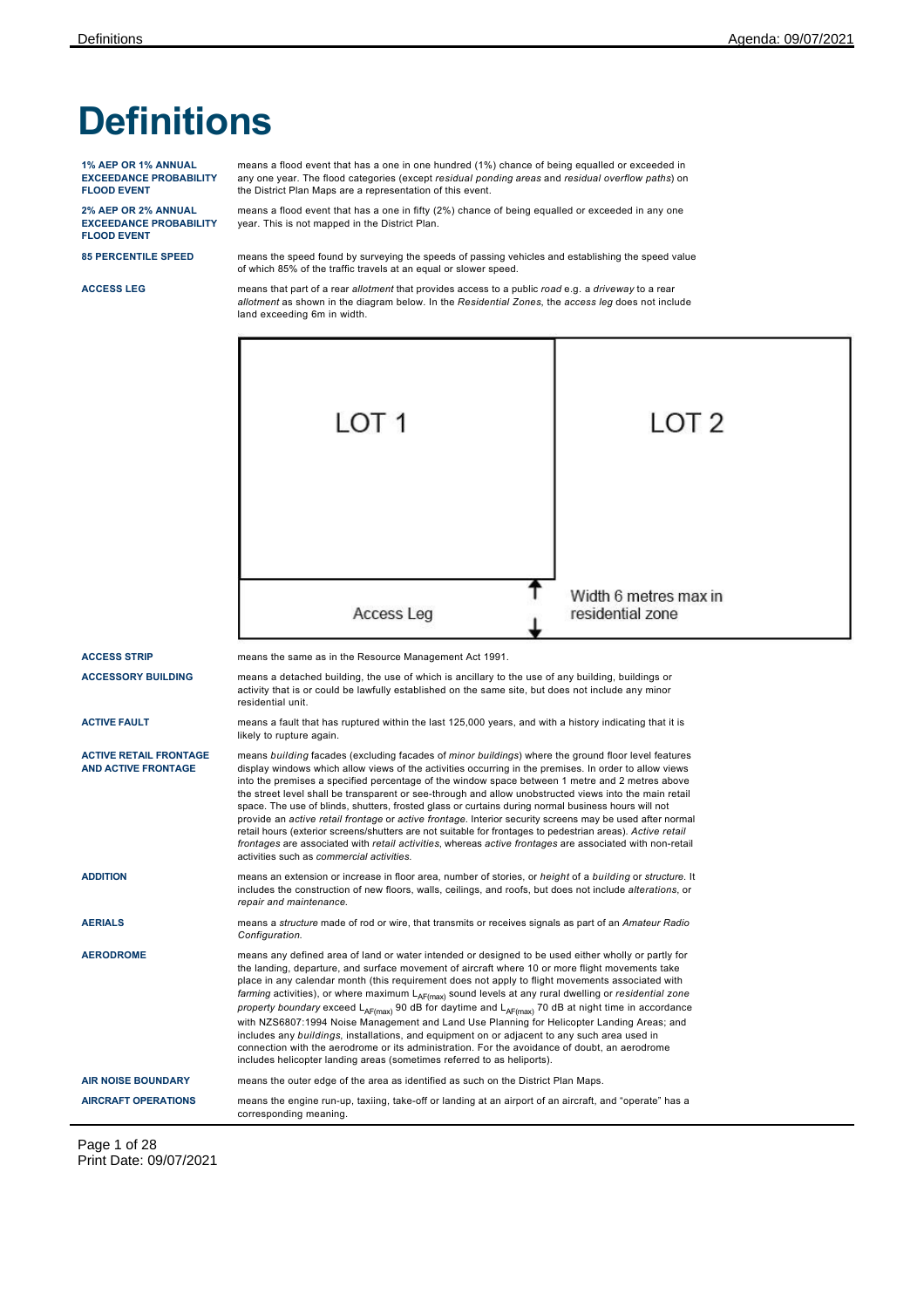| <b>AIRPORT NOISE EFFECTS</b><br><b>ADVISORY OVERLAY</b>     | means the outer edge of the area shown as such on the District Plan Maps and which encompasses<br>land that is subject to higher than usual levels of aircraft noise.                                                                                                                                                                                                                                                                                                                                                                                                                                                                                                                                                                                                                                                                                                                                                                                                                                                                                                                                                                                                                                                                                                                                                                                                                                                                                                                                                                                                                                                                                                                                                                                                             |
|-------------------------------------------------------------|-----------------------------------------------------------------------------------------------------------------------------------------------------------------------------------------------------------------------------------------------------------------------------------------------------------------------------------------------------------------------------------------------------------------------------------------------------------------------------------------------------------------------------------------------------------------------------------------------------------------------------------------------------------------------------------------------------------------------------------------------------------------------------------------------------------------------------------------------------------------------------------------------------------------------------------------------------------------------------------------------------------------------------------------------------------------------------------------------------------------------------------------------------------------------------------------------------------------------------------------------------------------------------------------------------------------------------------------------------------------------------------------------------------------------------------------------------------------------------------------------------------------------------------------------------------------------------------------------------------------------------------------------------------------------------------------------------------------------------------------------------------------------------------|
| <b>AIRPORT ROAD</b>                                         | means carriageways, footpaths and berms within the Airport Zone.                                                                                                                                                                                                                                                                                                                                                                                                                                                                                                                                                                                                                                                                                                                                                                                                                                                                                                                                                                                                                                                                                                                                                                                                                                                                                                                                                                                                                                                                                                                                                                                                                                                                                                                  |
| <b>ALLOTMENT</b>                                            | has the same meaning as in section 218 of the RMA (as set out below)<br>2. In this Act, the term allotment means-<br>a. any parcel of land under the Land Transfer Act 2017 that is a continuous area and whose<br>boundaries are shown separately on a survey plan, whether or not-<br>i. the subdivision shown on the survey plan has been allowed, or subdivision approval<br>has been granted, under another Act; or<br>ii. a subdivision consent for the subdivision shown on the survey plan has been granted<br>under this Act; or<br>b. any parcel of land or building or part of a building that is shown or identified separately-<br>i. on a survey plan; or<br>ii. on a licence within the meaning of subpart 6 of Part 3 of the Land Transfer Act 2017;<br>or<br>c. any unit on a unit plan; or<br>d. any parcel of land not subject to the Land Transfer Act 2017.<br>3. For the purposes of subsection (2), an allotment that is-<br>a. subject to the Land Transfer Act 2017 and is comprised in 1 record of title<br>or for which 1 record of title could be issued under that Act; or<br>b. not subject to that Act and was acquired by its owner under 1 instrument<br>of conveyance-<br>shall be deemed to be a continuous area of land notwithstanding that part of it is<br>physically separated from any other part by a road or in any other manner whatsoever,<br>unless the division of the allotment into such parts has been allowed by a subdivision<br>consent granted under this Act or by a subdivisional approval under any former<br>enactment relating to the subdivision of land.<br>4. For the purposes of subsection (2), the balance of any land from which any allotment is being or<br>has been subdivided is deemed to be an allotment. |
| <b>ALTERATION</b>                                           | means any changes to the fabric or characteristics of a building including (but not limited to) the<br>removal and replacement of walls, windows, ceilings, floors or roofs, either internally or externally. It<br>does not include additions, or repair and maintenance.                                                                                                                                                                                                                                                                                                                                                                                                                                                                                                                                                                                                                                                                                                                                                                                                                                                                                                                                                                                                                                                                                                                                                                                                                                                                                                                                                                                                                                                                                                        |
| <b>AMATEUR RADIO</b><br><b>CONFIGURATION</b>                | means the masts, aerials (including rods, wires and tubes) and associated supporting structures which<br>are owned and operated by licensed amateur radio operators.                                                                                                                                                                                                                                                                                                                                                                                                                                                                                                                                                                                                                                                                                                                                                                                                                                                                                                                                                                                                                                                                                                                                                                                                                                                                                                                                                                                                                                                                                                                                                                                                              |
| <b>AMENITY VALUES</b>                                       | has the same meaning as in section 2 of the RMA (as set out below)                                                                                                                                                                                                                                                                                                                                                                                                                                                                                                                                                                                                                                                                                                                                                                                                                                                                                                                                                                                                                                                                                                                                                                                                                                                                                                                                                                                                                                                                                                                                                                                                                                                                                                                |
|                                                             | means those natural or physical qualities and characteristics of an area that contribute to people's<br>appreciation of its pleasantness, aesthetic coherence, and cultural and recreational attributes.                                                                                                                                                                                                                                                                                                                                                                                                                                                                                                                                                                                                                                                                                                                                                                                                                                                                                                                                                                                                                                                                                                                                                                                                                                                                                                                                                                                                                                                                                                                                                                          |
| <b>ANCILLARY - IN RELATION TO</b><br><b>ANY DEVELOPMENT</b> | means a development that provides support to, and is subsidiary to the primary activity or development<br>on the subject site.                                                                                                                                                                                                                                                                                                                                                                                                                                                                                                                                                                                                                                                                                                                                                                                                                                                                                                                                                                                                                                                                                                                                                                                                                                                                                                                                                                                                                                                                                                                                                                                                                                                    |
| <b>ANCILLARY ACTIVITY</b>                                   | means an activity that supports and is subsidiary to a primary activity.                                                                                                                                                                                                                                                                                                                                                                                                                                                                                                                                                                                                                                                                                                                                                                                                                                                                                                                                                                                                                                                                                                                                                                                                                                                                                                                                                                                                                                                                                                                                                                                                                                                                                                          |
| <b>ANIMAL</b>                                               | means any animate being, other than that of the human species, and for the avoidance of doubt<br>includes bees, fish, insects, cage birds, and poultry.                                                                                                                                                                                                                                                                                                                                                                                                                                                                                                                                                                                                                                                                                                                                                                                                                                                                                                                                                                                                                                                                                                                                                                                                                                                                                                                                                                                                                                                                                                                                                                                                                           |
| <b>ANTENNA</b>                                              | means antenna as defined in the Resource Management (National Environmental Standard for<br>Telecommunications Facilities) Regulations 2008                                                                                                                                                                                                                                                                                                                                                                                                                                                                                                                                                                                                                                                                                                                                                                                                                                                                                                                                                                                                                                                                                                                                                                                                                                                                                                                                                                                                                                                                                                                                                                                                                                       |
|                                                             | An antenna does not include:                                                                                                                                                                                                                                                                                                                                                                                                                                                                                                                                                                                                                                                                                                                                                                                                                                                                                                                                                                                                                                                                                                                                                                                                                                                                                                                                                                                                                                                                                                                                                                                                                                                                                                                                                      |
|                                                             | 1. devices used in amateur radio configurations (refer to the definition of aerial);<br>2. devices only used for television reception; and<br>3. any other device less than 1.5m <sup>2</sup> in area.<br>Note: The mountings of any antenna and any radiofrequency equipment or similar device shall not<br>be included in the measurement of area of diameter of each antenna, provided that the<br>radiofrequency unit or similar device is smaller in area or diameter than the <i>antenna</i> itself.<br>Any antenna only need meet the area or diameter measurement, as appropriate to the type of                                                                                                                                                                                                                                                                                                                                                                                                                                                                                                                                                                                                                                                                                                                                                                                                                                                                                                                                                                                                                                                                                                                                                                          |
|                                                             | antenna. The measurement of each individual antenna is not a cumulative measurement.                                                                                                                                                                                                                                                                                                                                                                                                                                                                                                                                                                                                                                                                                                                                                                                                                                                                                                                                                                                                                                                                                                                                                                                                                                                                                                                                                                                                                                                                                                                                                                                                                                                                                              |
| <b>ARCHAEOLOGICAL SITE</b>                                  | means the same as in the Heritage New Zealand Pouhere Taonga Act 2014.                                                                                                                                                                                                                                                                                                                                                                                                                                                                                                                                                                                                                                                                                                                                                                                                                                                                                                                                                                                                                                                                                                                                                                                                                                                                                                                                                                                                                                                                                                                                                                                                                                                                                                            |
| <b>ATUA</b><br><b>AUTOMOTIVE AND MARINE</b>                 | means deity; god; child of Ranginui and Papatūānuku.<br>means a business primarily engaged in selling automotive vehicles, marine craft, and associated parts                                                                                                                                                                                                                                                                                                                                                                                                                                                                                                                                                                                                                                                                                                                                                                                                                                                                                                                                                                                                                                                                                                                                                                                                                                                                                                                                                                                                                                                                                                                                                                                                                     |
| <b>SUPPLIER</b><br><b>AVIARY</b>                            | and accessories for such vehicles and craft.<br>means a fixed, permanent <i>structure</i> designed for the keeping of cage birds and excludes any <i>structure</i>                                                                                                                                                                                                                                                                                                                                                                                                                                                                                                                                                                                                                                                                                                                                                                                                                                                                                                                                                                                                                                                                                                                                                                                                                                                                                                                                                                                                                                                                                                                                                                                                                |
|                                                             | used to house poultry.                                                                                                                                                                                                                                                                                                                                                                                                                                                                                                                                                                                                                                                                                                                                                                                                                                                                                                                                                                                                                                                                                                                                                                                                                                                                                                                                                                                                                                                                                                                                                                                                                                                                                                                                                            |
| <b>AVIATION ACTIVITY</b>                                    | means any activity undertaken in the Airport Zone which is directly related to the use of the land for<br>aviation purposes. This includes the physical <i>infrastructure</i> of the Kapiti Coast Airport (such as<br>runways, terminal and control towers) and the storage, maintenance and use of aircraft.                                                                                                                                                                                                                                                                                                                                                                                                                                                                                                                                                                                                                                                                                                                                                                                                                                                                                                                                                                                                                                                                                                                                                                                                                                                                                                                                                                                                                                                                     |
| <b>AVIATION HERITAGE</b>                                    | means any ancillary aviation activity undertaken within the Aviation and Heritage Precinct of the<br>Airport Zone and includes any aviation and aerospace museum together with workshops and storage<br>for the assembly and restoration of items for display, outdoor static display, picnic and playground<br>facilities, retailing ancillary to the museum's display material; community service and cultural<br>facilities and activities.                                                                                                                                                                                                                                                                                                                                                                                                                                                                                                                                                                                                                                                                                                                                                                                                                                                                                                                                                                                                                                                                                                                                                                                                                                                                                                                                    |
| <b>BATHROOM</b>                                             | means rooms, a room or part of a room which together provide personal ablution and sanitary<br>facilities including a bath or shower, wash basin and toilet.                                                                                                                                                                                                                                                                                                                                                                                                                                                                                                                                                                                                                                                                                                                                                                                                                                                                                                                                                                                                                                                                                                                                                                                                                                                                                                                                                                                                                                                                                                                                                                                                                      |

Page 2 of 28 Print Date: 09/07/2021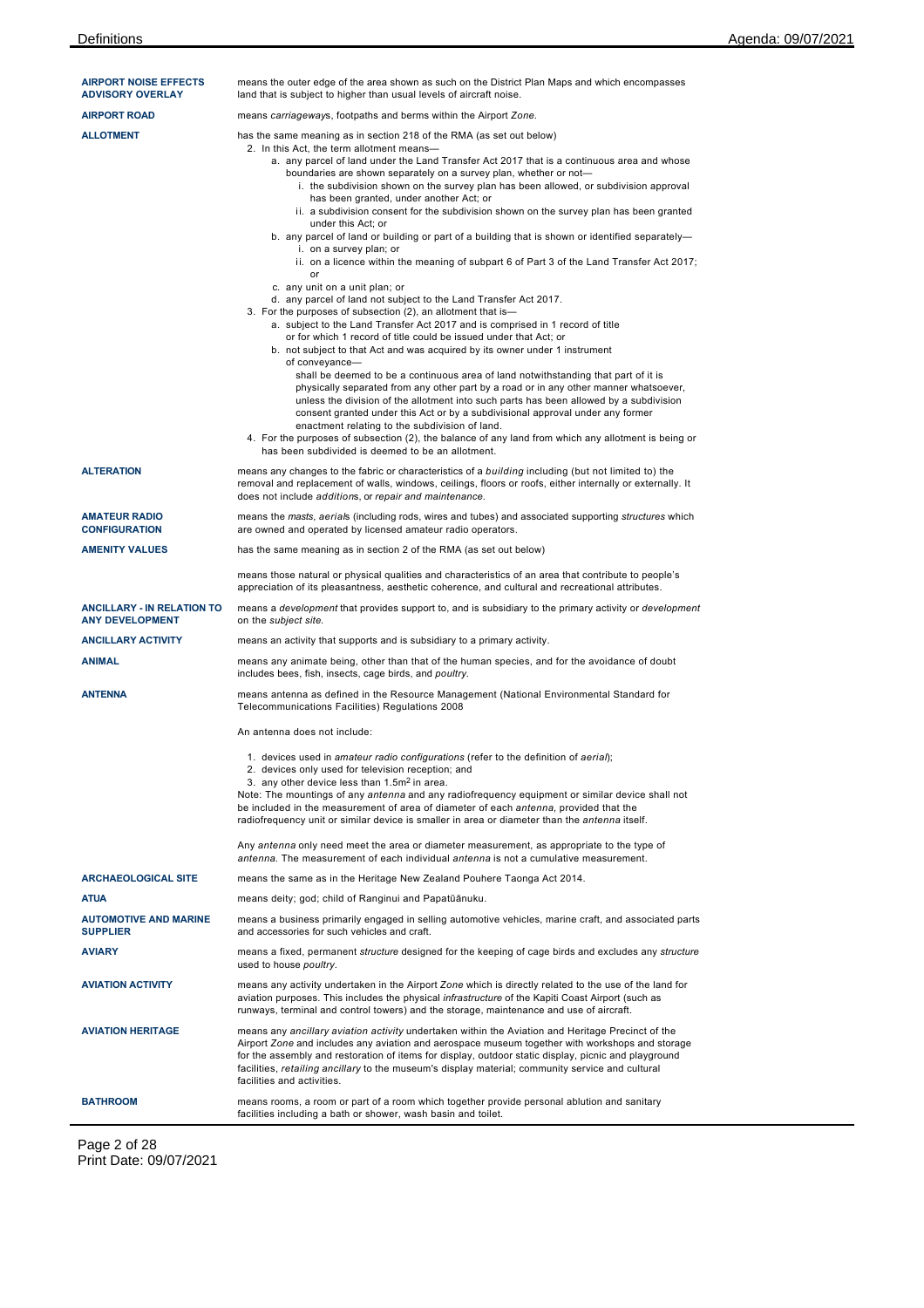| <b>BEACH</b>                                             | beach or the beach means the area between the vegetated dunes or hard protection <i>structures</i> and<br>mean high water springs, (generally indicated on the ground as the high tide mark). This is the usually<br>dry sand area which is not formed into dunes. For the avoidance of doubt, the beach is not equivalent<br>to the Beach Residential Precinct.                                                                                                                                                                                                                                                                                                                                                                                                                                                                                                                                                                                                                                                                                                                                 |
|----------------------------------------------------------|--------------------------------------------------------------------------------------------------------------------------------------------------------------------------------------------------------------------------------------------------------------------------------------------------------------------------------------------------------------------------------------------------------------------------------------------------------------------------------------------------------------------------------------------------------------------------------------------------------------------------------------------------------------------------------------------------------------------------------------------------------------------------------------------------------------------------------------------------------------------------------------------------------------------------------------------------------------------------------------------------------------------------------------------------------------------------------------------------|
| <b>BED</b>                                               | has the same meaning as in section 2 of the RMA (as set out below)                                                                                                                                                                                                                                                                                                                                                                                                                                                                                                                                                                                                                                                                                                                                                                                                                                                                                                                                                                                                                               |
|                                                          | $means-$<br>a. in relation to any river-<br>i. for the purposes of esplanade reserves, esplanade strips, and subdivision, the space of land<br>which the waters of the river cover at its annual fullest flow without overtopping its banks:<br>ii. in all other cases, the space of land which the waters of the river cover at its fullest flow<br>without overtopping its banks; and<br>b. in relation to any lake, except a lake controlled by artificial means,—<br>i. for the purposes of esplanade reserves, esplanade strips, and subdivision, the space of land<br>which the waters of the lake cover at its annual highest level without exceeding its margin:<br>ii. in all other cases, the space of land which the waters of the lake cover at its highest level<br>without exceeding its margin; and<br>c. in relation to any lake controlled by artificial means, the space of land which the waters of the<br>lake cover at its maximum permitted operating level; and<br>d. in relation to the sea, the submarine areas covered by the internal waters and the territorial sea. |
| <b>BEST PRACTICABLE OPTION</b>                           | has the same meaning as in section 2 of the RMA (as set out below)                                                                                                                                                                                                                                                                                                                                                                                                                                                                                                                                                                                                                                                                                                                                                                                                                                                                                                                                                                                                                               |
|                                                          | in relation to a discharge of a contaminant or an emission of noise, means the best method for<br>preventing or minimising the adverse effects on the environment having regard, among other things,<br>$to-$                                                                                                                                                                                                                                                                                                                                                                                                                                                                                                                                                                                                                                                                                                                                                                                                                                                                                    |
|                                                          | a. the nature of the discharge or emission and the sensitivity of the receiving environment to<br>adverse effects: and<br>b. the financial implications, and the effects on the environment, of that option when compared                                                                                                                                                                                                                                                                                                                                                                                                                                                                                                                                                                                                                                                                                                                                                                                                                                                                        |
|                                                          | with other options; and<br>c. the current state of technical knowledge and the likelihood that the option can be successfully<br>applied.                                                                                                                                                                                                                                                                                                                                                                                                                                                                                                                                                                                                                                                                                                                                                                                                                                                                                                                                                        |
| <b>BIODIVERSITY OFFSETS</b>                              | means measurable positive outcomes resulting from actions designed to compensate for significant<br>residual adverse biodiversity impacts arising from an activity after appropriate avoidance,<br>minimisation, remediation and mitigation measures have been taken. The goal of biodiversity offsets<br>is to achieve no net loss and preferably a net gain of biodiversity on the ground. The principles to be<br>applied when proposing and considering biodiversity offsets are provided in ECO-Table 2 in the<br>Ecosystems and Indigenous Biodiversity chapter.                                                                                                                                                                                                                                                                                                                                                                                                                                                                                                                           |
| <b>BIRD MANAGEMENT PLAN</b>                              | means a plan that sets out how a grower manages bird populations while also managing adverse<br>effects (including noise) on the surrounding environment adopting integrated bird scaring and<br>management strategies.                                                                                                                                                                                                                                                                                                                                                                                                                                                                                                                                                                                                                                                                                                                                                                                                                                                                          |
| <b>BLOCK LENGTH</b>                                      | means the distance along any legal road between two consecutive intersections. Length shall be<br>measured from the centre point of each intersection along the centre line of the <i>legal road</i><br>connecting the two centre points. For the purposes of this definition, no cul-de-sac, private road,<br>crescent or access way shall be considered a <i>legal road</i> for the purposes of identifying an intersection.                                                                                                                                                                                                                                                                                                                                                                                                                                                                                                                                                                                                                                                                   |
| <b>BOARDING HOUSE</b>                                    | means a building in which board is provided (including women's refuges and halfway houses), or a<br>building which is not operated as a licensed hotel in which board and lodging is provided or is<br>intended to be provided for reward or payment. This definition does not include family homes where<br>foster parents receive payment for children in their care (which are included in the definition of<br>residential activities). A boarding house is a type of shared and group accommodation.                                                                                                                                                                                                                                                                                                                                                                                                                                                                                                                                                                                        |
| <b>BORE</b>                                              | means any hole drilled or constructed in the ground that is used to-<br>a. investigate or monitor conditions below the ground surface; or<br>b. abstract gaseous or liquid substances from the ground; or<br>c. discharge gaseous or liquid substances into the ground;<br>but it excludes test pits, trenches, soak holes and soakage pits.                                                                                                                                                                                                                                                                                                                                                                                                                                                                                                                                                                                                                                                                                                                                                     |
| <b>BOUNDARY</b>                                          | means the perimeter of an area of land capable of being disposed of separately, including a legal or<br>cross lease boundary.                                                                                                                                                                                                                                                                                                                                                                                                                                                                                                                                                                                                                                                                                                                                                                                                                                                                                                                                                                    |
| <b>BOUNDARY ADJUSTMENT</b>                               | means a subdivision that alters the existing boundaries between adjoining allotments, without<br>altering the number of allotments.                                                                                                                                                                                                                                                                                                                                                                                                                                                                                                                                                                                                                                                                                                                                                                                                                                                                                                                                                              |
| <b>BOUNDARY ADJUSTMENT</b><br><b>QUALIFYING CRITERIA</b> | The adjustment of boundaries is for the rationalisation of existing boundaries to improve the<br>practicality of existing allotments.<br>For the avoidance of doubt boundary adjustment qualifying criteria are part of relevant rules.<br>Boundary adjustment qualifying criteria may be placed beneath relevant standards for ease of<br>reference.                                                                                                                                                                                                                                                                                                                                                                                                                                                                                                                                                                                                                                                                                                                                            |
| <b>BUILDING</b>                                          | means a temporary or permanent movable or immovable physical construction that is:<br>a. partially or fully roofed; and<br>b. is fixed or located on or in land;<br>but excludes any motorised vehicle or other mode of transport that could be moved under its own<br>power.                                                                                                                                                                                                                                                                                                                                                                                                                                                                                                                                                                                                                                                                                                                                                                                                                    |
| <b>BUILDING COVERAGE</b>                                 | means the percentage of the net site area covered by the building footprint.                                                                                                                                                                                                                                                                                                                                                                                                                                                                                                                                                                                                                                                                                                                                                                                                                                                                                                                                                                                                                     |
| <b>BUILDING FLOOR LEVEL</b>                              | in relation to flood inundation means the underside of floor joists for wooden <i>structures</i> or for concrete<br>slabs it means 150 millimetres below the finished top of the slab.                                                                                                                                                                                                                                                                                                                                                                                                                                                                                                                                                                                                                                                                                                                                                                                                                                                                                                           |
| <b>BUILDING FOOTPRINT</b>                                | means, in relation to building coverage, the total area of buildings at ground floor level together with<br>the area of any section of any of those buildings that extends out beyond the ground floor level limits                                                                                                                                                                                                                                                                                                                                                                                                                                                                                                                                                                                                                                                                                                                                                                                                                                                                              |

Page 3 of 28 Print Date: 09/07/2021

 $\overline{a}$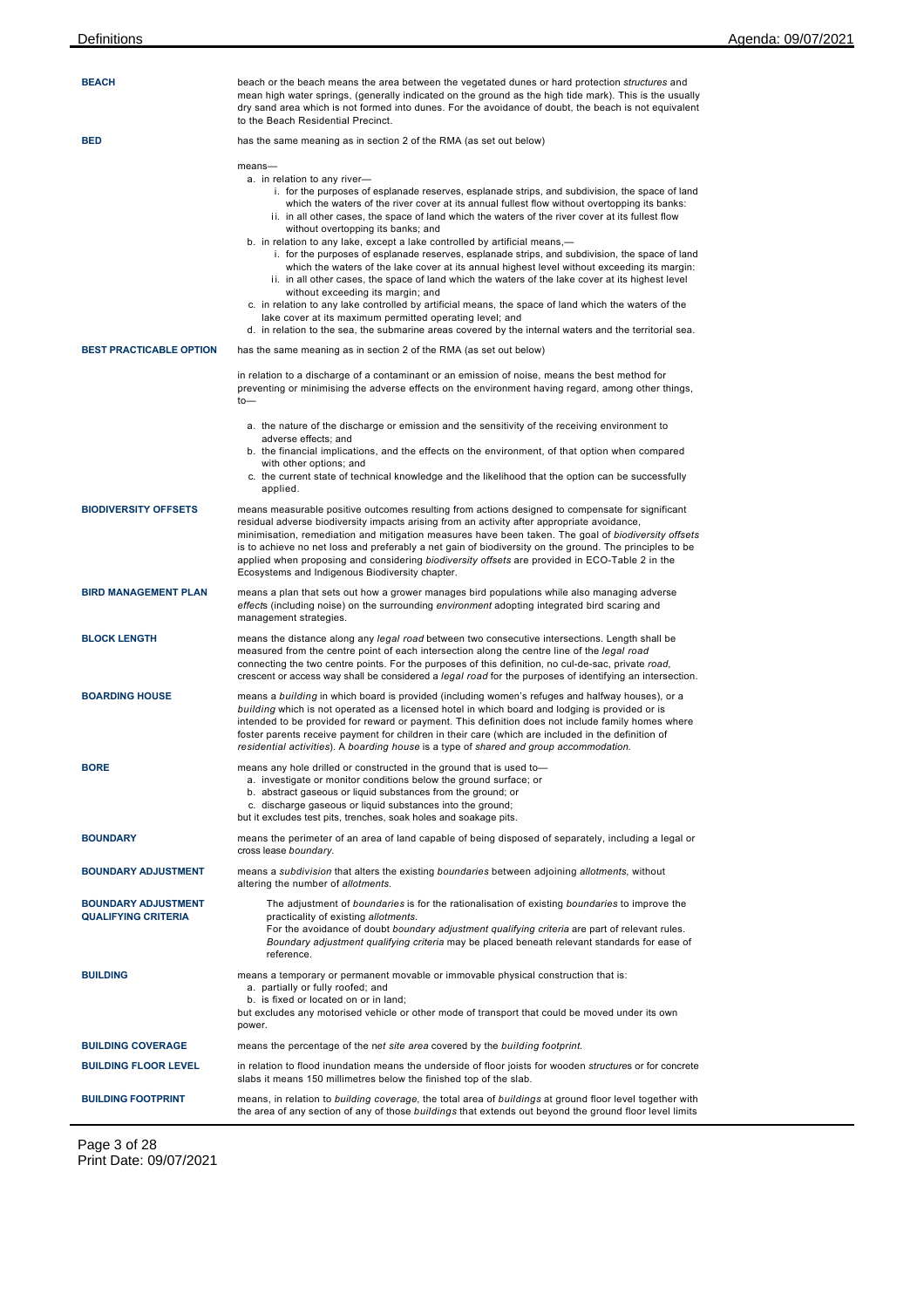**BUILDING IMPORTANCE CATEGORY**

of the *building* and overhangs the ground.

*building importance category (BIC)* means the *building importance categories* set out in NH-EQ-Table 2 in the Natural Hazards chapter.

**BUILDING MASS PLANE** is the relationship between the *height* of the *building* and the street front *boundary*.

| STREET<br><b>4.5M</b><br><b>BUILDING SUPPLIER</b><br>means a business and associated premises primarily used for the display and sale of goods and<br>materials used in the construction, repair, alteration and renovation of buildings, including plumbing,<br>electrical and landscaping.<br><b>BUSINESS ACTIVITY</b><br>means retail activities, commercial activities or industrial activities. Business activities are focused<br>within specific centres and zones within the District.<br><b>CABINET</b><br>means a box-shaped <i>structure</i> which houses radio and telecommunication equipment, electrical<br>equipment, equipment associated with the continued operation of network utilities and includes<br>single transformer and associated switching gear distributing electricity at a voltage up to, and<br>including, 100kV.<br><b>CARPARK</b><br>includes an area of land available for the parking of vehicles off-street. It is available for use by<br>visitors to or occupants of a site and is accessory to the principal use of the site.<br>1. This excludes vehicle parking as an activity, for example car yards, parking buildings and depots.<br>These are activities in their own right and are covered by the relevant rules and standards.<br>2. Refer to the Transport chapter for technical information on the design and layout requirements<br>for carparks.<br><b>CARRIAGEWAY</b><br>includes the portion of the <i>legal road</i> which is useable by vehicles. It includes traffic lanes and any<br>metal shoulder, or parking lanes, but not footpaths or grass verges.<br><b>CENTRE AND CENTRES ZONE</b><br>means the part of the District comprising the Metropolitan Centre Zone, Mixed Use Zone, Town Centre<br>Zone and Local Centre Zone and shown as such of the District Plan Maps. For the avoidance of<br>doubt, this includes the Paraparaumu Sub-Regional Centre.<br><b>CENTRES ROUTES</b><br>- means the same as in the transport network hierarchy and TR-Table 7 in the Transport chapter.<br><b>CIVIL AVIATION RULES</b><br>means rules made under the Civil Aviation Act 1990.<br><b>CLEANER PRODUCTION</b><br>means the use of techniques to reduce the amount of raw materials or energy used in the production<br>process and the amount of wastes generated in the production process. These techniques may<br>include the use of recyclable materials or renewable resources, the use of fewer hazardous<br>substances or the reduction in quantity used, and carbon accounting.<br><b>CLUSTER / CLUSTERED</b><br>means a group of buildings in close proximity to each other whether they are on the same site or<br>adjoining sites.<br><b>COASTAL ENVIRONMENT</b><br>means the 'coastal environment' area mapped in the District Plan Maps. | $6.5m + 45^{\circ}$<br><b>Building mass plane</b> |
|-------------------------------------------------------------------------------------------------------------------------------------------------------------------------------------------------------------------------------------------------------------------------------------------------------------------------------------------------------------------------------------------------------------------------------------------------------------------------------------------------------------------------------------------------------------------------------------------------------------------------------------------------------------------------------------------------------------------------------------------------------------------------------------------------------------------------------------------------------------------------------------------------------------------------------------------------------------------------------------------------------------------------------------------------------------------------------------------------------------------------------------------------------------------------------------------------------------------------------------------------------------------------------------------------------------------------------------------------------------------------------------------------------------------------------------------------------------------------------------------------------------------------------------------------------------------------------------------------------------------------------------------------------------------------------------------------------------------------------------------------------------------------------------------------------------------------------------------------------------------------------------------------------------------------------------------------------------------------------------------------------------------------------------------------------------------------------------------------------------------------------------------------------------------------------------------------------------------------------------------------------------------------------------------------------------------------------------------------------------------------------------------------------------------------------------------------------------------------------------------------------------------------------------------------------------------------------------------------------------------------------------------------------------------------------------------------------------------------------------------------------------------------------------------------------------------|---------------------------------------------------|
|                                                                                                                                                                                                                                                                                                                                                                                                                                                                                                                                                                                                                                                                                                                                                                                                                                                                                                                                                                                                                                                                                                                                                                                                                                                                                                                                                                                                                                                                                                                                                                                                                                                                                                                                                                                                                                                                                                                                                                                                                                                                                                                                                                                                                                                                                                                                                                                                                                                                                                                                                                                                                                                                                                                                                                                                                   |                                                   |
|                                                                                                                                                                                                                                                                                                                                                                                                                                                                                                                                                                                                                                                                                                                                                                                                                                                                                                                                                                                                                                                                                                                                                                                                                                                                                                                                                                                                                                                                                                                                                                                                                                                                                                                                                                                                                                                                                                                                                                                                                                                                                                                                                                                                                                                                                                                                                                                                                                                                                                                                                                                                                                                                                                                                                                                                                   |                                                   |
|                                                                                                                                                                                                                                                                                                                                                                                                                                                                                                                                                                                                                                                                                                                                                                                                                                                                                                                                                                                                                                                                                                                                                                                                                                                                                                                                                                                                                                                                                                                                                                                                                                                                                                                                                                                                                                                                                                                                                                                                                                                                                                                                                                                                                                                                                                                                                                                                                                                                                                                                                                                                                                                                                                                                                                                                                   |                                                   |
|                                                                                                                                                                                                                                                                                                                                                                                                                                                                                                                                                                                                                                                                                                                                                                                                                                                                                                                                                                                                                                                                                                                                                                                                                                                                                                                                                                                                                                                                                                                                                                                                                                                                                                                                                                                                                                                                                                                                                                                                                                                                                                                                                                                                                                                                                                                                                                                                                                                                                                                                                                                                                                                                                                                                                                                                                   |                                                   |
|                                                                                                                                                                                                                                                                                                                                                                                                                                                                                                                                                                                                                                                                                                                                                                                                                                                                                                                                                                                                                                                                                                                                                                                                                                                                                                                                                                                                                                                                                                                                                                                                                                                                                                                                                                                                                                                                                                                                                                                                                                                                                                                                                                                                                                                                                                                                                                                                                                                                                                                                                                                                                                                                                                                                                                                                                   |                                                   |
|                                                                                                                                                                                                                                                                                                                                                                                                                                                                                                                                                                                                                                                                                                                                                                                                                                                                                                                                                                                                                                                                                                                                                                                                                                                                                                                                                                                                                                                                                                                                                                                                                                                                                                                                                                                                                                                                                                                                                                                                                                                                                                                                                                                                                                                                                                                                                                                                                                                                                                                                                                                                                                                                                                                                                                                                                   |                                                   |
|                                                                                                                                                                                                                                                                                                                                                                                                                                                                                                                                                                                                                                                                                                                                                                                                                                                                                                                                                                                                                                                                                                                                                                                                                                                                                                                                                                                                                                                                                                                                                                                                                                                                                                                                                                                                                                                                                                                                                                                                                                                                                                                                                                                                                                                                                                                                                                                                                                                                                                                                                                                                                                                                                                                                                                                                                   |                                                   |
|                                                                                                                                                                                                                                                                                                                                                                                                                                                                                                                                                                                                                                                                                                                                                                                                                                                                                                                                                                                                                                                                                                                                                                                                                                                                                                                                                                                                                                                                                                                                                                                                                                                                                                                                                                                                                                                                                                                                                                                                                                                                                                                                                                                                                                                                                                                                                                                                                                                                                                                                                                                                                                                                                                                                                                                                                   |                                                   |
|                                                                                                                                                                                                                                                                                                                                                                                                                                                                                                                                                                                                                                                                                                                                                                                                                                                                                                                                                                                                                                                                                                                                                                                                                                                                                                                                                                                                                                                                                                                                                                                                                                                                                                                                                                                                                                                                                                                                                                                                                                                                                                                                                                                                                                                                                                                                                                                                                                                                                                                                                                                                                                                                                                                                                                                                                   |                                                   |
|                                                                                                                                                                                                                                                                                                                                                                                                                                                                                                                                                                                                                                                                                                                                                                                                                                                                                                                                                                                                                                                                                                                                                                                                                                                                                                                                                                                                                                                                                                                                                                                                                                                                                                                                                                                                                                                                                                                                                                                                                                                                                                                                                                                                                                                                                                                                                                                                                                                                                                                                                                                                                                                                                                                                                                                                                   |                                                   |
|                                                                                                                                                                                                                                                                                                                                                                                                                                                                                                                                                                                                                                                                                                                                                                                                                                                                                                                                                                                                                                                                                                                                                                                                                                                                                                                                                                                                                                                                                                                                                                                                                                                                                                                                                                                                                                                                                                                                                                                                                                                                                                                                                                                                                                                                                                                                                                                                                                                                                                                                                                                                                                                                                                                                                                                                                   |                                                   |
|                                                                                                                                                                                                                                                                                                                                                                                                                                                                                                                                                                                                                                                                                                                                                                                                                                                                                                                                                                                                                                                                                                                                                                                                                                                                                                                                                                                                                                                                                                                                                                                                                                                                                                                                                                                                                                                                                                                                                                                                                                                                                                                                                                                                                                                                                                                                                                                                                                                                                                                                                                                                                                                                                                                                                                                                                   |                                                   |
|                                                                                                                                                                                                                                                                                                                                                                                                                                                                                                                                                                                                                                                                                                                                                                                                                                                                                                                                                                                                                                                                                                                                                                                                                                                                                                                                                                                                                                                                                                                                                                                                                                                                                                                                                                                                                                                                                                                                                                                                                                                                                                                                                                                                                                                                                                                                                                                                                                                                                                                                                                                                                                                                                                                                                                                                                   |                                                   |

Page 4 of 28 Print Date: 09/07/2021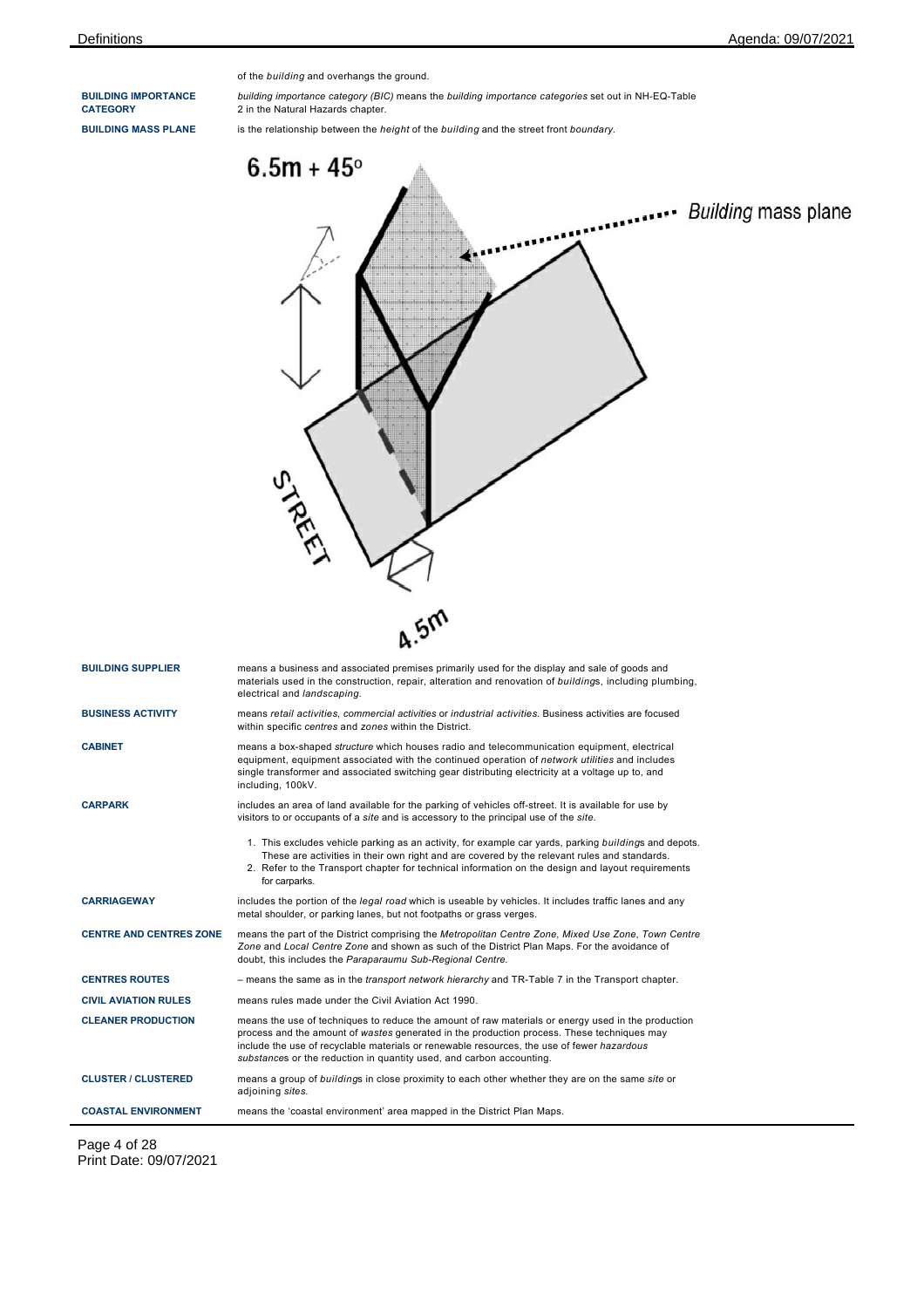| <b>COASTAL PROCESS</b>                                       | means dynamic natural, physical and ecological relationships and events, that are characteristically<br>coastal in their occurrence, nature and effects, that act to shape a coastline, its landforms and features<br>- such as, beaches, wave cut platforms – and including processes of: wave formation, breaking and<br>dissipation; swash run-up; nearshore currents; sediment transport, erosion and deposition.                                                                                                                                                              |
|--------------------------------------------------------------|------------------------------------------------------------------------------------------------------------------------------------------------------------------------------------------------------------------------------------------------------------------------------------------------------------------------------------------------------------------------------------------------------------------------------------------------------------------------------------------------------------------------------------------------------------------------------------|
| <b>COASTAL WATER</b>                                         | has the same meaning as in section 2 of the RMA (as set out below)<br>means seawater within the outer limits of the territorial sea and includes—<br>a. seawater with a substantial fresh water component; and<br>b. seawater in estuaries, fiords, inlets, harbours, or embayments.                                                                                                                                                                                                                                                                                               |
| <b>COMMERCIAL ACTIVITY</b>                                   | means any activity trading in goods, equipment or services. It includes any ancillary activity to the<br>commercial activity (for example administrative or head offices).                                                                                                                                                                                                                                                                                                                                                                                                         |
| <b>COMMERCIAL HELICOPTER</b><br><b>OPERATIONS</b>            | means the same as 'Aerodrome' with respect to helicopter operations.                                                                                                                                                                                                                                                                                                                                                                                                                                                                                                               |
| <b>COMMERCIAL SCALE</b>                                      | in relation to renewable energy generation activities means energy projects established with the<br>primary intent of supplying electricity directly into the distribution network or National Grid. This<br>definition does not include any <i>transmission lines</i> required to link the project to the point of entry into<br>the distribution network or National Grid.                                                                                                                                                                                                       |
| <b>COMMERCIAL SERVICE</b>                                    | within the Waikanae North Development Area means household, personal, finance, insurance, real<br>estate, travel, repair, post, courier, health, veterinary, and other such similar services but not including<br>general or professional office activities above ground floor.                                                                                                                                                                                                                                                                                                    |
| <b>COMMUNITY FACILITY</b>                                    | means land and buildings used by members of the community for recreational, sporting, cultural,<br>safety, health, welfare, or worship purposes. It includes provision for any ancillary activity that assists<br>with the operation of the community facility.                                                                                                                                                                                                                                                                                                                    |
| <b>COMMUNITY OR</b><br><b>NEIGHBOURHOOD SCALE</b>            | (in relation to renewable energy generation) means renewable energy generation activities<br>established with the primary intent of supplying electricity to a whole community or to a defined<br>neighbourhood within an urban area whether or not it is connected to the distribution network.                                                                                                                                                                                                                                                                                   |
| <b>COMMUNITY PURPOSE</b><br><b>EVENT/CHARITY EVENT SIGNS</b> | mean any sign pertaining to a <i>temporary event</i> or an event that:                                                                                                                                                                                                                                                                                                                                                                                                                                                                                                             |
|                                                              | 1. is for general public admission; and                                                                                                                                                                                                                                                                                                                                                                                                                                                                                                                                            |
|                                                              | 2. occurs for 3 consecutive days or less in duration; and<br>3. occurs no more than once in any three month period; and                                                                                                                                                                                                                                                                                                                                                                                                                                                            |
|                                                              | 4. is held within licensed premises; and<br>5. the purpose of the event is to:                                                                                                                                                                                                                                                                                                                                                                                                                                                                                                     |
|                                                              | a. fundraise for a recognised charity; or<br>b. accommodate the proceedings of a publicly notified meeting or hearing.                                                                                                                                                                                                                                                                                                                                                                                                                                                             |
| <b>COMPARISON GOODS</b>                                      | means higher order goods which are usually expensive, non-perishable or specialty goods which are<br>bought infrequently. Comparison goods include furniture, jewellery, clothing and electrical<br>equipment.                                                                                                                                                                                                                                                                                                                                                                     |
| <b>CONDITIONS</b>                                            | means the same as in the Resource Management Act 1991.                                                                                                                                                                                                                                                                                                                                                                                                                                                                                                                             |
| <b>CONTAMINANT</b>                                           | has the same meaning as in section 2 of the RMA (as set out below)                                                                                                                                                                                                                                                                                                                                                                                                                                                                                                                 |
|                                                              | includes any substance (including gases, odorous compounds, liquids, solids, and micro-organisms) or<br>energy (excluding noise) or heat, that either by itself or in combination with the same, similar, or other<br>substances, energy, or heat-<br>a. when discharged into water, changes or is likely to change the physical, chemical, or biological<br>condition of water; or<br>b. when discharged onto or into land or into air, changes or is likely to change the physical,<br>chemical, or biological condition of the land or air onto or into which it is discharged. |
| <b>CONTAMINATED LAND</b>                                     | has the same meaning as in section 2 of the RMA (as set out below)                                                                                                                                                                                                                                                                                                                                                                                                                                                                                                                 |
|                                                              | means land that has a hazardous substance in or on it that-<br>a. has significant adverse effects on the environment; or<br>b. is reasonably likely to have significant adverse effects on the environment.                                                                                                                                                                                                                                                                                                                                                                        |
| <b>CONTROLLED ACTIVITY</b>                                   | means the same as in the Resource Management Act 1991.                                                                                                                                                                                                                                                                                                                                                                                                                                                                                                                             |
| <b>CONVENIENCE GOODS</b>                                     | means lower order and usually inexpensive goods that vary little in price, quality or other features that<br>are frequently purchased and often include perishable goods.                                                                                                                                                                                                                                                                                                                                                                                                          |
| <b>COUNCIL</b>                                               | means the Kapiti Coast District Council.                                                                                                                                                                                                                                                                                                                                                                                                                                                                                                                                           |
| <b>COVERAGE</b>                                              | means the percentage area of a <i>property</i> occupied by <i>buildings</i> , where the <i>building</i> area is measured<br>by the total area of the footprint of the buildings on the ground (i.e. excluding eaves) and the property<br>area excludes any right of ways or access legs.                                                                                                                                                                                                                                                                                           |
| <b>COVERED OUTDOOR LIVING</b><br><b>AREA</b>                 | means a roofed area attached to a residential building used for private recreation and living space to<br>provide a high level of amenity for residents. At least 50% of the combined area of all elevations of<br>the area (from the floor of the deck to the eaves level of the attached building) should be open to the<br>elements.                                                                                                                                                                                                                                            |
| <b>CROSS LEASE</b>                                           | means the same as in the Resource Management Act 1991.                                                                                                                                                                                                                                                                                                                                                                                                                                                                                                                             |
| <b>CROSSING POINT</b>                                        | means a length of the road boundary available for the ingress or egress of vehicles from the site.                                                                                                                                                                                                                                                                                                                                                                                                                                                                                 |
| <b>CULTIVATION</b>                                           | means the alteration or disturbance of land (or any matter constituting the land including soil, clay,<br>sand and rock) for the purpose of sowing, growing or harvesting of pasture or crops.                                                                                                                                                                                                                                                                                                                                                                                     |
| <b>CURTILAGE</b>                                             | within the Airport Zone means the area of land held within an individual lease.                                                                                                                                                                                                                                                                                                                                                                                                                                                                                                    |

Page 5 of 28 Print Date: 09/07/2021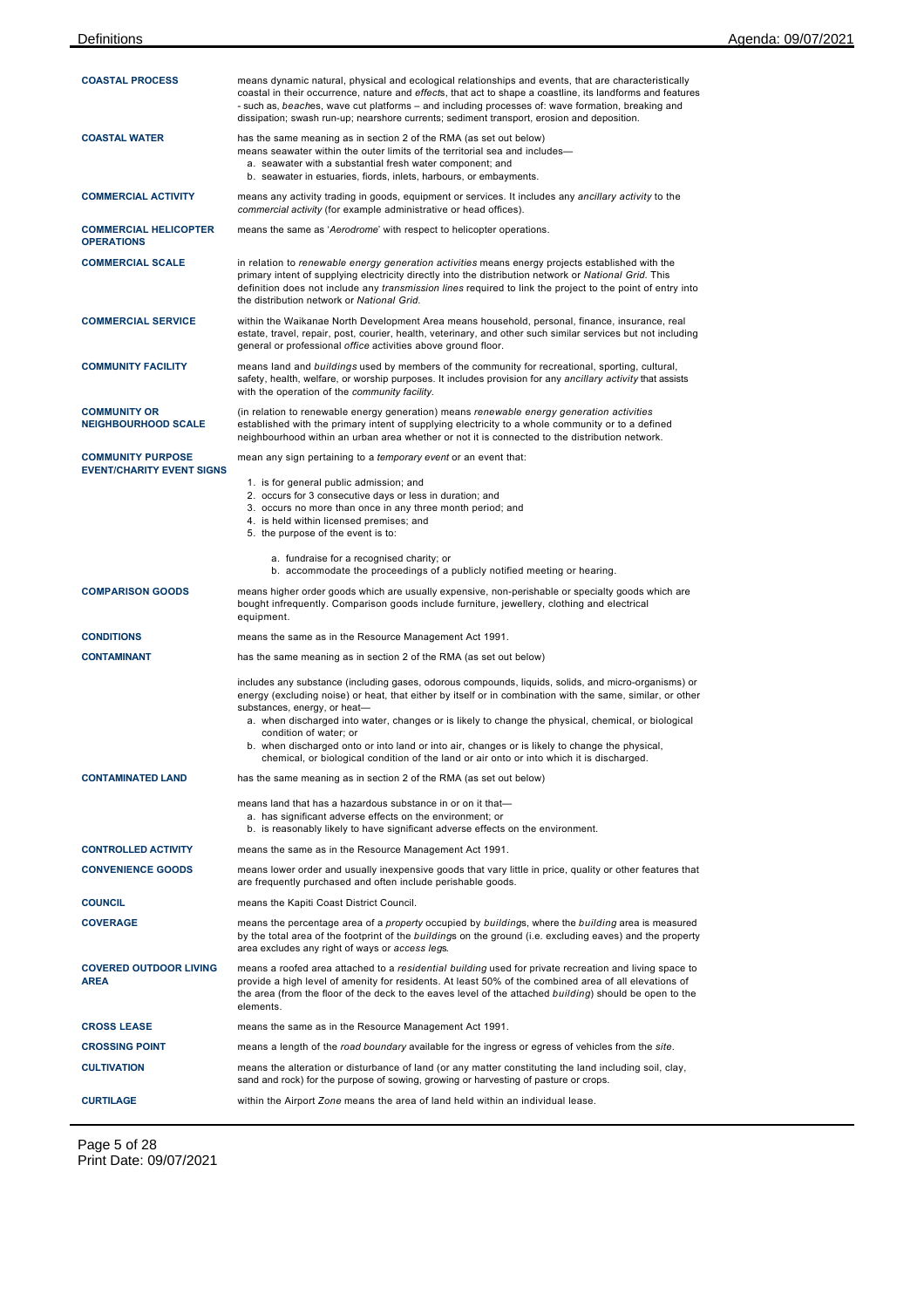| <b>DEMOLITION</b>                                                       | means to damage and demolish a building or structure.                                                                                                                                                                                                                                                                                                                                                                                                               |
|-------------------------------------------------------------------------|---------------------------------------------------------------------------------------------------------------------------------------------------------------------------------------------------------------------------------------------------------------------------------------------------------------------------------------------------------------------------------------------------------------------------------------------------------------------|
| <b>DEPARTMENT STORE</b>                                                 | means an activity within one building, engaged in retailing a wide variety of goods, other than food<br>or groceries, but the variety is such that no predominant activity can be determined. Department<br>Stores have predominant retail sales in at least four of the following six product groups:                                                                                                                                                              |
|                                                                         | 1. clothing;<br>2. furniture:                                                                                                                                                                                                                                                                                                                                                                                                                                       |
|                                                                         | 3. kitchenware, china, glassware and other housewares;<br>4. textile goods;                                                                                                                                                                                                                                                                                                                                                                                         |
|                                                                         | 5. electrical, electronic and gas appliances; and<br>6. perfumes, cosmetics and toiletries.                                                                                                                                                                                                                                                                                                                                                                         |
|                                                                         | The products primary to these headings, as well as other products, are normally sold by or displayed<br>in separate departments or sections supervised by managers (with specialised product knowledge)<br>within the store, and, generally merchandising, advertising, customer service, accounting and<br>budgetary control functions are undertaken on a departmentalised basis.                                                                                 |
|                                                                         | For the avoidance of doubt, within the Airport Mixed Use Precinct this definition excludes those<br>activities falling within the definition of Large Format retail or trade supply retail.                                                                                                                                                                                                                                                                         |
| <b>DESIGNATION</b>                                                      | means the same as in the Resource Management Act 1991.                                                                                                                                                                                                                                                                                                                                                                                                              |
| <b>DESTRUCTION</b>                                                      | means to cause substantial harm or damage to a place or area of significance to Maori or a historic<br>site (including archaeological sites). It may be caused by activities including earthworks, tunnelling,<br>disposal, cutting, construction works, induced vibration, removal of <i>structures</i> , reclamation or<br>drainage, subsidence, gravel, water or soil extraction, dredging, diverting, taking or damming water<br>and discharge of contaminants. |
| <b>DEVELOPMENT</b>                                                      | means (except in relation to the Airport Mixed Use Precinct) the construction of, addition to or<br>alteration of buildings; the erection of fences/walls and detached structures; network utilities;<br>earthworks or the construction of earth retaining structures; and any construction of artificial surfaces<br>or platforms e.g. roads, decks or patios, driveways.                                                                                          |
| DEVELOPMENT - WITHIN THE<br><b>AIRPORT MIXED USE</b><br><b>PRECINCT</b> | means, for the purposes of the Airport Charter (AIRPZ) within this Plan, the total gross floor area of<br>any residential or business activity development within the Airport Mixed Use Precinct provided that<br>any Retailing or Retail Outlets shall be restricted to the following activities:                                                                                                                                                                  |
|                                                                         | 1. <i>aviation activities</i> and aviation service activities;                                                                                                                                                                                                                                                                                                                                                                                                      |
|                                                                         | 2. one hotel/motel activity;<br>3. industrial activities (excluding extractive industries);                                                                                                                                                                                                                                                                                                                                                                         |
|                                                                         | 4. trade / wholesale;<br>5. commercial activity (including logistics or distribution uses) and retail activity provided that retail<br>activity shall be limited to:                                                                                                                                                                                                                                                                                                |
|                                                                         | a. retail activity ancillary to industrial or warehousing activities within the Precinct;<br>b. large format retail activity;<br>c. home improvement retail activity;                                                                                                                                                                                                                                                                                               |
|                                                                         | d. automotive and marine supplier activity;                                                                                                                                                                                                                                                                                                                                                                                                                         |
|                                                                         | e. small-scale convenience retail activity;<br>f. small-scale commercial services activity;                                                                                                                                                                                                                                                                                                                                                                         |
|                                                                         | g. retail activity permitted by the definition of Service station; and includes any buildings<br>used for any such activities; and<br>h. retail of farm machinery and equipment.                                                                                                                                                                                                                                                                                    |
|                                                                         | For the purposes of this definition, gross floor area must:                                                                                                                                                                                                                                                                                                                                                                                                         |
|                                                                         | Include:<br>• covered yards and areas covered by a roof but not enclosed by walls.<br>Exclude:                                                                                                                                                                                                                                                                                                                                                                      |
|                                                                         | • uncovered stairways;<br>• floor space in terraces (open or roofed), external balconies, breezeways or porches;<br>• roof car parking, lift towers and machinery rooms on the roof having a floor area of not more than<br>$200m^2$ ;<br>• car parking areas; and                                                                                                                                                                                                  |
|                                                                         | • floor space of interior balconies and mezzanines not used by the public.                                                                                                                                                                                                                                                                                                                                                                                          |
| <b>DISCHARGE</b>                                                        | has the same meaning as in section 2 of the RMA (as set out below)                                                                                                                                                                                                                                                                                                                                                                                                  |
|                                                                         | includes emit, deposit, and allow to escape.                                                                                                                                                                                                                                                                                                                                                                                                                        |
| <b>DISCRETIONARY ACTIVITY</b>                                           | means the same as in the Resource Management Act 1991.                                                                                                                                                                                                                                                                                                                                                                                                              |
| <b>DISTRIBUTED FAULT</b><br><b>COMPLEXITY</b>                           | means areas where fault rupture deformation is distributed over a relatively broad, but defined,<br>geographic width (e.g. tens to hundreds of metres wide), typically as multiple fault traces or folds. The<br>location of 'Distributed' Fault Avoidance Areas are identified on the District Plan Maps.                                                                                                                                                          |
| <b>DOMESTIC SCALE</b>                                                   | in relation to renewable energy generation activities means small scale renewable energy generation<br>development for the purpose of using electricity on a particular subject site (single household or<br>business premise) with or without exporting back into the distribution network.                                                                                                                                                                        |
| <b>DRAIN</b>                                                            | means any artificial watercourse designed, constructed, or used for the drainage of surface or<br>subsurface water, but excludes artificial watercourses used for the conveyance of water for electricity<br>generation, irrigation, or water supply purposes.                                                                                                                                                                                                      |
| <b>DRINKING WATER</b>                                                   | means water intended to be used for human consumption; and includes water intended to be used for<br>food preparation, utensil washing, and oral or other personal hygiene.                                                                                                                                                                                                                                                                                         |
| <b>DRIPLINE</b>                                                         | means the area beneath the canopy of a tree, measured at ground level from any part of the surface                                                                                                                                                                                                                                                                                                                                                                  |

Page 6 of 28 Print Date: 09/07/2021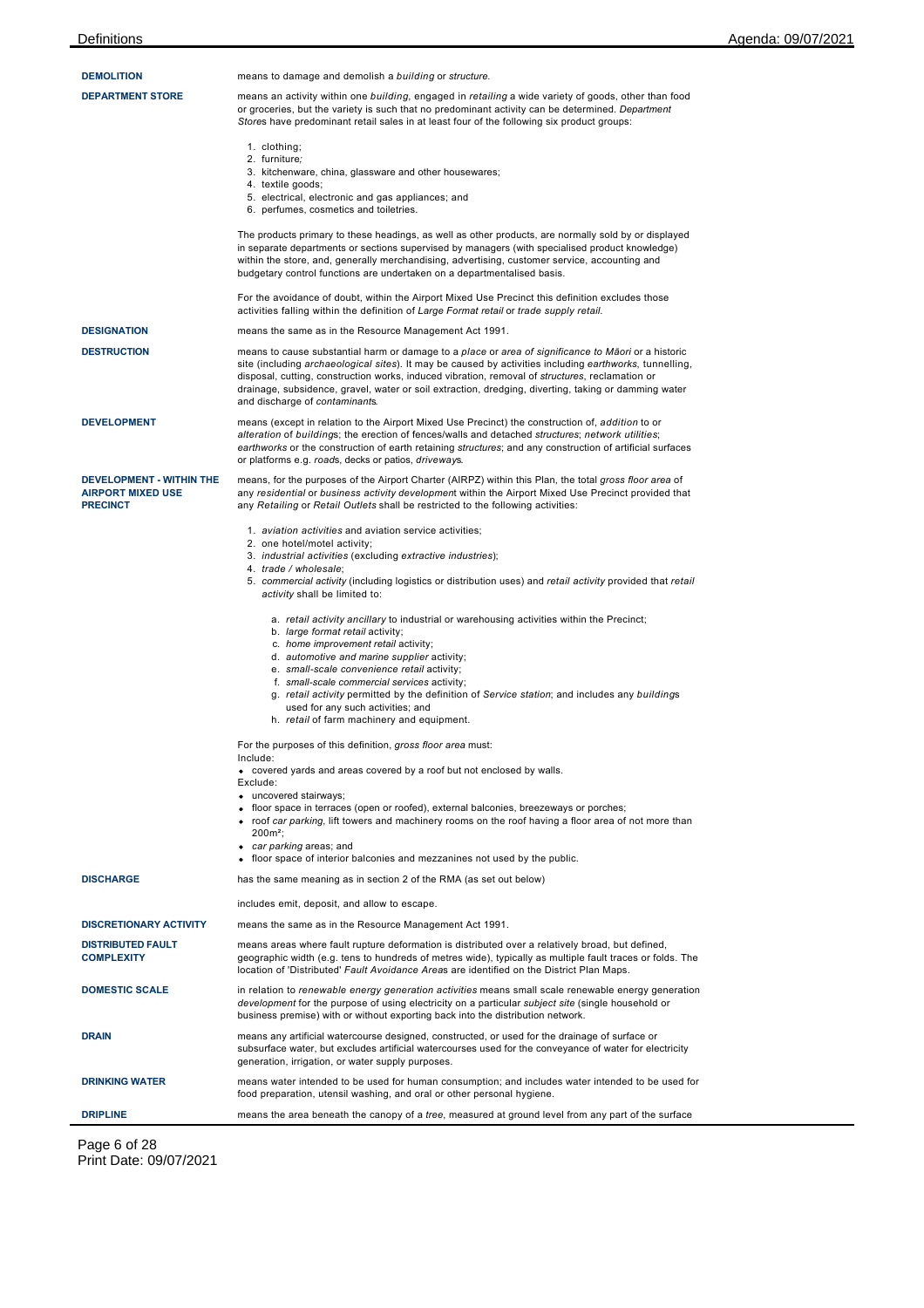|                                                  | of the trunk, with a radius of 5 metres or to the outermost extent of the spread of its branches,<br>whichever is the greater.                                                                                                                                                                                                                                                                                                                                                                                                                                                                                                                                                                       |
|--------------------------------------------------|------------------------------------------------------------------------------------------------------------------------------------------------------------------------------------------------------------------------------------------------------------------------------------------------------------------------------------------------------------------------------------------------------------------------------------------------------------------------------------------------------------------------------------------------------------------------------------------------------------------------------------------------------------------------------------------------------|
|                                                  | DRIVE-THROUGH RESTAURANT means any land and buildings with a drive-through service on or in which food and beverages are<br>prepared, served and sold to the public for consumption on or off the premises and may include an<br>ancillary cafe and playground area.                                                                                                                                                                                                                                                                                                                                                                                                                                 |
| <b>DRIVEWAY</b>                                  | means the same as crossing point.                                                                                                                                                                                                                                                                                                                                                                                                                                                                                                                                                                                                                                                                    |
| <b>DUST</b>                                      | means all non-combusted solid particulate matter that is suspended in the air, or has settled after<br>being airborne. Dust may be derived from materials including rock, sand, cement, fertiliser, coal, soil,<br>paint, animal products and wood.                                                                                                                                                                                                                                                                                                                                                                                                                                                  |
| <b>EARTHWORKS</b>                                | means the alteration or disturbance of land, including by moving, removing, placing, blading,<br>cutting, contouring, filling or excavation of earth (or any matter constituting the land including soil,<br>clay, sand and rock); but excludes gardening, cultivation, and disturbance of land for the installation<br>of fence posts.                                                                                                                                                                                                                                                                                                                                                              |
| <b>ECOLOGICAL SITE</b>                           | means ecological features or areas which have been mapped on the District Plan Maps with the<br>description and significance of the sites included in Schedule 1.                                                                                                                                                                                                                                                                                                                                                                                                                                                                                                                                    |
| <b>EDUCATIONAL FACILITY</b>                      | means land or buildings used for teaching or training by child care services, schools, or tertiary<br>education services, including any ancillary activities.                                                                                                                                                                                                                                                                                                                                                                                                                                                                                                                                        |
| <b>EFFECT</b>                                    | has the same meaning as in section 3 of the RMA (as set out below)                                                                                                                                                                                                                                                                                                                                                                                                                                                                                                                                                                                                                                   |
|                                                  | includes-<br>a. any positive or adverse effect; and<br>b. any temporary or permanent effect; and<br>c. any past, present, or future effect; and<br>d. any cumulative effect which arises over time or in combination with other effects—<br>regardless of the scale, intensity, duration, or frequency of the effect, and also includes-<br>e. any potential effect of high probability; and<br>f. any potential effect of low probability which has a high potential impact.                                                                                                                                                                                                                        |
| <b>ENTERTAINMENT ACTIVITY</b>                    | means premises providing public or private entertainment and includes cinemas, theatres and<br>licensed premises.                                                                                                                                                                                                                                                                                                                                                                                                                                                                                                                                                                                    |
| <b>ENVIRONMENT</b>                               | has the same meaning as in section 2 of the RMA (as set out below)                                                                                                                                                                                                                                                                                                                                                                                                                                                                                                                                                                                                                                   |
|                                                  | includes-<br>a. ecosystems and their constituent parts, including people and communities; and<br>b. all natural and physical resources; and<br>c. amenity values; and<br>d. the social, economic, aesthetic, and cultural conditions which affect the matters stated in<br>paragraphs (a) to (c) or which are affected by those matters.                                                                                                                                                                                                                                                                                                                                                             |
| <b>ESPLANADE RESERVE</b>                         | has the same meaning as in section 2 of the RMA (as set out below)                                                                                                                                                                                                                                                                                                                                                                                                                                                                                                                                                                                                                                   |
|                                                  | means a reserve within the meaning of the Reserves Act 1977-<br>a. which is either-<br>i. a local purpose reserve within the meaning of section 23 of that Act, if vested in the<br>territorial authority under section 239; or<br>ii. a reserve vested in the Crown or a regional council under section 237D; and<br>b. which is vested in the territorial authority, regional council, or the Crown for a purpose or<br>purposes set out in section 229.                                                                                                                                                                                                                                           |
| <b>ESPLANADE STRIP</b>                           | has the same meaning as in section 2 of the RMA (as set out below)                                                                                                                                                                                                                                                                                                                                                                                                                                                                                                                                                                                                                                   |
|                                                  | means a strip of land created by the registration of an instrument in accordance with section 232 for a<br>purpose or purposes set out in section 229.                                                                                                                                                                                                                                                                                                                                                                                                                                                                                                                                               |
| <b>EXISTING URBAN AREA</b>                       | means the spatial area that includes the District's centres, industrial and service areas, and suburban<br>areas existing at the date of notification of this Plan. These areas are identified on the District Plan<br>Maps as comprising one (or more) of the following zoning classifications:                                                                                                                                                                                                                                                                                                                                                                                                     |
|                                                  | 1. Airport Zone;<br>2. Hospital Zone;<br>3. Metropolitan Centre Zone;<br>4. General Industrial Zone;<br>5. Local Centre Zone;<br>6. Mixed Use Zone;<br>7. Residential Zones: and<br>8. Town Centre Zone.                                                                                                                                                                                                                                                                                                                                                                                                                                                                                             |
| <b>EXTERNAL SOUND</b><br><b>INSULATION LEVEL</b> | (DnT,w + Ctr) means the standardised level difference (outdoor to indoor) and is a measure of the<br>airborne sound insulation provided by the external building envelope (including windows, walls,<br>ceilings and floors where appropriate) described using $DnT, w + Ctr$ as defined in the following<br>Standards:                                                                                                                                                                                                                                                                                                                                                                              |
|                                                  | 1. ISO717-1:2013 Acoustics – Rating of Sound Insulation in Buildings And Of Building Elements –<br>Part 1: Airborne sound insulation; and<br>2. ISO 16283-1:2014 Acoustics – Field Acoustics - Measurement Of Sound Insulation In Buildings<br>And Of Building Elements.<br>The term "external sound insulation level" is used in this Plan primarily as a calculated value to<br>demonstrate compliance with the stated minimum standard of acoustic isolation against sounds<br>arising from outside the building. If field testing of built structures is employed to verify predictions,<br>these tests shall be carried out using ISO 140-5:1998 Acoustics - Measurement of Sound Insulation In |

 $\overline{\phantom{a}}$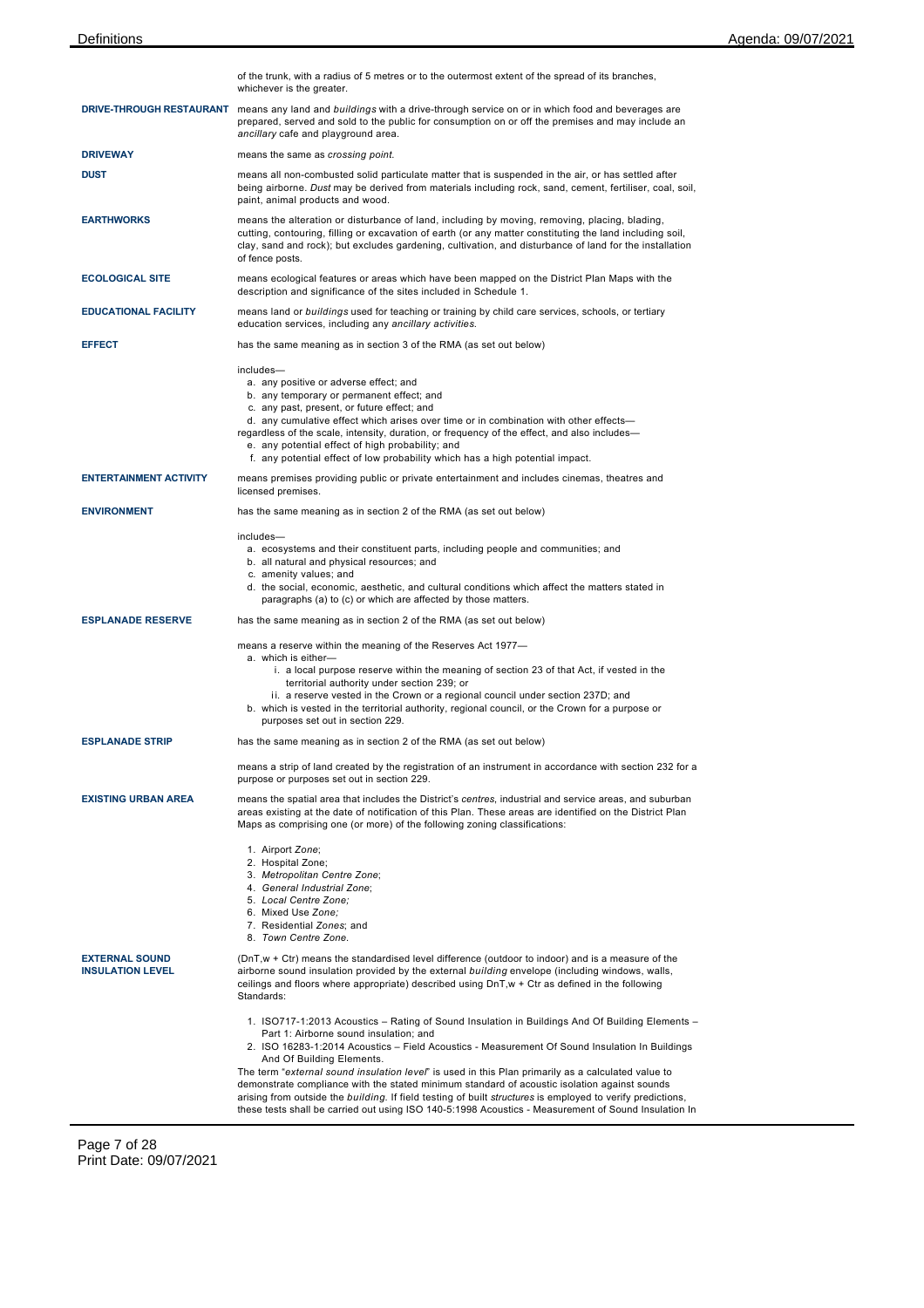|                                                    | Buildings and of Building Elements Part 5: Field Measurements of Airborne Sound Insulation of<br>Facade Elements and Facades.                                                                                                                                                                                                                                                                                                                                                                                                                                                                                                                                                                                                            |
|----------------------------------------------------|------------------------------------------------------------------------------------------------------------------------------------------------------------------------------------------------------------------------------------------------------------------------------------------------------------------------------------------------------------------------------------------------------------------------------------------------------------------------------------------------------------------------------------------------------------------------------------------------------------------------------------------------------------------------------------------------------------------------------------------|
| <b>EXTRACTIVE INDUSTRY</b>                         | Extractive Industries includes Quarrying Activities as well as the extraction, processing, transport,<br>storage, and recycling of peat and soil; but excludes the removal of soil (including topsoil, sand and<br>peat) from the site which is less than 100m <sup>3</sup> in volume within any 10 year period (see earthworks),<br>excludes the rehabilitation, landscaping and clean filling of a quarry, and excludes the retailing of<br>aggregates onsite.                                                                                                                                                                                                                                                                         |
|                                                    | Note: Extractive Industries are not industrial activities.                                                                                                                                                                                                                                                                                                                                                                                                                                                                                                                                                                                                                                                                               |
| <b>FARM TRACK</b>                                  | means any ways, formations or access tracks located on private land, the use of which is restricted to<br>the owner of the land, or such other persons who may be authorised by the owner to use them and<br>which are suitable for conventional or special purpose vehicles. Farm tracks shall be ancillary to<br>activities defined as Farming.                                                                                                                                                                                                                                                                                                                                                                                        |
| <b>FARMING</b>                                     | means land based activity, having as its primary purpose the production of livestock or vegetative<br>matter including agriculture, horticulture, plantation forestry and viticulture.                                                                                                                                                                                                                                                                                                                                                                                                                                                                                                                                                   |
|                                                    | Note: Farming is as a subcategory definition of primary production.                                                                                                                                                                                                                                                                                                                                                                                                                                                                                                                                                                                                                                                                      |
| <b>FARMING AND AGRICULTURAL</b><br><b>SUPPLIER</b> | means a business primarily engaged in selling goods for consumption or use in the business<br>operations of primary producers or in animal husbandry.                                                                                                                                                                                                                                                                                                                                                                                                                                                                                                                                                                                    |
| <b>FAULT AVOIDANCE AREA</b>                        | means a buffer area either side of a known active fault trace and are identified on the District Plan<br>Maps.                                                                                                                                                                                                                                                                                                                                                                                                                                                                                                                                                                                                                           |
| <b>FAULT COMPLEXITY</b>                            | means the width and distribution of the deformed land around the fault trace. The fault complexity<br>categories are well-defined, well-defined extension, distributed, uncertain-poorly constrained, and<br>uncertain-constrained. The location of areas within these fault complexity categories is identified on<br>the District Plan Maps.                                                                                                                                                                                                                                                                                                                                                                                           |
| <b>FERTILISER</b>                                  | means a substance or biological compound or mix of substances or biological compounds in solid or<br>liquid form, that is described as, or held out to be suitable for, sustaining or increasing the growth,<br>productivity or quality of soils, plants or, indirectly, animals through the application to plants or soil of<br>any of the following:<br>a. nitrogen, phosphorus, potassium, sulphur, magnesium, calcium, chlorine, and sodium as major<br>nutrients; or<br>b. manganese, iron, zinc, copper, boron, cobalt, molybdenum, iodine, and selenium as minor<br>nutrients; or<br>c. fertiliser additives to facilitate the uptake and use of nutrients; or<br>d. non-nutrient attributes of the materials used in fertiliser. |
|                                                    | It does not include livestock effluent, human effluent, substances containing pathogens, or substances<br>that are plant growth regulators that modify the physiological functions of plants.                                                                                                                                                                                                                                                                                                                                                                                                                                                                                                                                            |
| <b>FILL CONTROL AREA</b>                           | means the areas identified as such on the District Plan Maps and further described in NH-FLOOD-<br>Table 1 - Flood hazard categories.                                                                                                                                                                                                                                                                                                                                                                                                                                                                                                                                                                                                    |
| <b>FINANCIAL CONTRIBUTION</b>                      | means the same as in section 108(9) of the Resource Management Act 1991.                                                                                                                                                                                                                                                                                                                                                                                                                                                                                                                                                                                                                                                                 |
| <b>FIXED PLANT</b>                                 | means any swimming pool pump, heat pump, ventilation fan, air extract or exhaust unit or stationary<br>motor.                                                                                                                                                                                                                                                                                                                                                                                                                                                                                                                                                                                                                            |
| <b>FLOOD HAZARD CATEGORY</b>                       | means the areas based on the 1% AEP extent shown on the District Plan Maps. The flood hazard<br>categories are river corridor, stream corridor, flood storage area, fill control area, over flow<br>path, residual overflow path, ponding, residual ponding area and shallow surface flow. The purpose<br>of the flood hazard categories is to describe the varying hazard risk across the floodplain. The flood<br>hazard categories have been determined by taking the following into account:                                                                                                                                                                                                                                         |
|                                                    | 1. The depth and speed of flood waters;                                                                                                                                                                                                                                                                                                                                                                                                                                                                                                                                                                                                                                                                                                  |
|                                                    | 2. The threat to life;<br>3. The difficulty and danger of evacuating people and their property; and<br>4. The potential for damage to property and social disruption.                                                                                                                                                                                                                                                                                                                                                                                                                                                                                                                                                                    |
|                                                    | There are two types of flood hazard identified in the Natural Hazard Maps:                                                                                                                                                                                                                                                                                                                                                                                                                                                                                                                                                                                                                                                               |
|                                                    | 1. Direct Flood Risk<br>The direct flood hazard affects areas that are those subject to 1% AEP flooding. This includes<br>affects areas that are not protected from flooding by flood protection structures (such as<br>stopbanks or floodwalls) built to the 1% AEP standard. A direct flood risk can also occur where<br>existing structural protection, built to less than the 1% AEP standard, is vulnerable and likely to<br>fail in a 1% AEP.                                                                                                                                                                                                                                                                                      |
|                                                    | 2. Residual Flood Risk<br>The residual flood risk is the additional or 'left over' risk due to possible breaching and<br>overtopping of flood protection <i>structures</i> (such as stopbanks or flood works) built to the 1%<br>AEP standard when a greater than design standard flood occurs.                                                                                                                                                                                                                                                                                                                                                                                                                                          |
|                                                    | Note: When "as-built" information is provided to the Council related to a flood hazard category the<br>information will be included in the "latest flood hazard" maps on the Council's GIS system which are<br>used to assess developments in addition to the District Plan maps.                                                                                                                                                                                                                                                                                                                                                                                                                                                        |
| <b>FLOOD STORAGE AREA</b>                          | means the defined areas on the District Plan Maps within which ponding of flood waters is expected<br>to occur in significant flood events and which are necessary for the management of the associated<br>flood risk. These are further described in NH-FLOOD-Table 1 - in the Natural Hazards chapter.                                                                                                                                                                                                                                                                                                                                                                                                                                 |
|                                                    |                                                                                                                                                                                                                                                                                                                                                                                                                                                                                                                                                                                                                                                                                                                                          |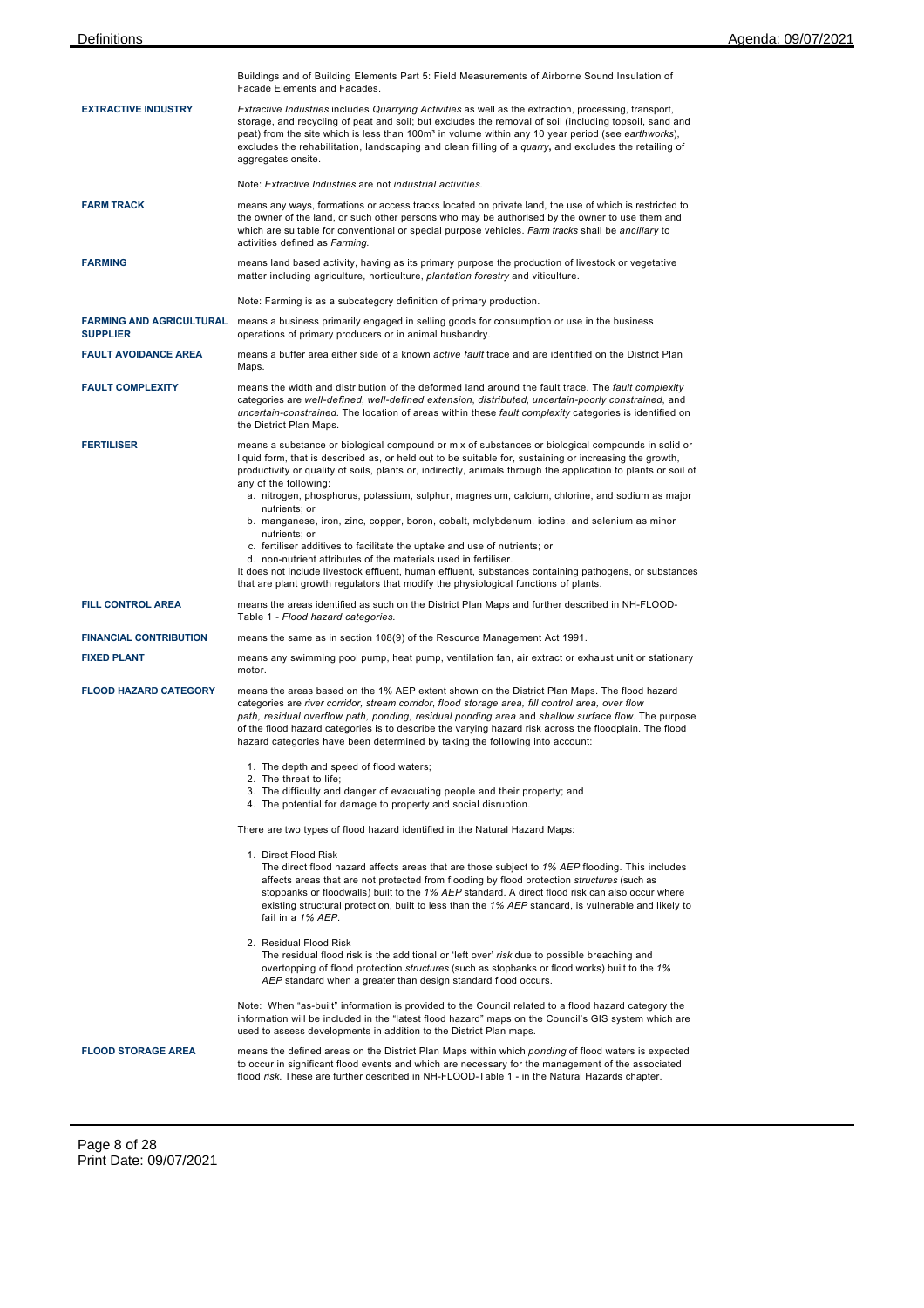**FLOOR AREA RATIO** means the relationship derived from dividing the total *gross floor area* ("GFA") by the total *site* area ("PA"); expressed as a ratio (GFA : PA).



For the purposes of this definition, *gross floor area* must:

## Include:

- covered yards and areas covered by a roof but not enclosed by walls
- Exclude:
- uncovered stairways;
- floor space in terraces (open or roofed), external balconies, breezeways or porches;  $\mathbf{r}$
- roof *car parking*, lift towers and machinery rooms on the roof having a floor area of not more than 200m²;
- *car parking* areas; and  $\bullet$
- floor space of interior balconies and mezzanines not used by the public.

means land and *buildings* used for the sale of food or beverages to the general public prepared for immediate consumption. It includes restaurants, taverns, bars, cafes and takeaway restaurants, and excludes *supermarkets* and *drive-through restaurants*.

**FORESTRY TRACK** has the same meaning as "forestry track" as defined in the *NESPF*.

**FORMED VEHICLE ACCESS** means hard surfaced, stable access from the formed *road* across the berm and or footpath to a *site*, this includes any vehicle crossing (cut down kerb) or other *structures* in the *legal road*.

**OUTLET**

**FOOD AND BEVERAGE**

**FRESHWATER** has the same meaning as fresh water in section 2 of the RMA (as set out below)

means all water except coastal water and geothermal water.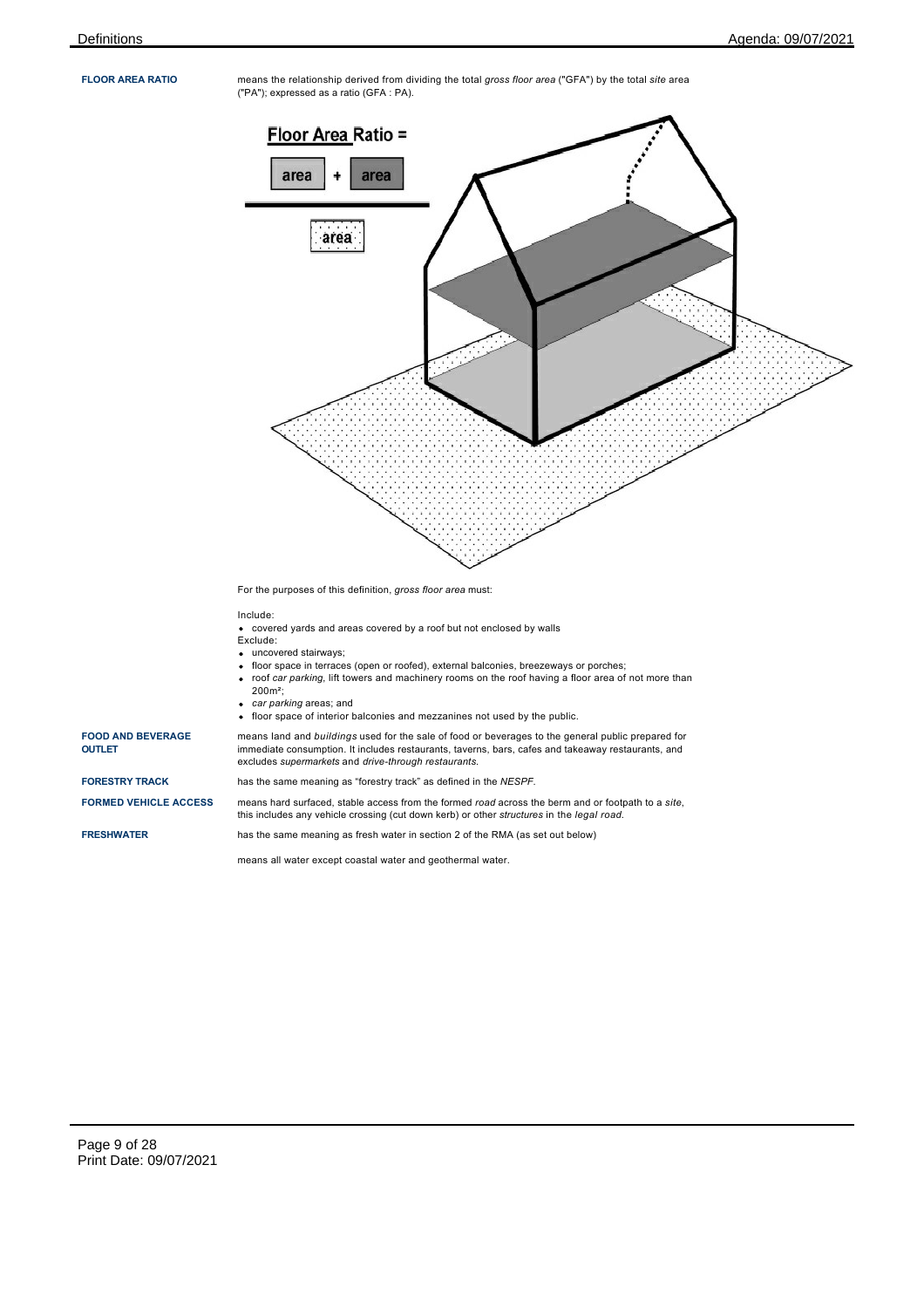**GABLE** means the triangular section of a wall at the end of a pitched roof, occupying the space between the two slopes of the roof.

|                                                | Gable                                                                                                                                                                                                                                                                                                                                                                                                                                                                                                                                                                             |
|------------------------------------------------|-----------------------------------------------------------------------------------------------------------------------------------------------------------------------------------------------------------------------------------------------------------------------------------------------------------------------------------------------------------------------------------------------------------------------------------------------------------------------------------------------------------------------------------------------------------------------------------|
| <b>GARDEN AND LANDSCAPING</b><br><b>SUPPLY</b> | means a business primarily engaged in selling goods for permanent exterior installation or planting<br>and includes: landscaping suppliers; and suppliers of bark, compost, firewood, and paving and<br>domestic paving aggregates.                                                                                                                                                                                                                                                                                                                                               |
| <b>GENERAL INDUSTRIAL ZONE</b>                 | is the part of the District shown as such on the District Plan Maps.                                                                                                                                                                                                                                                                                                                                                                                                                                                                                                              |
| <b>GENERAL RESIDENTIAL AREA</b>                | means land in the General Residential Zone which is not subject to a specific precinct, area or other<br>locality specific rule or standard. These areas are identified by the General Residential Area Precinct.                                                                                                                                                                                                                                                                                                                                                                 |
| <b>GEOLOGICAL FEATURE</b>                      | means a geological feature that has significant heritage values, is described in Schedule 6 and is<br>identified on the District Plan Maps.                                                                                                                                                                                                                                                                                                                                                                                                                                       |
| <b>GREYWATER</b>                               | means liquid waste from domestic sources including sinks, basins, baths, showers and similar fixtures,<br>but does not include sewage, or industrial and trade waste.                                                                                                                                                                                                                                                                                                                                                                                                             |
| <b>GREYWATER RE-USE SYSTEM</b>                 | means a device that disperses greywater, excluding liquid waste from domestic kitchens and laundry<br>sinks, for outdoor irrigation purposes in a manner that does not endanger public health.                                                                                                                                                                                                                                                                                                                                                                                    |
| <b>GROSS FLOOR AREA</b>                        | means the sum of the total area of all floors of a building or buildings (including any void area in<br>each of those floors, such as service shafts, liftwells or stairwells), measured:<br>a. where there are exterior walls, from the exterior faces of those exterior walls<br>b. where there are walls separating two buildings, from the centre lines of the walls separating the<br>two buildings<br>c. where a wall or walls are lacking (for example, a mezzanine floor) and the edge of the floor is<br>discernible, from the edge of the floor.                        |
| <b>GROUND LEVEL</b>                            | means:<br>a. the actual finished surface level of the ground after the most recent <i>subdivision</i> that created at<br>least one additional allotment was completed (when the record of title is created);<br>b. if the ground level cannot be identified under paragraph (a), the existing surface level of the<br>ground;<br>c. if, in any case under paragraph (a) or (b), a retaining wall or retaining <i>structure</i> is located on the<br>boundary, the level on the exterior surface of the retaining wall or retaining structure where it<br>intersects the boundary. |
| <b>GROUNDWATER</b>                             | means water occupying openings, cavities, or spaces in soils or rocks beneath the surface of the<br>ground.                                                                                                                                                                                                                                                                                                                                                                                                                                                                       |
| <b>HABITABLE BUILDING</b>                      | means a building (excluding minor buildings) used, or able to be used, for activities normally<br>associated with residential activities (excluding visitor accommodation which is not temporary<br>residential rental accommodation) and contains one or more habitable rooms, including those used for<br>hospital recovery.                                                                                                                                                                                                                                                    |
| <b>HABITABLE ROOM</b>                          | means any room used for the purposes of teaching or used as a living room, dining room, sitting<br>room, bedroom, office or other room specified in the Plan to be a similarly occupied room.                                                                                                                                                                                                                                                                                                                                                                                     |

 $\overline{\phantom{a}}$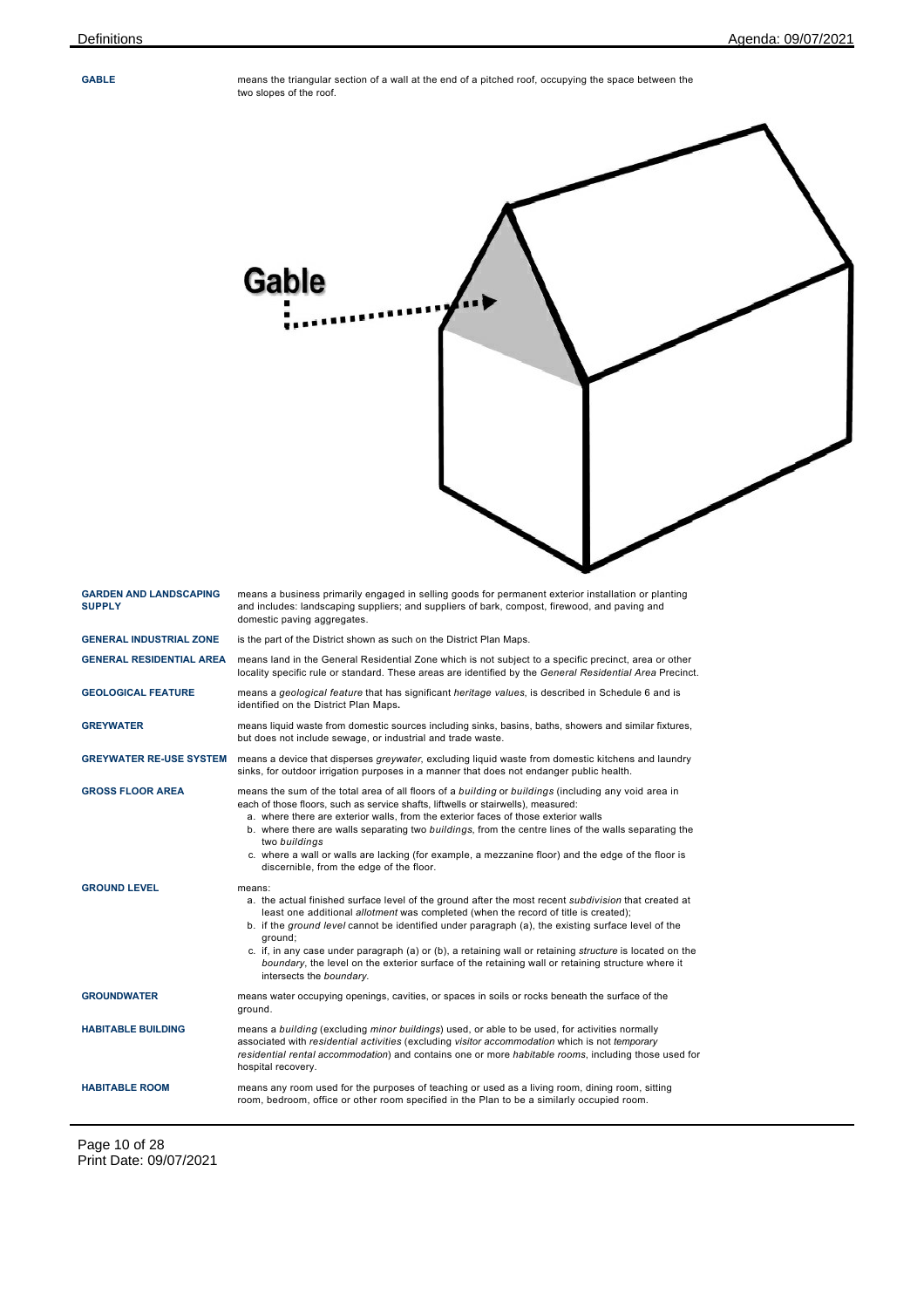| <b>HAPU</b>                                     | means sub-tribe.                                                                                                                                                                                                                                                                                                                                                                                                                                                                                                                                                                                                                                                                                                                                                                                                                                                                                                                                                                                                                                                                                                                                                                                                                                                                                                                                                                                                                                                                                                                                  |
|-------------------------------------------------|---------------------------------------------------------------------------------------------------------------------------------------------------------------------------------------------------------------------------------------------------------------------------------------------------------------------------------------------------------------------------------------------------------------------------------------------------------------------------------------------------------------------------------------------------------------------------------------------------------------------------------------------------------------------------------------------------------------------------------------------------------------------------------------------------------------------------------------------------------------------------------------------------------------------------------------------------------------------------------------------------------------------------------------------------------------------------------------------------------------------------------------------------------------------------------------------------------------------------------------------------------------------------------------------------------------------------------------------------------------------------------------------------------------------------------------------------------------------------------------------------------------------------------------------------|
| <b>HAZARDOUS SUBSTANCE</b>                      | has the same meaning as in section 2 of the RMA (as set out below)                                                                                                                                                                                                                                                                                                                                                                                                                                                                                                                                                                                                                                                                                                                                                                                                                                                                                                                                                                                                                                                                                                                                                                                                                                                                                                                                                                                                                                                                                |
|                                                 | includes, but is not limited to, any substance defined in section 2 of the Hazardous Substances and<br>New Organisms Act 1996 as a hazardous substance. The Hazardous Substances and New Organisms<br>Act 1996 defines hazardous substances as meaning, unless expressly provided otherwise by<br>regulations or an EPA notice, any substance-<br>a. with 1 or more of the following intrinsic properties:<br>i. explosiveness:<br>ii. flammability:<br>iii. a capacity to oxidise:<br>iv. corrosiveness:<br>v. toxicity (including chronic toxicity):<br>vi. ecotoxicity, with or without bioaccumulation; or<br>b. which on contact with air or water (other than air or water where the temperature or pressure has<br>been artificially increased or decreased) generates a substance with any 1 or more of the<br>properties specified in paragraph (a).                                                                                                                                                                                                                                                                                                                                                                                                                                                                                                                                                                                                                                                                                     |
| <b>HEAVY TRADE VEHICLE</b>                      | means a motor vehicle that:                                                                                                                                                                                                                                                                                                                                                                                                                                                                                                                                                                                                                                                                                                                                                                                                                                                                                                                                                                                                                                                                                                                                                                                                                                                                                                                                                                                                                                                                                                                       |
|                                                 | 1. is of Vehicle Class MD3, MD4, ME, NB, NC, TC or TD (as defined by the New Zealand Transport<br>Agency); or<br>2. has a gross vehicle mass that exceeds 3500 kg                                                                                                                                                                                                                                                                                                                                                                                                                                                                                                                                                                                                                                                                                                                                                                                                                                                                                                                                                                                                                                                                                                                                                                                                                                                                                                                                                                                 |
| <b>HEIGHT</b>                                   | means the vertical distance between a specified reference point and the highest part of any feature,<br>structure or building above that point.                                                                                                                                                                                                                                                                                                                                                                                                                                                                                                                                                                                                                                                                                                                                                                                                                                                                                                                                                                                                                                                                                                                                                                                                                                                                                                                                                                                                   |
| <b>HEIGHT IN RELATION TO</b><br><b>BOUNDARY</b> | means the height of a structure, building or feature, relative to its distance from either the boundary<br>of:<br>a. a site; or                                                                                                                                                                                                                                                                                                                                                                                                                                                                                                                                                                                                                                                                                                                                                                                                                                                                                                                                                                                                                                                                                                                                                                                                                                                                                                                                                                                                                   |
|                                                 | b. another specified reference point.                                                                                                                                                                                                                                                                                                                                                                                                                                                                                                                                                                                                                                                                                                                                                                                                                                                                                                                                                                                                                                                                                                                                                                                                                                                                                                                                                                                                                                                                                                             |
| <b>HEIGHT MEASUREMENT</b><br><b>CRITERIA</b>    | Height Measurement Criteria is the criteria for which the specified reference point required for<br>measuring height is determined. These criteria are set out below:                                                                                                                                                                                                                                                                                                                                                                                                                                                                                                                                                                                                                                                                                                                                                                                                                                                                                                                                                                                                                                                                                                                                                                                                                                                                                                                                                                             |
| <b>HISTORIC HERITAGE</b>                        | The specified reference point from which the vertical distance is measured between the highest part<br>of any feature, <i>structure</i> or building above that point must be either of the following:<br>1. the original ground level; or<br>2. in relation to a building which is not a minor building only, the lowest point of the building<br>immediately below the highest part of the building;<br>Where the specified point chosen must be the point which results in the lesser measurement of<br>height.<br>In the measurement of <i>height</i> , the following shall be excluded: chimneys, ventilator shafts, water<br>tanks, stairways or elevators, aerials, telecommunication antennas, steeples, turrets and such other<br>finials and similar parts of the building that are only decorative fixtures, provided that the maximum<br>dimension thereof parallel to any boundary of the property shall not exceed 3 metres.<br>For the avoidance of doubt height measurement criteria are part of the relevant rule. Height<br>measurement criteria may be located beneath relevant standards for ease of reference.<br>has the same meaning as in section 2 of the RMA (as set out below)<br>a. means those natural and physical resources that contribute to an understanding and<br>appreciation of New Zealand's history and cultures, deriving from any of the following qualities:<br>i. archaeological:<br>ii. architectural:<br>iii. cultural:<br>iv. historic:<br>v. scientific:<br>vi. technological; and<br>b. includes- |
|                                                 | i. historic sites, structures, places, and areas; and<br>ii. archaeological sites; and<br>iii. sites of significance to Māori, including wāhi tapu; and<br>iv. surroundings associated with the natural and physical resources.                                                                                                                                                                                                                                                                                                                                                                                                                                                                                                                                                                                                                                                                                                                                                                                                                                                                                                                                                                                                                                                                                                                                                                                                                                                                                                                   |
| <b>HISTORIC HERITAGE FEATURE</b>                | means any item listed in the schedules of Historic Heritage, Notable Trees, and Sites and Areas of<br>Significance to Māori (Schedules 7, 8 and 9).                                                                                                                                                                                                                                                                                                                                                                                                                                                                                                                                                                                                                                                                                                                                                                                                                                                                                                                                                                                                                                                                                                                                                                                                                                                                                                                                                                                               |
| <b>HOARDING</b>                                 | means the same as in the Kāpiti Coast District Council Public Places Bylaw 2010 and includes: a<br>board, including any frame or other supporting device whether fixed to the ground or attached to a<br>vehicle or trailer, for displaying posters or notices announcing future events or for advertising or<br>election purposes, but excluding sandwich boards.                                                                                                                                                                                                                                                                                                                                                                                                                                                                                                                                                                                                                                                                                                                                                                                                                                                                                                                                                                                                                                                                                                                                                                                |
| <b>HOME BUSINESS</b>                            | means a commercial activity that is:<br>a. undertaken or operated by at least one resident of the site; and<br>b. incidental to the use of the site for a residential activity.                                                                                                                                                                                                                                                                                                                                                                                                                                                                                                                                                                                                                                                                                                                                                                                                                                                                                                                                                                                                                                                                                                                                                                                                                                                                                                                                                                   |
| <b>HOME CRAFT OCCUPATION</b>                    | Home Craft Occupation means a craft performed entirely within a residential building or accessory<br>building by a member of the residential unit residing permanently on the property where the craft is a<br>secondary and lesser use of the <i>property</i> after the primary residential activities. Hobby activities are<br>not commercial activities (see home business).                                                                                                                                                                                                                                                                                                                                                                                                                                                                                                                                                                                                                                                                                                                                                                                                                                                                                                                                                                                                                                                                                                                                                                   |
| <b>HOME IMPROVEMENT RETAIL</b>                  | means the sale of building materials and home improvement goods for domestic use, including for<br>example; timber plumbing, paint, electrical, tiling, floor coverings and garden supplies.                                                                                                                                                                                                                                                                                                                                                                                                                                                                                                                                                                                                                                                                                                                                                                                                                                                                                                                                                                                                                                                                                                                                                                                                                                                                                                                                                      |

Page 11 of 28 Print Date: 09/07/2021

 $\overline{a}$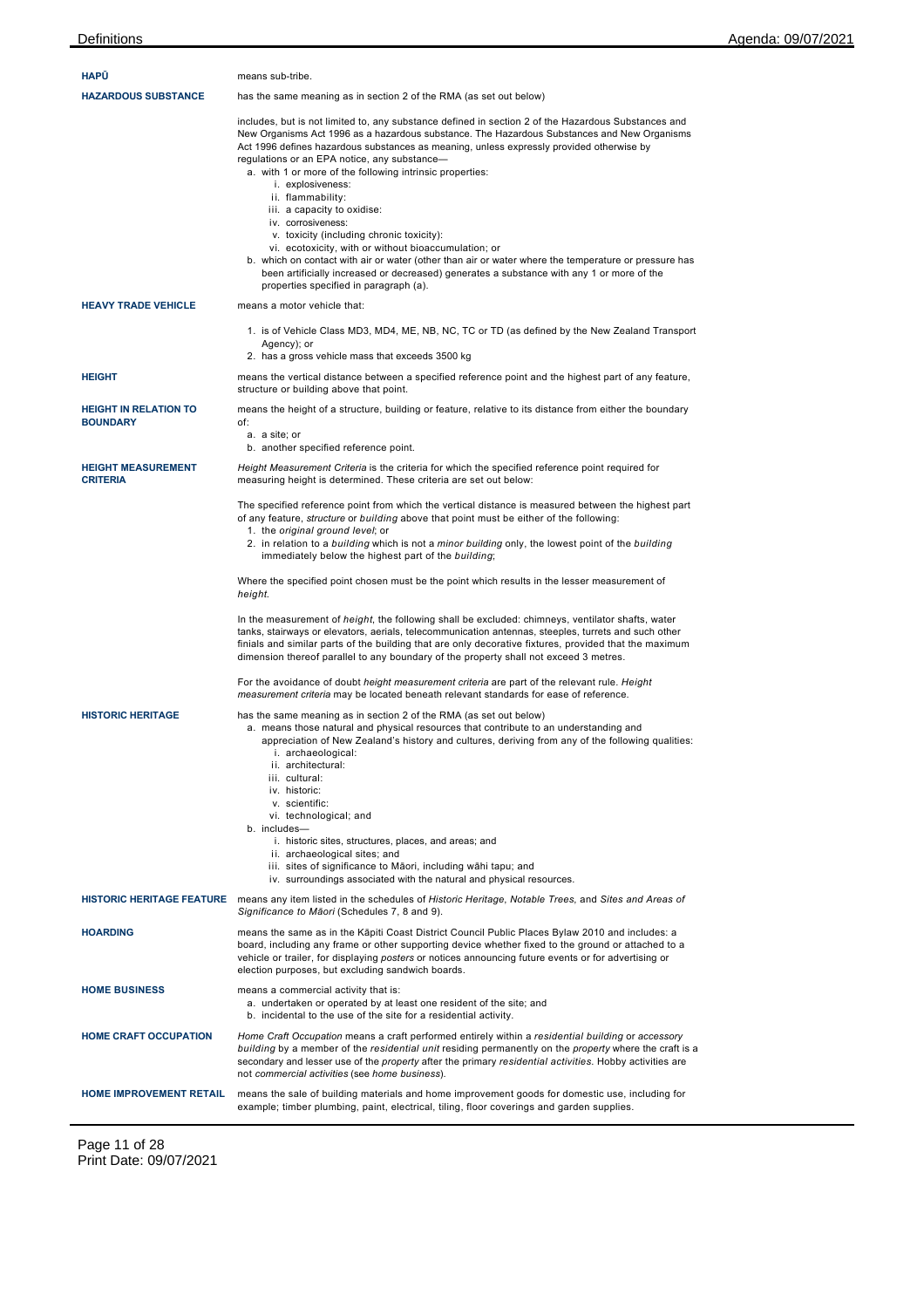| <b>HOMESTAY</b>                                          | means the commercial use of an existing residential unit for bed and breakfast accommodation, of no<br>more than five quests.                                                                                                                                                                                                                                                                                                      |
|----------------------------------------------------------|------------------------------------------------------------------------------------------------------------------------------------------------------------------------------------------------------------------------------------------------------------------------------------------------------------------------------------------------------------------------------------------------------------------------------------|
| <b>HOUSEHOLD</b>                                         | means every residential unit whether of one or more persons.                                                                                                                                                                                                                                                                                                                                                                       |
| <b>HOUSEHOLD 2007 SUMMER</b><br><b>AVERAGE WATER USE</b> | means the amount of water used in the 2007 in summer months averaged between November and<br>April per person and assuming a 3 person <i>household</i> . This means that the household 2007 summer<br>average water use is 1560 litres per household per day.                                                                                                                                                                      |
| <b>HYDRAULIC NEUTRALITY</b>                              | means a nil increase in the peak stormwater runoff discharged from new subdivision, new buildings or<br>new land use activities undertaken on the property.                                                                                                                                                                                                                                                                        |
| <b>IDENTIFIED GROWTH AREA</b>                            | means the areas shown on the District Plan Maps as Ngārara Development Area, Waikanae North<br>Development Area, and Future Urban Zone.                                                                                                                                                                                                                                                                                            |
| <b>IHAKARA STREET EXTENSION</b>                          | means the extension of Ihakara Street to the intersection of Hurley Road and Kapiti Road via an<br>underpass beneath the Kapiti Expressway.                                                                                                                                                                                                                                                                                        |
| <b>INDIGENOUS VEGETATION</b>                             | means vegetation or plant species, including trees, which are native to the Kapiti Coast District.<br>Indigenous Vegetation does not include "indigenous vegetation" as defined in and regulated by<br>the NESPF.                                                                                                                                                                                                                  |
| <b>INDUSTRIAL ACTIVITY</b>                               | means an activity that manufactures, fabricates, processes, packages, distributes, repairs, stores, or<br>disposes of materials (including raw, processed, or partly processed materials) or goods. It includes any<br>ancillary activity to the industrial activity.                                                                                                                                                              |
| <b>INFILL</b>                                            | means subdivision or development of a site of less than 3,000m <sup>2</sup> in area.                                                                                                                                                                                                                                                                                                                                               |
| <b>INFRASTRUCTURE</b>                                    | means the same as in the Resource Management Act 1991.                                                                                                                                                                                                                                                                                                                                                                             |
| <b>IN-STREAM HYDRO</b><br><b>GENERATION</b>              | means the generation of electricity using the natural run of the river, in which the water diversion is<br>less than 1.5m <sup>3</sup> /second and which allows fish, water and materials to bypass the hydro generation<br>intake and continue down the original in-stream path.                                                                                                                                                  |
| <b>INTENSIVE FARMING ACTIVITY</b>                        | means the commercial raising and keeping of pigs, poultry, dairy and beef cattle, and other animals<br>in feed lots, barns or similar enclosures or buildings for more than 6 months in any calendar year and<br>being sustained on supplementary feed while so confined.                                                                                                                                                          |
| IWI                                                      | means tribe.                                                                                                                                                                                                                                                                                                                                                                                                                       |
| <b>IWI AUTHORITY</b>                                     | means the same as in the Resource Management Act 1991.                                                                                                                                                                                                                                                                                                                                                                             |
| <b>KAIMOANA</b>                                          | means food from the sea.                                                                                                                                                                                                                                                                                                                                                                                                           |
| <b>KAITIAKI</b>                                          | means a person or agent who cares for taonga; may be spiritual or physical. Guardian, steward, but<br>the meaning of kaitiaki in practical application may vary between different hapu and iwi.                                                                                                                                                                                                                                    |
| <b>KAITIAKITANGA</b>                                     | means the same as in the Resource Management Act 1991 as set out below:                                                                                                                                                                                                                                                                                                                                                            |
|                                                          | 'means the exercise of guardianship by the tangata whenua of an area in accordance with tikanga<br>Māori in relation to natural and physical resources; and includeds the ethic of stewardship.                                                                                                                                                                                                                                    |
| <b>KÄWANATANGA</b>                                       | means governorship, government.                                                                                                                                                                                                                                                                                                                                                                                                    |
| <b>KEY INDIGENOUS TREE</b>                               | means a tree or group of trees listed in Schedule 2.                                                                                                                                                                                                                                                                                                                                                                               |
| <b>KEY INDIGENOUS TREE</b><br><b>SPECIES</b>             | means significant locally indigenous vegetation as identified in ECO-Table 1                                                                                                                                                                                                                                                                                                                                                       |
| <b>KITCHEN</b>                                           | means a room, rooms or part of a room capable of use for food preparation and cooking which<br>contains a sink and an oven or hob.                                                                                                                                                                                                                                                                                                 |
| <b>KÖHANGA REO</b>                                       | means a Māori language preschool.                                                                                                                                                                                                                                                                                                                                                                                                  |
| <b>LAE</b>                                               | means the "Sound Exposure Level" and means the same as Section 3 of NZS6802:2008 Acoustics -<br>Environmental Noise.                                                                                                                                                                                                                                                                                                               |
| <b>LAEQ</b>                                              | has the same meaning as 'time-average A-weighted sound pressure level' in New Zealand Standard<br>6801:2008 Acoustics -Measurement of Environmental Sound.                                                                                                                                                                                                                                                                         |
| <b>LAFMAX</b>                                            | has the same meaning as the 'maximum A-frequency weighted, F-time weighted sound pressure level'<br>in New Zealand Standard 6801:2008 Acoustics - Measurement Of Environmental Sound.                                                                                                                                                                                                                                              |
| LAKE                                                     | has the same meaning as in section 2 of the RMA (as set out below)                                                                                                                                                                                                                                                                                                                                                                 |
|                                                          | means a body of fresh water which is entirely or nearly surrounded by land.                                                                                                                                                                                                                                                                                                                                                        |
| <b>LAND</b>                                              | has the same meaning as in section 2 of the RMA (as set out below)                                                                                                                                                                                                                                                                                                                                                                 |
|                                                          | a. includes land covered by water and the airspace above land; and<br>b. in a national environmental standard dealing with a regional council function under section 30<br>or a regional rule, does not include the bed of a lake or river; and<br>c. in a national environmental standard dealing with a territorial authority function under section<br>31 or a district rule, includes the surface of water in a lake or river. |
| <b>LAND DISTURBANCE</b>                                  | means the alteration or disturbance of land (or any matter constituting the land including soil, clay,<br>sand and rock) that does not permanently alter the profile, contour or height of the land.                                                                                                                                                                                                                               |
| <b>LANDFILL</b>                                          | means an area used for, or previously used for, the disposal of solid waste. It excludes cleanfill areas.                                                                                                                                                                                                                                                                                                                          |
| <b>LANDSCAPING</b>                                       | means live planting of trees, shrubs and ground cover for amenity purposes and may include<br>provision of physical features such as paving, walls, art and seating.                                                                                                                                                                                                                                                               |
| <b>LARGE FORMAT RETAIL</b>                               | means a retail activity of at least 500m <sup>2</sup> in gross floor area. Within the Airport Mixed Use Precinct,<br>large format retail is restricted to the following activities defined by Australian and New Zealand                                                                                                                                                                                                           |

Page 12 of 28 Print Date: 09/07/2021

 $\overline{a}$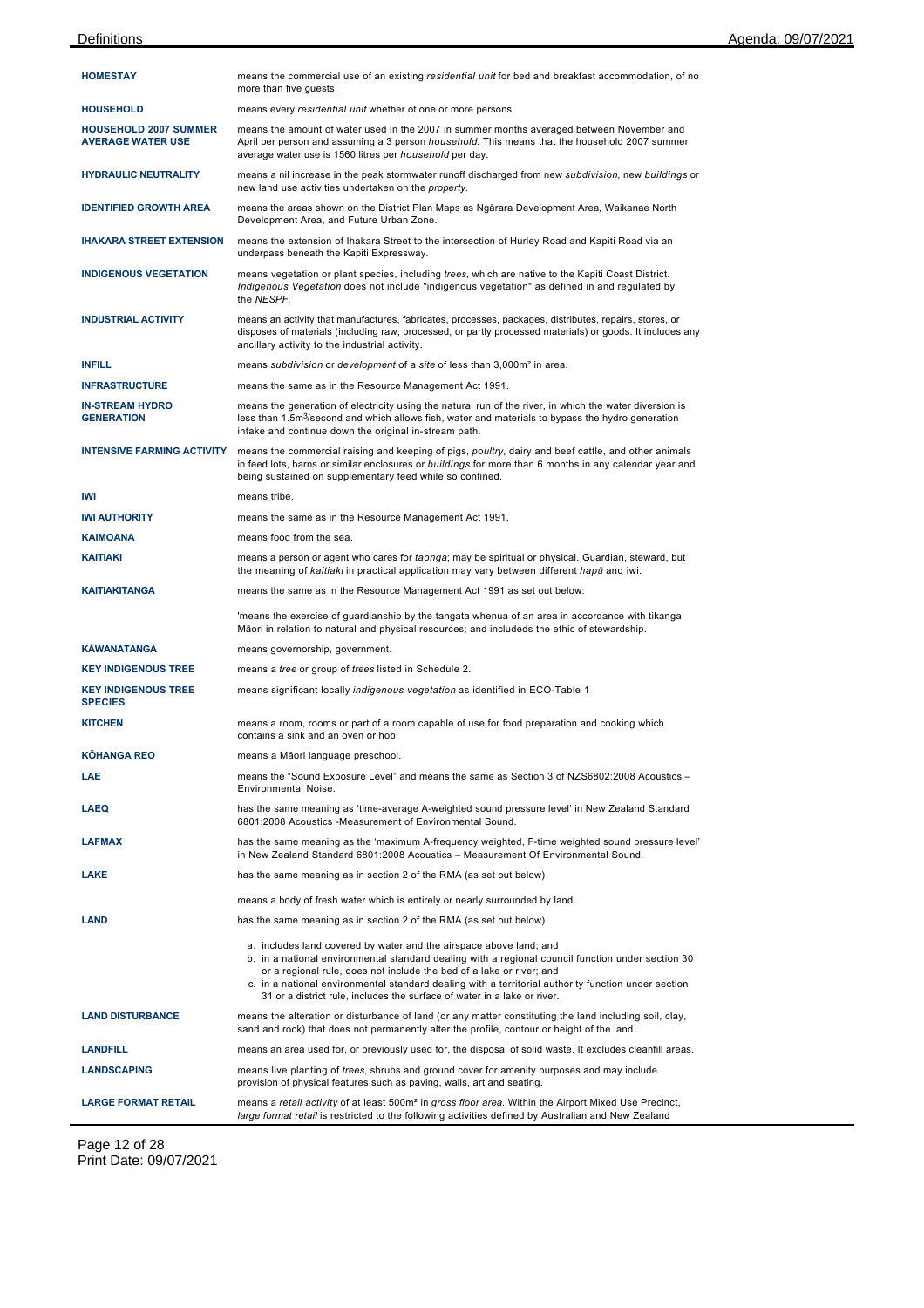Standard Industrial Classification (ANZSIC 2006):

- 1. manchester and other textile goods;
- 2. floor coverings;
- 3. furniture; and
- 4. domestic hardware; 5. houseware; and
- 6. hardware and building supplies.

*Measurement Criteria:*

|                                                      | <i>Measurement</i> Chiena                                                                                                                                                                                                                                                                                                                                                                                                                                                                                                                                                                                                                                                                                                                                                                                                                                                                                                                                                           |
|------------------------------------------------------|-------------------------------------------------------------------------------------------------------------------------------------------------------------------------------------------------------------------------------------------------------------------------------------------------------------------------------------------------------------------------------------------------------------------------------------------------------------------------------------------------------------------------------------------------------------------------------------------------------------------------------------------------------------------------------------------------------------------------------------------------------------------------------------------------------------------------------------------------------------------------------------------------------------------------------------------------------------------------------------|
|                                                      | When measuring gross floor area, include:<br>• covered yards and areas covered by a roof but not enclosed by walls<br>Exclude:<br>• uncovered stairways;<br>• floor space in terraces (open or roofed), external balconies, breezeways or porches;<br>• roof carparking, lift towers and machinery rooms on the roof having a floor area of not more than<br>200m <sup>2</sup> :<br>• car parking areas; and<br>• floor space of interior balconies and mezzanines not used by the public.                                                                                                                                                                                                                                                                                                                                                                                                                                                                                          |
| LDN                                                  | has the same meaning as the 'Day night level, or day-night average sound level' in New Zealand<br>Standard 6801:2008 Acoustics - Measurement of Environmental Sound.                                                                                                                                                                                                                                                                                                                                                                                                                                                                                                                                                                                                                                                                                                                                                                                                                |
| <b>LIMITED ACCESS ROAD</b>                           | means any road or part of a road which has been declared a "limited access road" under the<br>Government Roading Powers Act 1989.                                                                                                                                                                                                                                                                                                                                                                                                                                                                                                                                                                                                                                                                                                                                                                                                                                                   |
| LINE                                                 | means the same as in section 5 of the Telecommunications Act 2001 and Section 2 of the Electricity<br>Act 1992.                                                                                                                                                                                                                                                                                                                                                                                                                                                                                                                                                                                                                                                                                                                                                                                                                                                                     |
| <b>LIQUEFACTION</b>                                  | means the process by which water saturated sediment temporarily loses strength because of strong<br>shaking caused by seismic activity.                                                                                                                                                                                                                                                                                                                                                                                                                                                                                                                                                                                                                                                                                                                                                                                                                                             |
| <b>LOADING</b>                                       | in relation to a vehicle includes the fuelling and loading of it, and the adjustment or covering or tying<br>of its load, and the loading, unloading or adjustment of any part of its load and "load", in relation to a<br>vehicle, has a corresponding meaning.                                                                                                                                                                                                                                                                                                                                                                                                                                                                                                                                                                                                                                                                                                                    |
| <b>LOCAL CENTRE AND LOCAL</b><br><b>CENTRE ZONES</b> | means the Local Centre Zone as identified in the District Plan Maps.                                                                                                                                                                                                                                                                                                                                                                                                                                                                                                                                                                                                                                                                                                                                                                                                                                                                                                                |
| <b>LOCAL CONVENIENCE RETAIL</b><br><b>OUTLET</b>     | means a small scale shop or dairy providing day-to-day convenience retail products to serve a local<br>neighbourhood. Local convenience retail outlets do not include supermarkets, large-format retail<br>activities, clothing outlets, trade / wholesale activities, yard based retail, restaurants, pubs, cafes,<br>commercial offices, home businesses, or service stations.                                                                                                                                                                                                                                                                                                                                                                                                                                                                                                                                                                                                    |
| <b>LPEAK</b>                                         | has the same meaning as 'Peak sound pressure level' in New Zealand Standard 6801:2008 Acoustics<br>- Measurement of Environmental Sound.                                                                                                                                                                                                                                                                                                                                                                                                                                                                                                                                                                                                                                                                                                                                                                                                                                            |
| <b>MAIN AIRPORT TERMINAL</b><br><b>BUILDING</b>      | means the principal building in the Airport Core used for the handling of baggage and freight and the<br>embarkation and disembarkation of passengers and aircrew, and for ancillary retail, office and eating<br>facilities.                                                                                                                                                                                                                                                                                                                                                                                                                                                                                                                                                                                                                                                                                                                                                       |
| <b>MAJOR COMMUNITY</b><br><b>CONNECTOR ROUTES</b>    | means the same as in the Transport Network Hierarchy.                                                                                                                                                                                                                                                                                                                                                                                                                                                                                                                                                                                                                                                                                                                                                                                                                                                                                                                               |
| <b>MAJOR TRAFFIC ACTIVITY</b>                        | means any activity which generates or attracts vehicle movements per day (VPD) in excess of the<br>permitted activity standards.                                                                                                                                                                                                                                                                                                                                                                                                                                                                                                                                                                                                                                                                                                                                                                                                                                                    |
| MANA                                                 | means prestige, power, authority.                                                                                                                                                                                                                                                                                                                                                                                                                                                                                                                                                                                                                                                                                                                                                                                                                                                                                                                                                   |
| <b>MANA ATUA</b>                                     | means authority derived from the gods.                                                                                                                                                                                                                                                                                                                                                                                                                                                                                                                                                                                                                                                                                                                                                                                                                                                                                                                                              |
| <b>MANA WHENUA</b>                                   | means the same as in the Resource Management Act 1991 as set out below:                                                                                                                                                                                                                                                                                                                                                                                                                                                                                                                                                                                                                                                                                                                                                                                                                                                                                                             |
|                                                      | means customary authority exercised by an <i>iwi</i> or <i>hapu</i> in an identified area.                                                                                                                                                                                                                                                                                                                                                                                                                                                                                                                                                                                                                                                                                                                                                                                                                                                                                          |
| <b>MANAAKITANGA</b>                                  | means the practice of caring for others.                                                                                                                                                                                                                                                                                                                                                                                                                                                                                                                                                                                                                                                                                                                                                                                                                                                                                                                                            |
| <b>MANAGEMENT OF</b><br><b>CONTAMINATED LAND</b>     | means the various methods and / or procedures used to control access and limit the exposure of<br>people, environmental receptors or physical assets to a hazardous substance.                                                                                                                                                                                                                                                                                                                                                                                                                                                                                                                                                                                                                                                                                                                                                                                                      |
| <b>MANAGEMENT PLAN</b>                               | means, for the purpose of a temporary event(s) or activities, a plan that shall set out the following:                                                                                                                                                                                                                                                                                                                                                                                                                                                                                                                                                                                                                                                                                                                                                                                                                                                                              |
|                                                      | 1. the name and address of the Event Organiser;<br>2. the location of the event;<br>3. the location, size and detail of signs (may require written approval from Council's Roading<br>Engineer or NZTA);<br>4. the plan is to identify all potential noise sources and the means by which noise levels will be<br>controlled to reasonable levels;<br>5. shall identify affected residential buildings or noise sensitive activities located in the area and<br>indicate a description of the method(s) for informing occupants of these buildings at least 10<br>working days prior to the event that noise will be experienced at levels in excess of the normally<br>applying District Plan noise limits; and<br>6. the plan shall describe the proposed procedures for responding promptly to any noise complaints<br>received including describing a method for recording the complaint, together with a description<br>of the action taken to avoid or mitigate the nuisance. |
| <b>MAORI LAND</b>                                    | means the same as within the Te Ture Whenua Maori Act 1993.                                                                                                                                                                                                                                                                                                                                                                                                                                                                                                                                                                                                                                                                                                                                                                                                                                                                                                                         |
| MAST                                                 | includes any pole, tower or similar <i>structure</i> which is fixed to the ground specifically designed to carry                                                                                                                                                                                                                                                                                                                                                                                                                                                                                                                                                                                                                                                                                                                                                                                                                                                                    |

Page 13 of 28 Print Date: 09/07/2021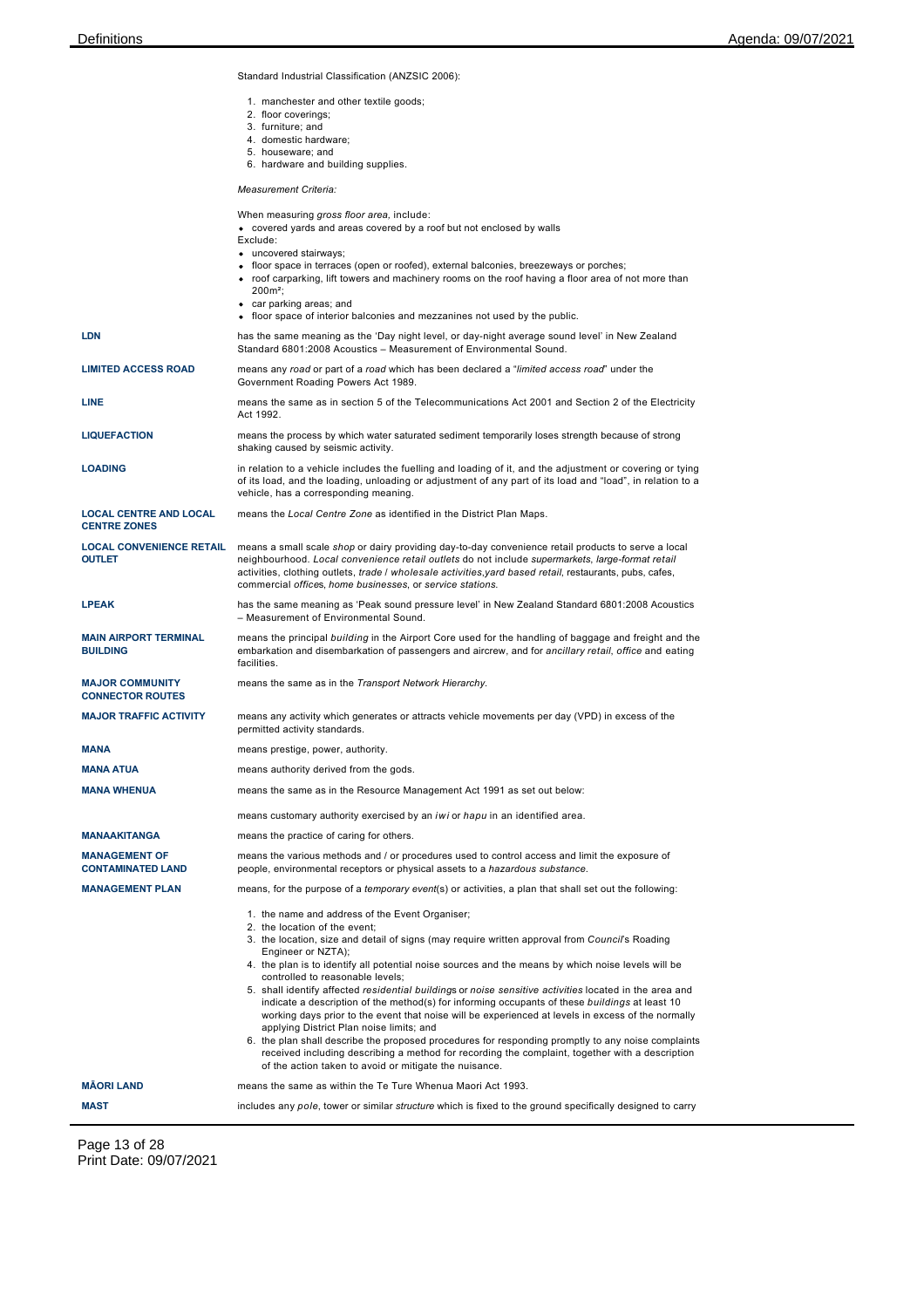|                               | antenna or aerials to facilitate the transmission of telecommunication and radio communication<br>signals.                                                                                                                                                                                                                                                                                                                                                                                                                                                                                                                                                                                                                                                                                                                                                                                                                                                                                                                                                                                                                                                                                                                                                                                                                                                                                                                                                                                                                                                                                                                                                                                                                                                                                                                                                                                                                                                                                                                                                                                                                                                       |
|-------------------------------|------------------------------------------------------------------------------------------------------------------------------------------------------------------------------------------------------------------------------------------------------------------------------------------------------------------------------------------------------------------------------------------------------------------------------------------------------------------------------------------------------------------------------------------------------------------------------------------------------------------------------------------------------------------------------------------------------------------------------------------------------------------------------------------------------------------------------------------------------------------------------------------------------------------------------------------------------------------------------------------------------------------------------------------------------------------------------------------------------------------------------------------------------------------------------------------------------------------------------------------------------------------------------------------------------------------------------------------------------------------------------------------------------------------------------------------------------------------------------------------------------------------------------------------------------------------------------------------------------------------------------------------------------------------------------------------------------------------------------------------------------------------------------------------------------------------------------------------------------------------------------------------------------------------------------------------------------------------------------------------------------------------------------------------------------------------------------------------------------------------------------------------------------------------|
| <b>MATAITAI</b>               | shall have the same meaning as "maataitai" and "mahinga mātaitai" in the Resource Management<br>Act 1991 (as set out below):                                                                                                                                                                                                                                                                                                                                                                                                                                                                                                                                                                                                                                                                                                                                                                                                                                                                                                                                                                                                                                                                                                                                                                                                                                                                                                                                                                                                                                                                                                                                                                                                                                                                                                                                                                                                                                                                                                                                                                                                                                     |
|                               | maataitai means food resources from the sea and mahinga maataitai means the area from which these<br>resources are gathered.                                                                                                                                                                                                                                                                                                                                                                                                                                                                                                                                                                                                                                                                                                                                                                                                                                                                                                                                                                                                                                                                                                                                                                                                                                                                                                                                                                                                                                                                                                                                                                                                                                                                                                                                                                                                                                                                                                                                                                                                                                     |
| <b>MAURI</b>                  | means life principle present in all things.                                                                                                                                                                                                                                                                                                                                                                                                                                                                                                                                                                                                                                                                                                                                                                                                                                                                                                                                                                                                                                                                                                                                                                                                                                                                                                                                                                                                                                                                                                                                                                                                                                                                                                                                                                                                                                                                                                                                                                                                                                                                                                                      |
| <b>MEASUREMENT CRITERIA</b>   | are criteria which establish how a value must be measured in the rule. Measurement criteria may also<br>state exclusions and inclusions for specified values. For the avoidance of doubt measurement criteria<br>are part of the relevant rule. Measurement criteria may be located beneath relevant standards for ease<br>of reference.                                                                                                                                                                                                                                                                                                                                                                                                                                                                                                                                                                                                                                                                                                                                                                                                                                                                                                                                                                                                                                                                                                                                                                                                                                                                                                                                                                                                                                                                                                                                                                                                                                                                                                                                                                                                                         |
| <b>MEDIUM DENSITY HOUSING</b> | refers to any housing type (detached, semi-detached, or terraced) falling within a gross average<br>density range of $350m^2 - 250m^2$ per unit with a minimum development area of $200m^2$ and capable of<br>containing an 8 metre diameter circle, involving four or more units. It does not include conventional<br>'infill' where a residential unit is placed on a single allotment with an existing residential unit.                                                                                                                                                                                                                                                                                                                                                                                                                                                                                                                                                                                                                                                                                                                                                                                                                                                                                                                                                                                                                                                                                                                                                                                                                                                                                                                                                                                                                                                                                                                                                                                                                                                                                                                                      |
| <b>METEOROLOGICAL MASTS</b>   | means a mast and supporting sensors for the purpose of wind resource measurement. This includes<br>guy wires and various meteorological instruments to be erected at varying heights, including:                                                                                                                                                                                                                                                                                                                                                                                                                                                                                                                                                                                                                                                                                                                                                                                                                                                                                                                                                                                                                                                                                                                                                                                                                                                                                                                                                                                                                                                                                                                                                                                                                                                                                                                                                                                                                                                                                                                                                                 |
|                               | 1. anemometers to measure the average wind speed, wind gust speeds, turbulence intensity and<br>wind shear;<br>2. wind vanes to measure wind direction; and<br>3. other meteorological instruments to measure temperature, air pressure, humidity and rainfall.                                                                                                                                                                                                                                                                                                                                                                                                                                                                                                                                                                                                                                                                                                                                                                                                                                                                                                                                                                                                                                                                                                                                                                                                                                                                                                                                                                                                                                                                                                                                                                                                                                                                                                                                                                                                                                                                                                  |
|                               | A building consent may be required.                                                                                                                                                                                                                                                                                                                                                                                                                                                                                                                                                                                                                                                                                                                                                                                                                                                                                                                                                                                                                                                                                                                                                                                                                                                                                                                                                                                                                                                                                                                                                                                                                                                                                                                                                                                                                                                                                                                                                                                                                                                                                                                              |
|                               | METROPOLITAN CENTRE ZONE means the part of the Paraparaumu Sub-Regional Centre that comprises Metropolitan Centre Zone<br>Precincts A, B and C as shown on the District Plan Maps and the Metropolitan Centre Zone Structure<br>Plan in Appendix 19.                                                                                                                                                                                                                                                                                                                                                                                                                                                                                                                                                                                                                                                                                                                                                                                                                                                                                                                                                                                                                                                                                                                                                                                                                                                                                                                                                                                                                                                                                                                                                                                                                                                                                                                                                                                                                                                                                                             |
| <b>MINOR BUILDINGS</b>        | means the following structures, buildings or parts of buildings:                                                                                                                                                                                                                                                                                                                                                                                                                                                                                                                                                                                                                                                                                                                                                                                                                                                                                                                                                                                                                                                                                                                                                                                                                                                                                                                                                                                                                                                                                                                                                                                                                                                                                                                                                                                                                                                                                                                                                                                                                                                                                                 |
|                               | 1. a fence or wall of 2 metres or less in height above original ground level, and tennis court fences<br>of any height above ground level, where the fence is not used for advertising or for any purpose<br>other than a fence or a wall;<br>2. retaining walls of 1.5m or less in height above original ground level;<br>3. a fence for the containment of stock;<br>4. residential chimneys and television aerials associated with a residential building, not exceeding<br>1.5 metres above the permitted <i>height</i> rule and <i>height in relation to boundary</i> envelope rule for<br>the zone in which the building is located;<br>5. small-scale detached <i>structures</i> (including temporary <i>structures</i> ) not exceeding 2.4 metres in<br>height (above original ground level) and not exceeding 8m <sup>2</sup> in gross floor area where they are<br>located at least 1 metre from any adjoining site boundary;<br>6. underground water tanks, and any above-ground water tank that is less than 30,000 litres in<br>volume that is set back at least 1 metre from any side and rear boundary and complies with the<br>permitted height, height in relation to boundary envelope and front and coastal yard standards<br>for buildings for the zone in which it is located;<br>7. patios and decks (including their handrails) with a finished floor level not exceeding 1 metre in<br>height above ground level and at least 1 metre from any adjoining site boundary;<br>8. any mobile machinery, vehicle, trailer, tent, caravan or boat, whether fixed or movable unless it<br>is used for residential activities, business activities or storage purposes;<br>9. any scaffolding or falsework erected temporarily for maintenance and construction purposes;<br>10. any road, driveway, footpath, boardwalk or other paved surface;<br>11. domestic swimming pools not exceeding 1.2 metres above original ground level;<br>12. fire hose drying towers not exceeding 15 metres in height (above original ground level) on New<br>Zealand Fire Service property;<br>13. network utilities; and<br>14. amateur radio configurations. |
| <b>MINOR RESIDENTIAL UNIT</b> | means a self-contained residential unit that is ancillary to the principal residential unit, and is held in<br>common ownership with the principal residential unit on the same site.                                                                                                                                                                                                                                                                                                                                                                                                                                                                                                                                                                                                                                                                                                                                                                                                                                                                                                                                                                                                                                                                                                                                                                                                                                                                                                                                                                                                                                                                                                                                                                                                                                                                                                                                                                                                                                                                                                                                                                            |
| <b>MINOR UPGRADING</b>        | means an increase in the carrying capacity, efficiency or security of electricity and telecommunication<br>lines, which utilise the existing or replacement support structures, and includes:                                                                                                                                                                                                                                                                                                                                                                                                                                                                                                                                                                                                                                                                                                                                                                                                                                                                                                                                                                                                                                                                                                                                                                                                                                                                                                                                                                                                                                                                                                                                                                                                                                                                                                                                                                                                                                                                                                                                                                    |
|                               | 1. the re-conductoring of the line with higher capacity conductors;<br>2. the re-sagging of conductors;<br>3. the addition of longer and more efficient insulators;<br>4. a support structure placement within a similar location as the support structure that is to be<br>replaced;<br>5. the addition of earthwire, which may contain telecommunication lines, earthpeaks and lightning<br>rods;<br>6. the addition of electrical or telecommunication fittings;<br>7. support structure replacement in the same location or within the existing alignment of the<br>transmission line corridor;<br>8. the replacement of existing cross arms, including with cross arms of an alternative design of a<br>similar scale; or<br>9. an increase in support structure height to achieve compliance with the clearance distances<br>specified in NZECP34:2001; and<br>10. the addition of overhead lines to provide individual service connects to a site (including any<br>connection to a building within that site) from an existing overhead network, provided no more                                                                                                                                                                                                                                                                                                                                                                                                                                                                                                                                                                                                                                                                                                                                                                                                                                                                                                                                                                                                                                                                                        |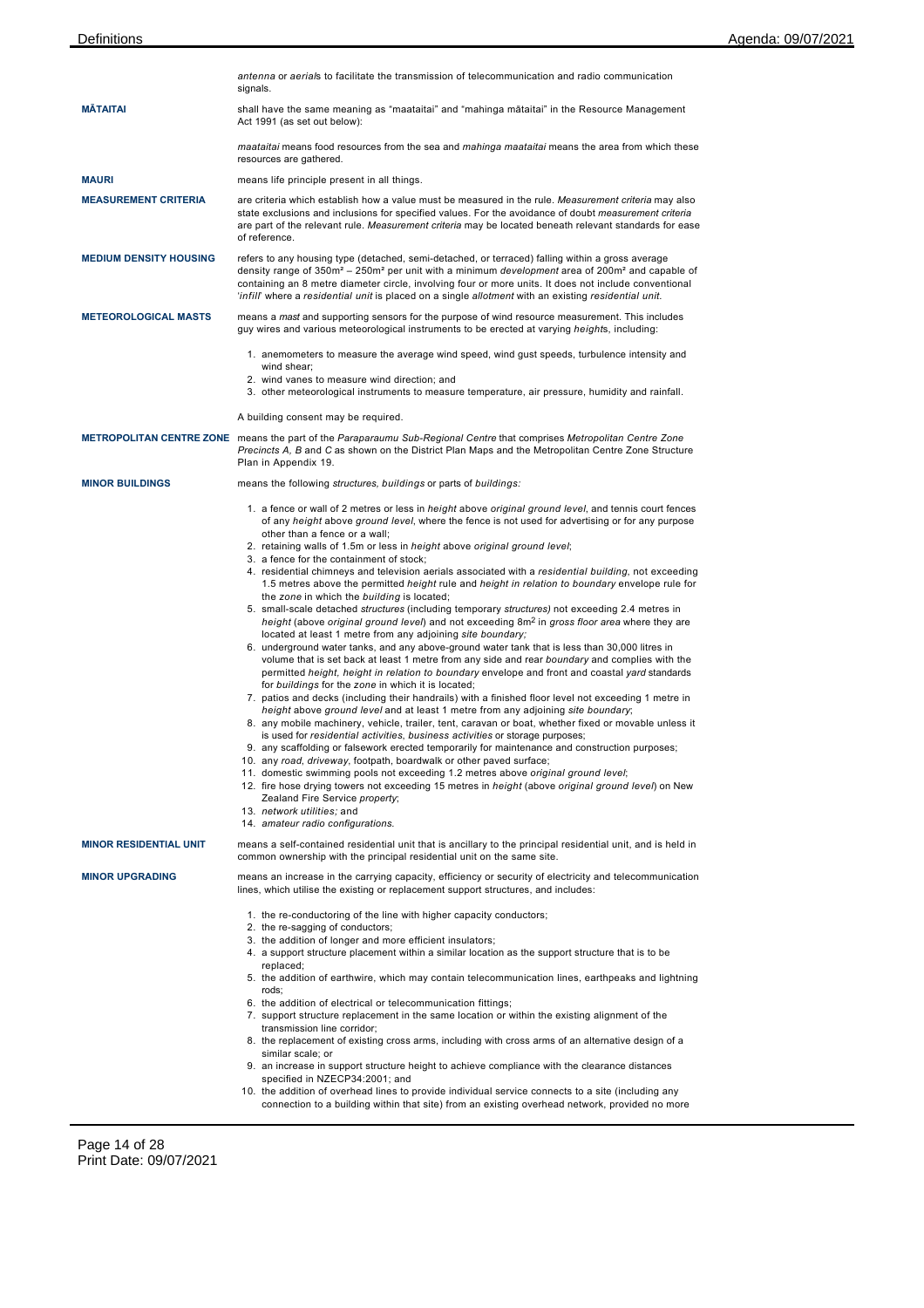than one new support structure is required.

Minor upgrading shall not include:

- 1. increasing the carrying capacity of existing structures;
- 2. any increase in the voltage of the line unless the line was originally constructed to operate at the higher voltage but has been operating at a reduced voltage;
- 3. any increase in any individual wire, cable, or other similar conductor to a diameter that exceeds 35 millimetres;
- 4. the bundling together of any wire, cable, or other similar conductor so that the bundle exceeds 30 millimetres in diameter; or
- 5. the addition of any new circuits, lines or utility structures.

Note: The Resource Management (National Environmental Standards for Electricity Transmission Activities) Regulations 2009 applies to the existing national grid, and applies to all transmission lines that were operational, or able to be operated, on 14 January 2010.

**MODIFICATION** of vegetation means the felling, removal, damage or destruction of the vegetation including the following activities within the vegetation drip line:

- 1. work that involves compaction, sealing or removal of soil; or
	- 2. drilling or excavation; or
	- 3. discharge of toxic substances;

but excludes any *trimming* authorised as a *permitted activity* under this Plan.

**NATIONAL GRID** means the same as in the National Policy Statement on Electricity Transmission 2008.

**NATIONAL GRID SUBDIVISION CORRIDOR**

(shown in green in Diagram 1 below) means the area measured either side of the centreline of above ground *National Grid transmission lines* as follows:

### 1. 37m for a 220kV *transmission line.*

Note: The *National Grid Subdivision Corridor* and *National Grid Yard* does not apply to underground cables or any *transmission lines* (or sections of line) that are designated. The measurement of setback distances from *National Grid* line shall be taken from the centre line of the electricity *transmission line* and the outer edge of any support *structure*. The centre line at any point is a straight line between the centre points of the two support *structures* at each end of the span.

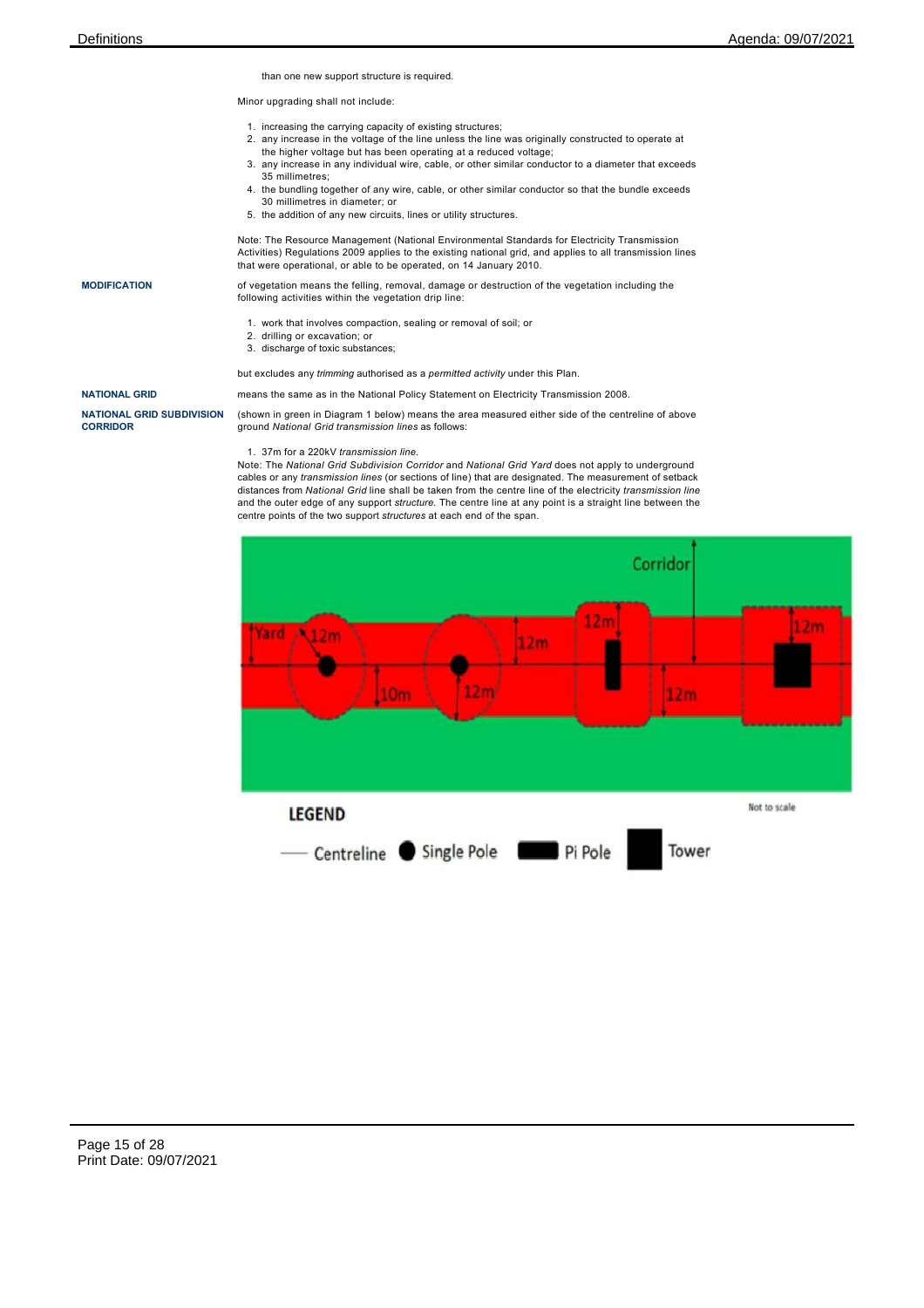### **NATIONAL GRID YARD** means:

- 1. the area located 12 metres in any direction from the outer edge of a electricity transmission
- *National Grid* support *structure* foundation and;
- 2. the area located 12 metres either side of the centreline of an overhead *National Grid* line on towers.
- Corridor  $12<sub>m</sub>$  $12<sub>m</sub>$ Yard  $12<sub>m</sub>$  $12<sub>m</sub>$  $12<sub>m</sub>$  $10<sub>m</sub>$  $12<sub>m</sub>$ Not to scale **LEGEND** - Centreline Single Pole Pi Pole Tower **NATURAL AND PHYSICAL** has the same meaning as in section 2 of the RMA (as set out below) **RESOURCES** Includes land, water, air, soil, minerals, and energy, all forms of plants and animals (whether native to New Zealand or introduced), and all structures. **NATURAL CHARACTER** means the degree of naturalness of land and vegetation. *Areas of high natural character* in the *coastal environment* are mapped in the District Plan Maps. The degree or level of *natural character* within an area depends on: 1. the extent to which natural elements, patterns and processes occur; and 2. the nature and extent of *modification*s to the ecosystems and landscape/seascape. The highest degree of *natural character* (greatest naturalness) occurs where there is least *modification*. The *effect*s of different types of *modification* upon the *natural character* of an area vary with the context. **NATURAL HAZARD** has the same meaning as in section 2 of the RMA (as set out below) means any atmospheric or earth or water related occurrence (including earthquake, tsunami, erosion, volcanic and geothermal activity, landslip, subsidence, sedimentation, wind, drought, fire, or flooding) the action of which adversely affects or may adversely affect human life, property, or other aspects of the environment. **NEIGHBOURHOOD** means the Ngārara neighbourhood development areas identified in the Ngārara Development Area **DEVELOPMENT AREA** Structure Plan in Appendices 7 and 8. **NEIGHBOURHOOD** means a specific plan that relates to *development* of a *Neighbourhood Development Area* identified **DEVELOPMENT PLAN** the Ngārara Development Area Structure Plan in Appendices 7 and 8. **NESPF** means the Resource Management (National Environmental Standards for Plantation Forestry) Regulations 2017. **NET FLOOR AREA** means the sum of any gross floor area; and a. includes: i. both freehold and leased areas; and ii. any stock storage or preparation areas; but b. excludes: i. void areas such as liftwells and stair wells, including landing areas; ii. shared corridors and mall common spaces; iii. entrances, lobbies and plant areas within a building; iv. open or roofed outdoor areas, and external balconies, decks, porches and terraces; v. off street loading areas; vi. building service rooms; vii. parking areas and basement areas used for parking, manoeuvring and access; and viii. non-habitable floor spaces in rooftop structures. **NET SITE AREA** means the total area of the site, but excludes: a. any part of the site that provides legal access to another site; b. any part of a rear site that provides legal access to that site; c. any part of the site subject to a designation that may be taken or acquired under the Public Works Act 1981.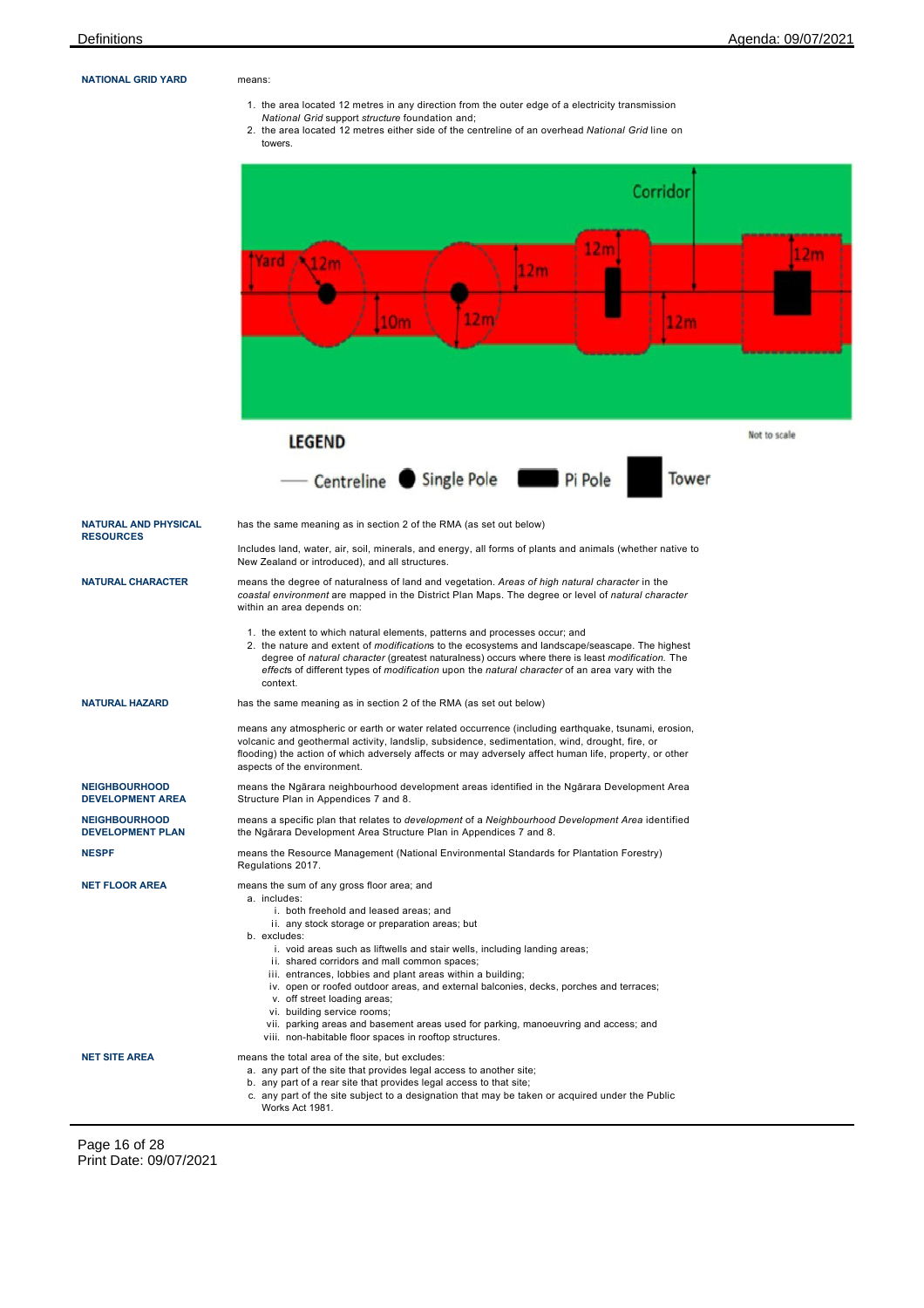| <b>NETWORK UTILITY</b>          | means any service provided by a <i>network utility operator</i> as defined under Section 166 of the<br>Resource Management Act 1991 and includes:                                                                         |
|---------------------------------|---------------------------------------------------------------------------------------------------------------------------------------------------------------------------------------------------------------------------|
|                                 | 1. distribution or transmission by pipeline of natural or manufactured gas, petroleum, biofuel or                                                                                                                         |
|                                 | geothermal energy;<br>2. telecommunication as defined in section 5 of the Telecommunications Act 2001; or radio                                                                                                           |
|                                 | communications as defined in section 2(1) of the Radio Communications Act 1989;                                                                                                                                           |
|                                 | 3. the provision, operation and maintenance of works for the conveyance of electricity, as defined<br>in section 2 of the Electricity Act 1992;                                                                           |
|                                 | 4. the distribution of water for supply including irrigation;                                                                                                                                                             |
|                                 | 5. sewerage or drainage system, including pumping stations and open drains;<br>6. construction, operation and maintenance of railway lines and roads;                                                                     |
|                                 | 7. the operation of an airport as defined by the Airport Authorities Act 1966;                                                                                                                                            |
|                                 | 8. the provision of any approach control service within the meaning of the Civil Aviation Act 1990;                                                                                                                       |
|                                 | 9. undertaking a project or work described as a "network utility operation" by regulations made<br>under the Resource Management Act 1991;                                                                                |
|                                 | and includes the following, which may (or may not) be provided by a <i>network utility operator</i> :                                                                                                                     |
|                                 | 1. light houses, navigation aids, beacons, signal and trig stations and <i>natural hazard</i> emergency                                                                                                                   |
|                                 | warning devices;<br>2. meteorological services; and                                                                                                                                                                       |
|                                 | 3. all associated buildings and structures.                                                                                                                                                                               |
| <b>NETWORK UTILITY OPERATOR</b> | has the same meaning as in s166 of the RMA (as set out below)                                                                                                                                                             |
|                                 | means a person who-<br>a. undertakes or proposes to undertake the distribution or transmission by pipeline of natural or                                                                                                  |
|                                 | manufactured gas, petroleum, biofuel, or geothermal energy; or<br>b. operates or proposes to operate a network for the purpose of-                                                                                        |
|                                 | i. telecommunication as defined in section 5 of the Telecommunications Act 2001; or                                                                                                                                       |
|                                 | ii. radiocommunication as defined in section 2(1) of the Radiocommunications Act 1989; or<br>c. is an electricity operator or electricity distributor as defined in section 2 of the Electricity Act                      |
|                                 | 1992 for the purpose of line function services as defined in that section; or                                                                                                                                             |
|                                 | d. undertakes or proposes to undertake the distribution of water for supply (including irrigation); or<br>e. undertakes or proposes to undertake a drainage or sewerage system; or                                        |
|                                 | f. constructs, operates, or proposes to construct or operate, a road or railway line; or                                                                                                                                  |
|                                 | g. is an airport authority as defined by the Airport Authorities Act 1966 for the purposes of operating<br>an airport as defined by that Act; or                                                                          |
|                                 | h. is a provider of any approach control service within the meaning of the Civil Aviation Act 1990;                                                                                                                       |
|                                 | or<br>i. undertakes or proposes to undertake a project or work prescribed as a network utility operation for                                                                                                              |
|                                 | the purposes of this definition by regulations made under this Act,-                                                                                                                                                      |
|                                 | and the words network utility operation have a corresponding meaning.                                                                                                                                                     |
| <b>NO NET LOSS</b>              | means, in relation to indigenous biodiversity, no overall reduction in biodiversity as measured by<br>type, amount and condition.                                                                                         |
| NOA                             | means free from <i>tapu</i> or any other restriction.                                                                                                                                                                     |
| <b>NOISE</b>                    | has the same meaning as in section 2 of the RMA (as set out below)                                                                                                                                                        |
|                                 | includes vibration.                                                                                                                                                                                                       |
| <b>NOISE CORRIDOR</b>           | means the notation on District Plan Maps which demarcates an area adjacent to State Highway 1 and<br>the rail corridor within which the acoustic insulation requirements of Rule NOISE-R14 in the Noise<br>chapter apply. |
| <b>NOISE EMISSION LEVEL</b>     | means noise measured and assessed in accordance with NZS6801:2008 Acoustics-Measurement of                                                                                                                                |
|                                 | Environmental Sound, and NZS6802:2008 Acoustics-Environmental Noise.                                                                                                                                                      |
| <b>NOISE EVENT</b>              | means a noise event is a cumulative maximum period of up to seven hours on any day, during which<br>time the noise generated by a <i>temporary event</i> exceeds the normally applying District Plan noise<br>limits.     |
| <b>NOISE RATING LEVEL</b>       | means a derived noise level used for comparison with a noise limit.                                                                                                                                                       |
| <b>NOISE SENSITIVE ACTIVITY</b> | means:                                                                                                                                                                                                                    |
|                                 | 1. Buildings used for residential activities and includes:                                                                                                                                                                |
|                                 | a. boarding houses;                                                                                                                                                                                                       |
|                                 | b. homes for elderly persons;<br>c. retirement villages;                                                                                                                                                                  |
|                                 | d. in-house aged-care facilities, and                                                                                                                                                                                     |
|                                 | e. buildings used as temporary accommodation in residentially zoned areas, including hotels,<br>motels, and camping grounds, but excludes other visitor accommodation which is not                                        |
|                                 | temporary residential rental accommodation;                                                                                                                                                                               |
|                                 | 2. marae buildings;<br>3. spaces within buildings used for overnight patient medical care; and                                                                                                                            |
|                                 | 4. teaching areas and sleeping rooms in buildings used as educational facilities including work                                                                                                                           |
|                                 | skills training centres, tertiary institutions, schools, and facillities for the care of children under<br>the age of five including premises licensed under the Education (Early Childhood Services)                     |
|                                 | Regulations 2008 and playgrounds which are part of such facilities and located within 20m of                                                                                                                              |

*buildings* used for teaching purposes.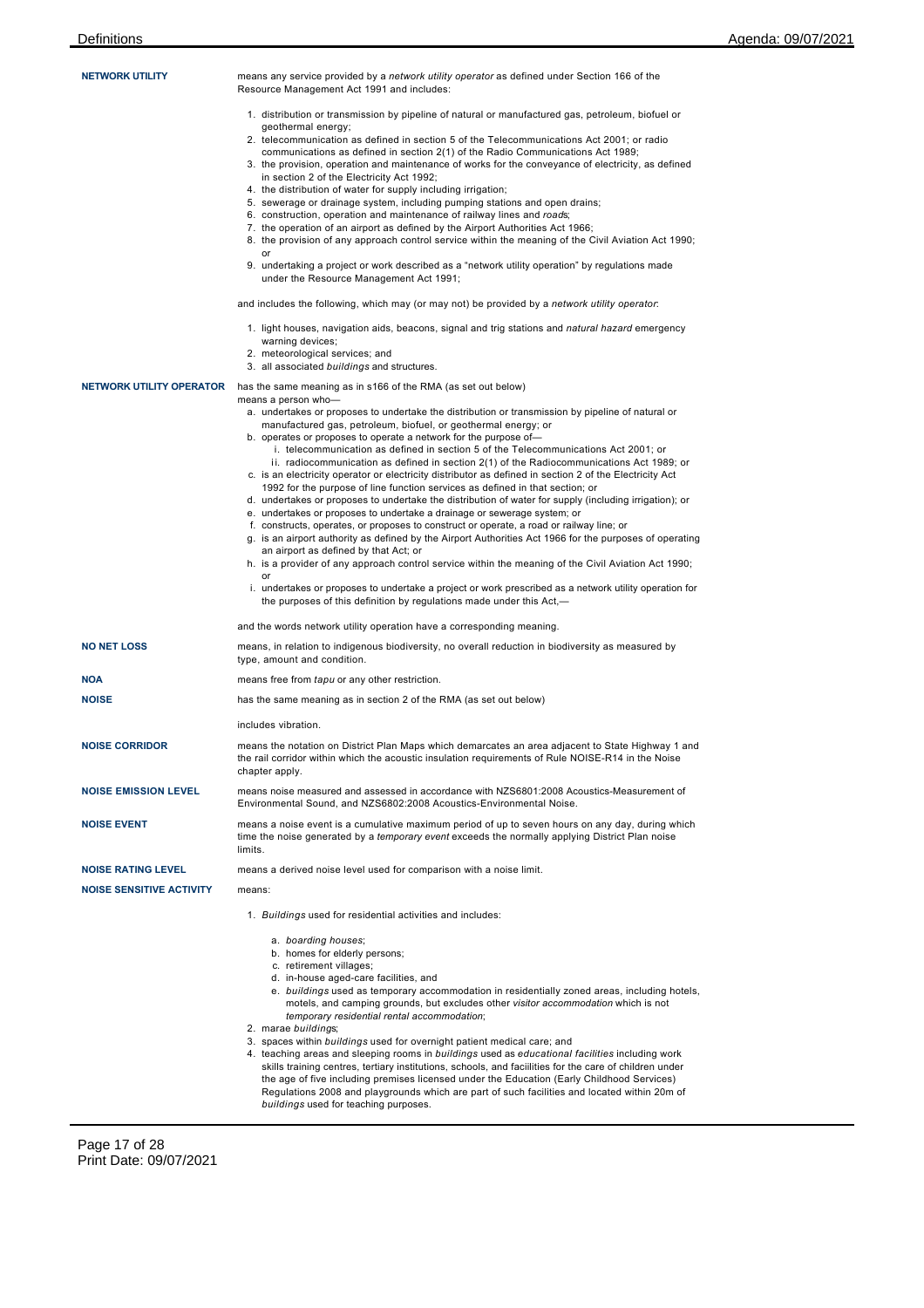|                                                                              | For the avoidance of doubt Noise Sensitive Activities do not include:                                                                                                                                                                                                                                                                                                                                                                                        |  |  |  |  |
|------------------------------------------------------------------------------|--------------------------------------------------------------------------------------------------------------------------------------------------------------------------------------------------------------------------------------------------------------------------------------------------------------------------------------------------------------------------------------------------------------------------------------------------------------|--|--|--|--|
|                                                                              | 1. residential accommodation in buildings which predominantly have other uses such as<br>commercial or industrial premises;<br>2. garages and ancillary buildings not containing any habitable room(s); and<br>3. premises and facilities which are not yet built, other than premises and facilities for which a                                                                                                                                            |  |  |  |  |
|                                                                              | building consent has been obtained which has not yet lapsed.                                                                                                                                                                                                                                                                                                                                                                                                 |  |  |  |  |
| <b>NON-COMPLYING ACTIVITY</b>                                                | means the same as in the Resource Management Act 1991.                                                                                                                                                                                                                                                                                                                                                                                                       |  |  |  |  |
| <b>NON-INDUSTRIAL ACTIVITY</b>                                               | means activities which do not fall within the meaning of an <i>industrial activity</i> as defined in this Plan.<br>Extractive industries are considered non-industrial activities.                                                                                                                                                                                                                                                                           |  |  |  |  |
| <b>NON-POTABLE USES</b>                                                      | means uses of water which do not require treatment to Ministry of Health drinking water standards.<br>This includes outdoor uses and some indoor uses, where there is no risk of this source being ingested,<br>such as toilet flushing. Non-potable water sources include untreated rainwater, <i>greywater</i> and bore<br>water.                                                                                                                          |  |  |  |  |
| <b>NON-RESIDENTIAL ACTIVITY</b>                                              | means an activity on any subject site, site or in any building in the Residential Zones that is not a<br>residential activity. For the avoidance of doubt, non-residential activities include visitor<br>accommodation (other than temporary residential rental accommodation), community facilities, retail,<br>commercial, service or industrial activities.                                                                                               |  |  |  |  |
| <b>NON-RESIDENTIAL BUILDING</b>                                              | means a building used for the purpose of non-residential activities.                                                                                                                                                                                                                                                                                                                                                                                         |  |  |  |  |
| <b>NOTABLE TREE</b>                                                          | means any tree listed as a notable tree in Schedule 8 and includes the area within the dripline. For a<br>group of trees it includes the land between the trees not within the <i>dripline</i> .                                                                                                                                                                                                                                                             |  |  |  |  |
| <b>NOTIONAL BOUNDARY</b>                                                     | means a line 20 metres from any side of a residential unit or other building used for a noise sensitive<br>activity, or the legal boundary where this is closer to such a building.                                                                                                                                                                                                                                                                          |  |  |  |  |
| <b>NUISANCE EFFECT</b>                                                       | means adverse effects from any types of pollution, or contaminants which are temporary or intermittent<br>in nature including but not limited to:                                                                                                                                                                                                                                                                                                            |  |  |  |  |
|                                                                              | $1.$ dust;<br>2. offensive or objectionable odour;<br>3. spray residues;<br>4. light;<br>5. noise;<br>6. contaminated fluids;<br>7. thermal Pollution (extreme heat); and<br>8. smoke.                                                                                                                                                                                                                                                                       |  |  |  |  |
| <b>OBSTACLE LIMITATION</b><br><b>SURFACES</b>                                | means an airspace <i>designation</i> which limits the <i>height</i> of <i>buildings</i> and vegetation in order to retain<br>a safe operation area for flights associated with the Kāpiti Coast Airport.                                                                                                                                                                                                                                                     |  |  |  |  |
| <b>OFFENSIVE ODOUR</b>                                                       | means an odour which can be detected and defined as intrusive by the olfactory systems of a panel of<br>four healthy observers, including two <i>Council</i> officers and two independent persons.                                                                                                                                                                                                                                                           |  |  |  |  |
| <b>OFFENSIVE TRADE</b>                                                       | includes any trade, business or manufacturer undertaking the following:                                                                                                                                                                                                                                                                                                                                                                                      |  |  |  |  |
|                                                                              | 1. blood or offal treating;<br>2. bone boiling or crushing;<br>3. dag crushing;<br>4. fellmongering;<br>5. fish cleaning and curing;<br>6. flax pulping;<br>7. flock manufacturing or teasing of textile materials for any purpose;<br>8. gut scraping and treating;<br>9. solid waste disposal;<br>10. storage, drying or preserving of bones, hides, hoofs or skins;<br>11. tallow melting;<br>12. tanning;<br>13. wood pulping; and<br>14. wool scouring. |  |  |  |  |
| <b>OFFICE</b>                                                                | means an activity including associated buildings or part of a building where people are engaged in<br>the administration of an organisation whether trading or non-trading, and includes but is not restricted<br>to professional offices and professional services where otherwise not defined as retailing. An office<br>may be ancillary to another activity.                                                                                             |  |  |  |  |
| <b>OFFICE FURNITURE,</b><br><b>EQUIPMENT AND SYSTEMS</b><br><b>SUPPLIERS</b> | means a business primarily engaged in selling goods for <i>office</i> -type use or consumption, and includes<br>suppliers of computers, copiers, printers, office furniture and other related equipment.                                                                                                                                                                                                                                                     |  |  |  |  |
| <b>OFFICIAL SIGN</b>                                                         | means all signs required or provided for under any statute or regulation, or are otherwise related to<br>aspects of public safety.                                                                                                                                                                                                                                                                                                                           |  |  |  |  |
| <b>ONE-BEDROOM RESIDENTIAL</b><br><b>UNIT</b>                                | means a residential unit (including a studio apartment but excluding visitor accommodation which is<br>not temporary residential rental accommodation) that has not more than two rooms excluding a<br>kitchen, laundry, bathroom, toilet or any other room used solely as an entranceway, passageway or<br>garage.                                                                                                                                          |  |  |  |  |
|                                                                              | Note: One-bedroom Residential Unit is a subcategory definition of Residential Unit.                                                                                                                                                                                                                                                                                                                                                                          |  |  |  |  |
| <b>OPEN SPACE</b>                                                            | means any area of outdoor open space and includes public and private parks, sportsgrounds,<br>waterways, gardens, scenic reserves, conservation areas, playgrounds, cemeteries and utility and other<br>reserves. In general, open spaces are recognised as areas in which people can move through without<br>fear of challenge, though there may be a level of restriction on what they can do in those areas. For                                          |  |  |  |  |

Page 18 of 28 Print Date: 09/07/2021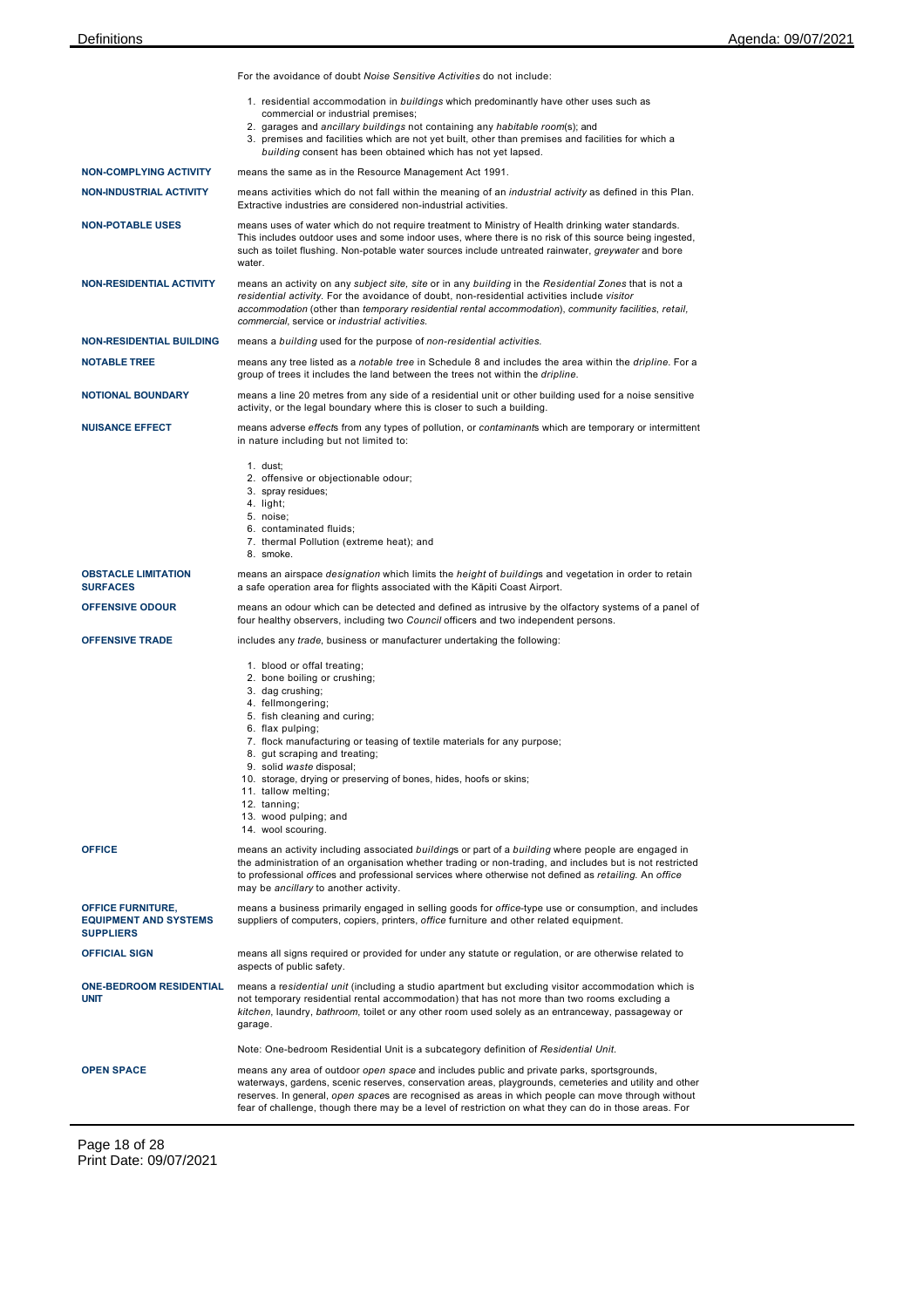|                                                             | the purposes of this definition, open space does not include outdoor living spaces.                                                                                                                                                                                                                                                                                                                                                                                                     |
|-------------------------------------------------------------|-----------------------------------------------------------------------------------------------------------------------------------------------------------------------------------------------------------------------------------------------------------------------------------------------------------------------------------------------------------------------------------------------------------------------------------------------------------------------------------------|
| <b>OPEN SPACE ZONE</b>                                      | mean the areas shown on the District Plan Maps as being zoned Natural Open Space or Open Space,<br>including the Open Space Recreation, Local Parks, and Private Recreation and Leisure Precincts.<br>Precinct 3 of the Waikanae North Development Area must also be considered an Open Space Zone.                                                                                                                                                                                     |
| <b>ORIGINAL GROUND LEVEL</b>                                | means the level, measured above sea level of land on any site prior to modification by earthworks in<br>relation to the proposed activity. Note: For the avoidance of doubt, original ground level may have<br>been lawfully established via a land use consent for earthworks.                                                                                                                                                                                                         |
|                                                             | For the purposes of this definition extractive industries and "earthworks" as defined in and managed<br>by the NESPF are not considered earthworks.                                                                                                                                                                                                                                                                                                                                     |
| <b>OUTDOOR (EXTENSIVE) PIG</b><br><b>FARMING</b>            | means pig farming where all stock is in paddocks with groundcover maintained and only relocatable<br>shelters are used.                                                                                                                                                                                                                                                                                                                                                                 |
| <b>OUTDOOR LIVING SPACE</b>                                 | means an area of open space for the use of the occupants of the residential unit or units to which the<br>space is allocated.                                                                                                                                                                                                                                                                                                                                                           |
| <b>OUTDOOR STORAGE</b>                                      | means any area of land used for storing goods, machinery, vehicles and other equipment outside of a<br>building (excluding minor buildings) for a period longer than 1 month.                                                                                                                                                                                                                                                                                                           |
| <b>OUTER CONTROL BOUNDARY</b>                               | means the boundary shown as such on the District Plan Maps and which encompasses land that is<br>subject to planning controls for noise sensitive activities. The Outer Control Boundary is derived from<br>the predicted future noise contours of 58 dBA L <sub>dn</sub> for general aircraft operations and 53 dBA L <sub>dn</sub> for<br>helicopter operations.                                                                                                                      |
| <b>OUTSTANDING NATURAL</b><br><b>FEATURE AND LANDSCAPES</b> | means natural features and landscapes which have been identified as being exceptional or out of the<br>ordinary and having natural components that dominant over the influence of human activity. The<br>features and landscapes are identified on the District Plan Maps and their landscape values are<br>identified in Schedule 4.                                                                                                                                                   |
| <b>OVERFLOW PATH</b>                                        | means the areas identified as such on the District Plan Maps and further described in NH-FLOOD-<br>Table 1 Flood hazard categories.                                                                                                                                                                                                                                                                                                                                                     |
| <b>PAPAKAINGA AND</b><br><b>PAPAKĀINGA HOUSING</b>          | means communal housing, which occurs on Maori land, often based around a marae and providing<br>housing for members of an extended family.                                                                                                                                                                                                                                                                                                                                              |
| <b>PARAPARAUMU SUB-</b><br><b>REGIONAL CENTRE</b>           | means the Metropolitan Centre Zone and the Mixed Use Zone at Kapiti Road and the Ihakara Street<br>East and West Precincts as identified in the District Plan Maps.                                                                                                                                                                                                                                                                                                                     |
| <b>PARTIAL DEMOLITION</b>                                   | means to permanently remove, deconstruct or demolish a part of any building or structure. Partial<br>demolition is distinct from alteration, which seeks to replace materials. Partial demolition may include<br>façade retention which normally involves the <i>demolition</i> of the rear or a substantial part of a building<br>or structure and the retention of the front or main façade and the construction of a new building or<br>structure behind the preserved façade.       |
| PEAK PARTICLE VELOCITY                                      | means, to the extent used for the assessment of the risk of structural damage to a fixed structure, the<br>instantaneous maximum velocity reached by a vibrating surface as it oscillates about its normal<br>position.                                                                                                                                                                                                                                                                 |
| PERMITTED ACTIVITY                                          | means the same as in the Resource Management Act 1991.                                                                                                                                                                                                                                                                                                                                                                                                                                  |
| <b>PLACE OF RECREATION</b>                                  | means, any subject site located within any Open Space Zone as defined on the District Plan Maps, or<br>a subject site where a public swimming pool or public sports facility is located in any zone.                                                                                                                                                                                                                                                                                    |
| <b>PLACES OR AREAS OF</b><br><b>SIGNIFICANCE TO MĀORI</b>   | means places and areas of significance to Māori, including iwi, hapū and whānau, including any<br>waahi tapu or waahi tapu area registered under the Heritage New Zealand Pouhere Taonga Act<br>2014. It may include any archaeological site of significance to Māori.                                                                                                                                                                                                                  |
| <b>PLANTATION FORESTRY</b>                                  | has the same meaning as "plantation forest" or "plantation forestry" as defined in the NESPF.                                                                                                                                                                                                                                                                                                                                                                                           |
| <b>PLANTATION RESERVE</b>                                   | means an area of land to be covered in trees and other landscaping as a means of providing<br>mitigation between potentially conflicting land use activities, or as a method to improve terrestrial or<br>aquatic ecological values. Plantation reserves may also include ancillary passive recreation facilities,<br>such as footpaths, boardwalks, lighting, benches and other street furniture.                                                                                      |
| <b>POLE</b>                                                 | means the same as in the Resource Management (National Environmental Standards for Electricity<br>Transmission Activities) Regulations 2009 and includes pole(s) required for the provision of<br>telecommunication lines.                                                                                                                                                                                                                                                              |
| <b>PONDING</b>                                              | means the areas identified as such on the District Plan Maps and further described in NH-FLOOD-<br>Table 1 - Flood hazard categories.                                                                                                                                                                                                                                                                                                                                                   |
| <b>POSTER</b>                                               | means the same as signs.                                                                                                                                                                                                                                                                                                                                                                                                                                                                |
| POTABLE PUBLIC WATER<br><b>SUPPLY</b>                       | refers to the treated public reticulated water supply provided by Council. This supply is treated to<br>meet Ministry of Health Drinking Water standards.                                                                                                                                                                                                                                                                                                                               |
| <b>POTABLE WATER</b>                                        | means the same as in the Drinking Water Standards for New Zealand 2005 (revised 2008).                                                                                                                                                                                                                                                                                                                                                                                                  |
| POTENTIALLY CONTAMINATED<br>LAND                            | means land that by virtue of its historical use and the types of activities previously undertaken upon it<br>may be contaminated land. It includes land used for any of the uses identified in the Ministry for the<br>Environment's hazardous activities and industries list (HAIL) or land that is classified on the Wellington<br>Regional Council's Selected Land Use Register (SLUR) as having a verified or unverified history of<br>any of the land uses identified on the HAIL. |
| <b>POULTRY</b>                                              | includes fowls, ducks, geese, turkeys, parrots, canaries and pigeons.                                                                                                                                                                                                                                                                                                                                                                                                                   |
| <b>PRECINCT A</b>                                           | means the part of the Metropolitan Centre Zone located within the Metropolitan Centre Zone<br>Structure Plan (Appendix 19) comprising Precinct A1 and Precinct A2 shown on the District Plan<br>Maps.                                                                                                                                                                                                                                                                                   |

Page 19 of 28 Print Date: 09/07/2021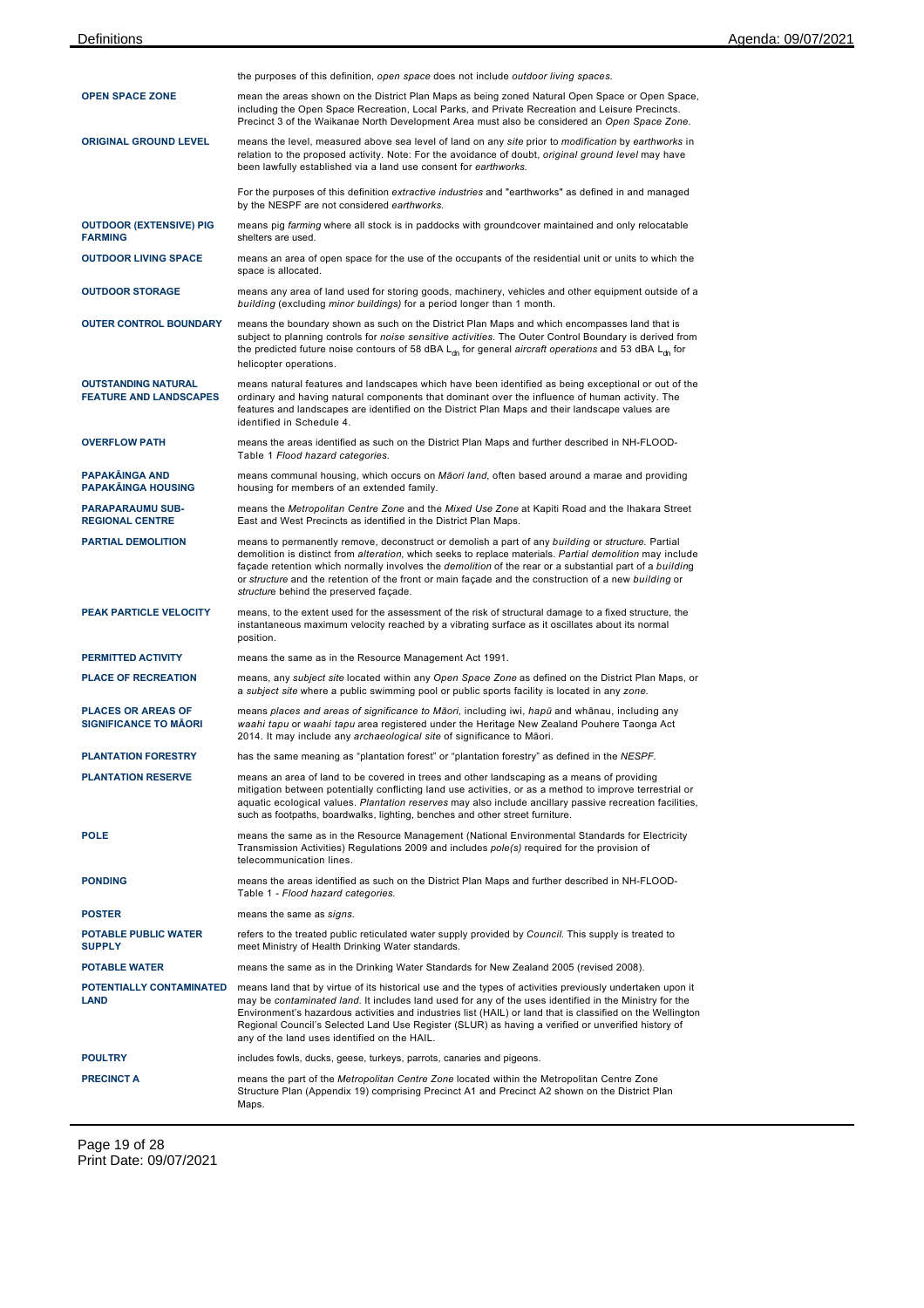| <b>PRECINCT B</b>                                       | means the part of the Metropolitan Centre and Open Space zones located within the Metropolitan<br>Centre Zone Structure Plan (Appendix 19) comprising <i>Precinct B</i> shown on the District Plan Maps.                                                                                                                                                                                                                                                                                                                                                                                                                                                     |  |  |  |
|---------------------------------------------------------|--------------------------------------------------------------------------------------------------------------------------------------------------------------------------------------------------------------------------------------------------------------------------------------------------------------------------------------------------------------------------------------------------------------------------------------------------------------------------------------------------------------------------------------------------------------------------------------------------------------------------------------------------------------|--|--|--|
| <b>PRECINCT C</b>                                       | means the part of the <i>Metropolitan Centre Zone</i> located within the Metropolitan Centre Zone<br>Structure Plan (Appendix 19) comprising <i>Precinct</i> C shown on the District Plan Maps.                                                                                                                                                                                                                                                                                                                                                                                                                                                              |  |  |  |
| <b>PRIMARY PRODUCTION</b>                               | means:<br>a. any aquaculture, agricultural, pastoral, horticultural, mining, quarrying or forestry activities; and<br>b. includes initial processing, as an ancillary activity, of commodities that result from the listed<br>activities in a);<br>c. includes any land and buildings used for the production of the commodities from a) and used for<br>the initial processing of the commodities in b); but<br>d. excludes further processing of those commodities into a different product.                                                                                                                                                               |  |  |  |
| <b>PRIMARY RESIDENTIAL</b><br><b>BUILDING</b>           | means the largest residential building on a property.                                                                                                                                                                                                                                                                                                                                                                                                                                                                                                                                                                                                        |  |  |  |
|                                                         | Note: For further clarification refer to the definition of residential building.                                                                                                                                                                                                                                                                                                                                                                                                                                                                                                                                                                             |  |  |  |
| PRODUCTIVE POTENTIAL                                    | (of land) means the suitability of the land to carry out agricultural and horticultural activities.                                                                                                                                                                                                                                                                                                                                                                                                                                                                                                                                                          |  |  |  |
| PROHIBITED ACTIVITY                                     | means the same as in the Resource Management Act 1991.                                                                                                                                                                                                                                                                                                                                                                                                                                                                                                                                                                                                       |  |  |  |
| <b>PROPERTY</b>                                         | means:                                                                                                                                                                                                                                                                                                                                                                                                                                                                                                                                                                                                                                                       |  |  |  |
|                                                         | 1. an area of land which:                                                                                                                                                                                                                                                                                                                                                                                                                                                                                                                                                                                                                                    |  |  |  |
|                                                         | a. is comprised of one allotment in one certificate of title; or<br>b. is one or more contiguous <i>allotments</i> held together, in such a way that the<br>allotments cannot be dealt with separately without prior consent of the Council; or<br>c. is contained in a single allotment on an approved survey plan of subdivision for which a<br>separate certificate of title could be issued without further consent of the Council;<br>d. is to be amalgamated into one allotment as part of the resource consent process; or<br>e. is composed of two or more contiguous allotments held in two or more certificates of title<br>where such titles are: |  |  |  |
|                                                         | i. subject to a condition imposed under section 37 or 75 of the Building Act 2004; or<br>ii. held together in such a way that they cannot be dealt with separately without the prior<br>consent of the Council (ie. under now repealed legislation such as the Local<br>Government Act 1974 or Building Act); or                                                                                                                                                                                                                                                                                                                                             |  |  |  |
|                                                         | f. complies with one of the clauses above as well as being adjacent to, and partly made up<br>of, an interest in any airspace above or subsoil below a road, held in such a way that it<br>cannot be dealt with separately without prior approval of the Council.                                                                                                                                                                                                                                                                                                                                                                                            |  |  |  |
|                                                         | 2. Clause 1 does not apply to land subdivided under the Unit Titles Act 1972, the cross lease<br>system or stratum <i>subdivision</i> , where ' <i>property</i> ' shall be deemed to be the whole of the land<br>subject to the unit development, cross lease or stratum subdivision.                                                                                                                                                                                                                                                                                                                                                                        |  |  |  |
|                                                         | See also 'site'                                                                                                                                                                                                                                                                                                                                                                                                                                                                                                                                                                                                                                              |  |  |  |
| <b>PROTECTIVE CANOPY</b>                                | means a <i>structure</i> partly enclosed with impermeable material to provide protection to crops, but does<br>not include artificial crop protection structures.                                                                                                                                                                                                                                                                                                                                                                                                                                                                                            |  |  |  |
| <b>QUALIFYING CRITERIA</b>                              | Qualifying criteria are criteria which must be met to allow an activity to be considered as the activity<br>described in the rule. For the avoidance of doubt <i>qualifying criteria</i> are part of the relevant rule.<br>Qualifying criteria may be located beneath relevant standards for ease of reference.                                                                                                                                                                                                                                                                                                                                              |  |  |  |
| <b>QUARRY</b>                                           | means a location or area used for the permanent removal and extraction of aggregates (clay, silt, rock<br>or sand). It includes the area of aggregate resource and surrounding land associated with the<br>operation of a quarry and which is used for quarrying activities.                                                                                                                                                                                                                                                                                                                                                                                 |  |  |  |
| <b>QUARRYING ACTIVITIES</b>                             | means the extraction, processing (including crushing, screening, washing, and blending), transport,<br>storage, sale and recycling of aggregates (clay, silt, rock, sand), the deposition of overburden material,<br>rehabilitation, landscaping and cleanfilling of the quarry, and the use of land and accessory buildings<br>for offices, workshops and car parking areas associated with the operation of the quarry.                                                                                                                                                                                                                                    |  |  |  |
| <b>RADIOCOMMUNICATIONS</b>                              | means the same as defined in section 2(1) of the Radiocommunications Act 1989.                                                                                                                                                                                                                                                                                                                                                                                                                                                                                                                                                                               |  |  |  |
| <b>RAHUI</b>                                            | means temporary prohibition; a set of restrictions or controls; a conservation measure.                                                                                                                                                                                                                                                                                                                                                                                                                                                                                                                                                                      |  |  |  |
| <b>RARE AND THREATENED</b><br><b>VEGETATION SPECIES</b> | means nationally and regionally rare and threatened <i>indigenous vegetation</i> identified in Schedule 3<br>and habitats of indigenous rare and threatened species.                                                                                                                                                                                                                                                                                                                                                                                                                                                                                         |  |  |  |
| <b>RECESSIVE</b>                                        | in relation to colours and materials means that the colour or material is earth toned and not visually<br>prominent (with a reflective value of 60% or less) when viewed from a distance. For paint this includes<br>colours on the British Paint Standard 5252 A01 to C40 inclusive. Unpainted natural materials such as<br>wood and stone are also included.                                                                                                                                                                                                                                                                                               |  |  |  |
| <b>RECLAMATION</b>                                      | means the manmade formation of permanent dry land by the positioning of material into or onto any<br>part of a waterbody, bed of a lake or river or the coastal marine area, and:<br>a. includes the construction of any causeway; but<br>b. excludes the construction of natural hazard protection structures such as seawalls, breakwaters or<br>groynes except where the purpose of those structures is to form dry land.                                                                                                                                                                                                                                 |  |  |  |
| <b>RECREATION ACTIVITY</b>                              | means premises providing active recreation pursuits and includes sports ground, stadium, gymnasium<br>or hall.                                                                                                                                                                                                                                                                                                                                                                                                                                                                                                                                               |  |  |  |
| <b>REGIONALLY SIGNIFICANT</b><br><b>INFRASTRUCTURE</b>  | includes:                                                                                                                                                                                                                                                                                                                                                                                                                                                                                                                                                                                                                                                    |  |  |  |
|                                                         | 1. pipelines for the distribution or transmission of natural or manufactured gas or petroleum;                                                                                                                                                                                                                                                                                                                                                                                                                                                                                                                                                               |  |  |  |

Page 20 of 28 Print Date: 09/07/2021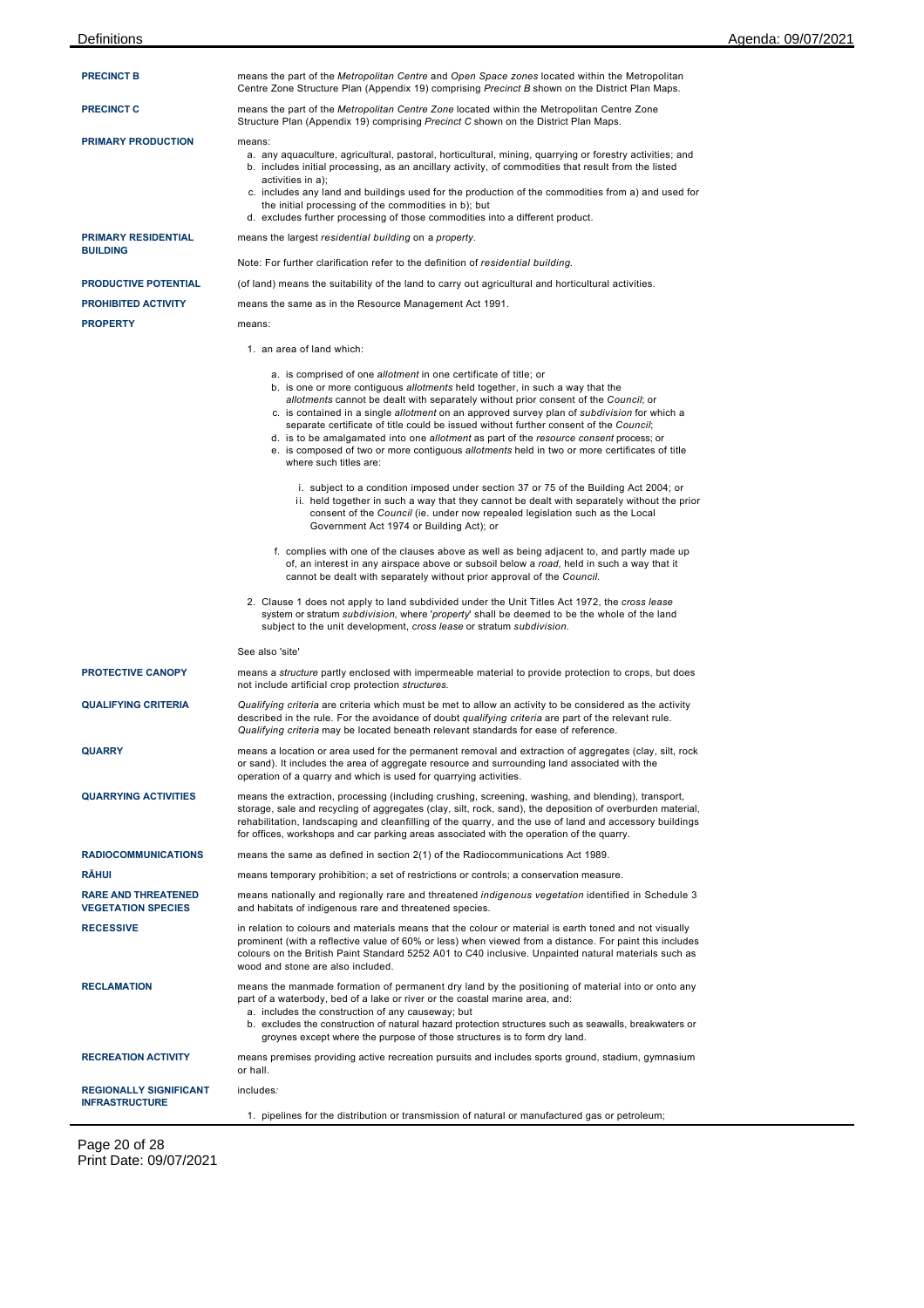|                                                                                             | 2. telecommunications facilities, as defined in section 5 of the Telecommunications Act 2001;<br>3. radio communications facilities, as defined in section 2(1) of the Radio Communications Act<br>1989;                                                                                                                                                                                                                                                                                                                                                                                                                                                                                                                                                                                    |
|---------------------------------------------------------------------------------------------|---------------------------------------------------------------------------------------------------------------------------------------------------------------------------------------------------------------------------------------------------------------------------------------------------------------------------------------------------------------------------------------------------------------------------------------------------------------------------------------------------------------------------------------------------------------------------------------------------------------------------------------------------------------------------------------------------------------------------------------------------------------------------------------------|
|                                                                                             | 4. the national grid, as defined in the National Policy Statement on Electricity Transmission 2008;<br>5. facilities for the generation and transmission of electricity where it is supplied to the network, as                                                                                                                                                                                                                                                                                                                                                                                                                                                                                                                                                                             |
|                                                                                             | defined by the Electricity Industry Act 2010;<br>6. the local authority water supply network and water treatment plants;                                                                                                                                                                                                                                                                                                                                                                                                                                                                                                                                                                                                                                                                    |
|                                                                                             | 7. the local authority wastewater and stormwater networks, systems and wastewater treatment<br>plants:                                                                                                                                                                                                                                                                                                                                                                                                                                                                                                                                                                                                                                                                                      |
|                                                                                             | 8. the Strategic Transport Network, as defined in the Wellington Regional Land Transport Strategy<br>2010-2040; and                                                                                                                                                                                                                                                                                                                                                                                                                                                                                                                                                                                                                                                                         |
|                                                                                             | 9. the Kapiti Coast Airport.                                                                                                                                                                                                                                                                                                                                                                                                                                                                                                                                                                                                                                                                                                                                                                |
| <b>REGISTERED DRINKING-</b><br><b>WATER SUPPLY</b>                                          | means the same as in the Resource Management (National Environmental Standards for Sources of<br>Human Drinking Water) Regulations 2007.                                                                                                                                                                                                                                                                                                                                                                                                                                                                                                                                                                                                                                                    |
| <b>REGULAR MARKETS</b>                                                                      | are temporary markets where goods or services are offered for sale, and usually consist of several<br>merchandise stalls grouped together. Regular markets occur on the same site throughout the year no<br>more frequently than once per week.                                                                                                                                                                                                                                                                                                                                                                                                                                                                                                                                             |
|                                                                                             | Note: for further clarification refer to the definition for temporary event.                                                                                                                                                                                                                                                                                                                                                                                                                                                                                                                                                                                                                                                                                                                |
| <b>RELOCATABLE BUILDING</b>                                                                 | means any building, generally of timber framing, but excludes any structures that have cast in situ<br>concrete walls, concrete block walls, brick and stone walls (including brick veneer). It<br>includes structures certified by a qualified structural engineer to be of a specific design which would<br>enable at least the greater part of the building to be relocated if required.                                                                                                                                                                                                                                                                                                                                                                                                 |
| <b>RELOCATION</b>                                                                           | means to physically shift the location of a building within a site or to another site. Relocation may<br>include raising a building or structure.                                                                                                                                                                                                                                                                                                                                                                                                                                                                                                                                                                                                                                           |
| <b>REMEDIATION OF</b><br><b>CONTAMINATED AND</b><br>POTENTIALLY CONTAMINATED<br><b>LAND</b> | means the process of removing, dispersing, destroying, or reducing the concentrations of hazardous<br>substances to such low levels as to be considered acceptable for the intended land use.                                                                                                                                                                                                                                                                                                                                                                                                                                                                                                                                                                                               |
| <b>RENEWABLE ELECTRICITY</b><br><b>GENERATION ACTIVITY</b>                                  | means the same as under the National Policy Statement for Renewable Electricity Generation.                                                                                                                                                                                                                                                                                                                                                                                                                                                                                                                                                                                                                                                                                                 |
| <b>REPAIR AND MAINTENANCE</b>                                                               | means, in relation to historic heritage features, making good any decayed or damaged fabric to a<br>documented earlier form.                                                                                                                                                                                                                                                                                                                                                                                                                                                                                                                                                                                                                                                                |
|                                                                                             | It includes:<br>1. the use of retrieved heritage fabric, original materials and new materials, only where the use of<br>new materials is necessary to provide significantly better performance as part of the repaired<br>area;<br>2. general maintenance and regular protective care such as cleaning or preparing and repainting<br>already painted surfaces; and                                                                                                                                                                                                                                                                                                                                                                                                                         |
|                                                                                             | 3. general grounds maintenance and pruning where the historic heritage feature is a park or<br>garden.<br>It excludes:<br>1. the establishment of new paths, driveways, fencing or garden structures;                                                                                                                                                                                                                                                                                                                                                                                                                                                                                                                                                                                       |
|                                                                                             | 2. the removal of mature specimen trees that are in a healthy condition; and<br>3. partial demolition.                                                                                                                                                                                                                                                                                                                                                                                                                                                                                                                                                                                                                                                                                      |
| <b>REQUIRING AUTHORITY</b>                                                                  | means:<br>1. a Minister of the Crown;<br>2. a local authority; or                                                                                                                                                                                                                                                                                                                                                                                                                                                                                                                                                                                                                                                                                                                           |
|                                                                                             | 3. a network utility operator approved as a requiring authority under section 167 of the RMA.                                                                                                                                                                                                                                                                                                                                                                                                                                                                                                                                                                                                                                                                                               |
| <b>RESIDENTIAL ACTIVITY</b><br><b>RESIDENTIAL BUILDING</b>                                  | means the use of land and building(s) for people's living accommodation.<br>means a building, part of a building, or residence (whether temporary or permanent), including a                                                                                                                                                                                                                                                                                                                                                                                                                                                                                                                                                                                                                |
|                                                                                             | minor residential unit or mobile home (e.g. caravan, motor home, house truck and campervan) that is<br>capable of, or is, being used for the purposes of residential activities (excluding visitor<br>accommodation other than temporary residential rental accommodation) and includes kitchen and<br>bathroom facilities. Note: For further clarification refer to the definitions of minor residenital unit and<br>residential activity.                                                                                                                                                                                                                                                                                                                                                 |
| <b>RESIDENTIAL UNIT</b>                                                                     | means a building(s) or part of a building that is used for a residential activity exclusively by one<br>household, and must include sleeping, cooking, bathing and toilet facilities.                                                                                                                                                                                                                                                                                                                                                                                                                                                                                                                                                                                                       |
|                                                                                             | Note: for further clarification refer to the definitions for kitchen and bathroom.                                                                                                                                                                                                                                                                                                                                                                                                                                                                                                                                                                                                                                                                                                          |
| <b>RESIDENTIAL UNIT</b><br><b>EQUIVALENT OR ONE "RUE"</b>                                   | means:<br>1. residential activities (excluding visitor accommodation which is not temporary residential rental<br>accommodation): One residential unit except for one-bedroom units, including 1 bedroom minor<br>residential units, which is $\frac{1}{2}$ a RUE; or<br>2. non-residential development (retail, commercial, industrial (excluding extractive industries),<br>service, community land uses, visitor accommodation which is not temporary residential rental<br>accommodation): 500m <sup>2</sup> of building gross floor area (GFA).<br>For the avoidance of doubt, a 2 bedroom or greater <i>minor residential unit</i> or <i>papakāinga</i> unit will be<br>1 RUE.<br>In order to be self-contained a minor residential unit must contain a kitchen and bathroom. A minor |
|                                                                                             | residential unit has a gross floor area which is no greater than 54m <sup>2</sup> in the Residential<br>Zones (excluding decks and covered outdoor living areas), and 60m <sup>2</sup> in the Rural Zones (excluding<br>decks and covered outdoor living areas).                                                                                                                                                                                                                                                                                                                                                                                                                                                                                                                            |
|                                                                                             | When measuring gross floor area, include:                                                                                                                                                                                                                                                                                                                                                                                                                                                                                                                                                                                                                                                                                                                                                   |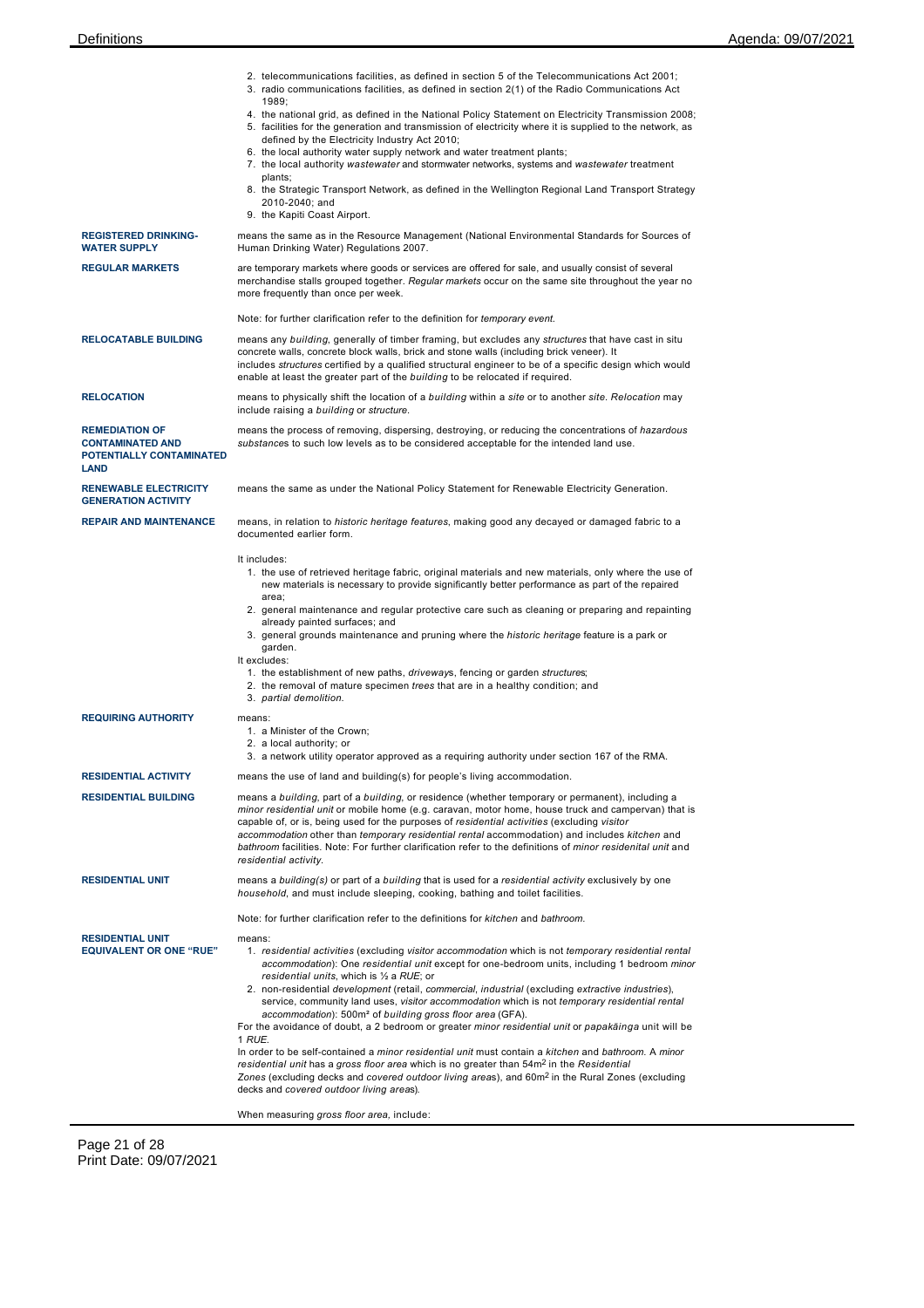|  | • covered yards and areas covered by a roof but not enclosed by walls |  |  |  |  |  |  |  |  |
|--|-----------------------------------------------------------------------|--|--|--|--|--|--|--|--|
|--|-----------------------------------------------------------------------|--|--|--|--|--|--|--|--|

- Exclude: uncovered stairways;
	- floor space in terraces (open or roofed), external balconies, breezeways or porches;
- roof carparking, lift towers and machinery rooms on the roof having a floor area of not more than
- 200m²; car parking areas; and

floor space of interior balconies and mezzanines not used by the public.

|                                                        | $\bullet$ floor space of interior balconies and mezzanines not used by the public.                                                                                                                                                                                                                                                                                                                                                                                                                                                                                                                                                                                                                                                                                                                                                                                                                                                                                                                      |
|--------------------------------------------------------|---------------------------------------------------------------------------------------------------------------------------------------------------------------------------------------------------------------------------------------------------------------------------------------------------------------------------------------------------------------------------------------------------------------------------------------------------------------------------------------------------------------------------------------------------------------------------------------------------------------------------------------------------------------------------------------------------------------------------------------------------------------------------------------------------------------------------------------------------------------------------------------------------------------------------------------------------------------------------------------------------------|
| <b>RESIDENTIAL UNIT</b><br><b>MEASUREMENT CRITERIA</b> | means the criteria for how the number of <i>residential units</i> must be measured, which are:<br>1. one residential unit has one kitchen and at least one bathroom. If two kitchens and more than<br>one bathroom are present, there will be two residential units except where a second kitchen is<br>associated with and required for a <i>home occupation</i> being carried out on the <i>lot</i> , this shall be<br>deemed one residential unit;<br>2. a residential unit may consist of one primary residential building and any accessory buildings;<br>3. a minor residential unit is ancillary to a residential unit; and<br>4. a building used for emergency or refuge accommodation shall be deemed to be one residential<br>unit so long as the above requirements are met.<br>For the avoidance of doubt residential unit measurement criteria are part of the relevant rule.<br>Residential unit measurement criteria may be located beneath relevant standards for ease of<br>reference. |
|                                                        | Note: For further clarification refer to the definitions of residential activity, residential building and<br>minor residential unit.                                                                                                                                                                                                                                                                                                                                                                                                                                                                                                                                                                                                                                                                                                                                                                                                                                                                   |
| <b>RESIDENTIAL ZONE</b>                                | means the part of the District comprising the General Residential Zone, Ngārara Development Area<br>and Precincts 1, 2, 4 and 5 of the Waikanae North Development Area and shown as such on the<br>District Plan Maps.                                                                                                                                                                                                                                                                                                                                                                                                                                                                                                                                                                                                                                                                                                                                                                                  |
| <b>RESIDUAL OVERFLOW PATH</b>                          | means the areas identified as such on the District Plan Maps and further described in NH-FLOOD-<br>Table 1 - Flood hazard categories.                                                                                                                                                                                                                                                                                                                                                                                                                                                                                                                                                                                                                                                                                                                                                                                                                                                                   |
| <b>RESIDUAL PONDING AREA</b>                           | means the areas identified as such on the District Plan Maps and further described in NH-FLOOD-<br>Table 1 - Flood hazard categories.                                                                                                                                                                                                                                                                                                                                                                                                                                                                                                                                                                                                                                                                                                                                                                                                                                                                   |
| <b>RESOURCE CONSENT</b>                                | means the same as in the Resource Management Act 1991.                                                                                                                                                                                                                                                                                                                                                                                                                                                                                                                                                                                                                                                                                                                                                                                                                                                                                                                                                  |
| <b>RESTRICTED DISCRETIONARY</b><br><b>ACTIVITY</b>     | means the same as in the Resource Management Act 1991.                                                                                                                                                                                                                                                                                                                                                                                                                                                                                                                                                                                                                                                                                                                                                                                                                                                                                                                                                  |
| <b>RETAIL FLOOR SPACE</b>                              | means the floor space used for retail activities and excludes the floor space used for ancillary non-<br>retail purposes (for example office space, storage, areas not accessible to the public etc).                                                                                                                                                                                                                                                                                                                                                                                                                                                                                                                                                                                                                                                                                                                                                                                                   |
| <b>RETAILING, RETAIL ACTIVITY</b><br>OR RETAIL OUTLETS | means the use of land or buildings where goods and services are offered or exposed to the general<br>public for sale, hire or utilisation, and includes but is not limited to food and beverage outlets, drive-<br>through restaurants, trade supply retail, yard based retail activity and service stations.                                                                                                                                                                                                                                                                                                                                                                                                                                                                                                                                                                                                                                                                                           |
| <b>RETIREMENT</b><br><b>ACCOMMODATION</b>              | means premises (including any land and associated buildings) within a complex of premises for<br>occupation as residences predominantly by persons who are retired and any spouses or partners of<br>such persons.                                                                                                                                                                                                                                                                                                                                                                                                                                                                                                                                                                                                                                                                                                                                                                                      |
|                                                        | Note: retirement accommodation is a subcategory of retirement village.                                                                                                                                                                                                                                                                                                                                                                                                                                                                                                                                                                                                                                                                                                                                                                                                                                                                                                                                  |
| <b>RETIREMENT VILLAGE</b>                              | means a managed comprehensive residential complex or facilities used to provide residential<br>accommodation for people who are retired and any spouses or partners of such people. It may also<br>include any of the following for residents within the complex: recreation, leisure, supported residential<br>care, welfare and medical facilities (inclusive of hospital care) and other non-residential activities.                                                                                                                                                                                                                                                                                                                                                                                                                                                                                                                                                                                 |
| <b>REVERSE SENSITIVITY</b>                             | means the susceptibility of an existing lawfully established activity to objection or complaint from new<br>activities in the vicinity that are sensitive to adverse environmental effects that may be generated by<br>the lawfully established activity, creating the potential for the lawful operation of the existing activity<br>to be constrained or compromised.                                                                                                                                                                                                                                                                                                                                                                                                                                                                                                                                                                                                                                 |
| <b>RISK</b>                                            | means a combination of the probability of a natural hazard and the consequences that would result<br>from an event of a given magnitude. Commonly expressed by the formula: risk = hazard x<br>vulnerability.                                                                                                                                                                                                                                                                                                                                                                                                                                                                                                                                                                                                                                                                                                                                                                                           |
| <b>RIVER</b>                                           | has the same meaning as in section 2 of the RMA (as set out below)                                                                                                                                                                                                                                                                                                                                                                                                                                                                                                                                                                                                                                                                                                                                                                                                                                                                                                                                      |
|                                                        | means a continually or intermittently flowing body of fresh water; and includes a stream and modified<br>watercourse; but does not include any artificial watercourse (including an irrigation canal, water<br>supply race, canal for the supply of water for electricity power generation, and farm drainage canal).                                                                                                                                                                                                                                                                                                                                                                                                                                                                                                                                                                                                                                                                                   |
| <b>RIVER CORRIDOR</b>                                  | means the River Corridor flood hazard category as identified in the District Plan Maps and further<br>described in NH-FLOOD-Table 1 - Flood hazard categories.                                                                                                                                                                                                                                                                                                                                                                                                                                                                                                                                                                                                                                                                                                                                                                                                                                          |
|                                                        | Note: there is no underlying zone for the river corridor as activities in those areas are primarily<br>managed through the Natural Hazards chapter.                                                                                                                                                                                                                                                                                                                                                                                                                                                                                                                                                                                                                                                                                                                                                                                                                                                     |
| <b>RMA</b>                                             | means the Resource Management Act 1991.                                                                                                                                                                                                                                                                                                                                                                                                                                                                                                                                                                                                                                                                                                                                                                                                                                                                                                                                                                 |
| <b>ROAD</b>                                            | has the same meaning as in section 2 of the RMA (as set out below)<br>has the same meaning as in section 315 of the Local Government Act 1974; and includes a motorway<br>as defined in section 2(1) of the Government Roading Powers Act 1989 Section 315 of the Local<br>Government Act 1974 road definition: road means the whole of any land which is within a district,<br>and which-                                                                                                                                                                                                                                                                                                                                                                                                                                                                                                                                                                                                              |
|                                                        | a. immediately before the commencement of this Part was a road or street or public highway; or<br>b. immediately before the inclusion of any area in the district was a public highway within that                                                                                                                                                                                                                                                                                                                                                                                                                                                                                                                                                                                                                                                                                                                                                                                                      |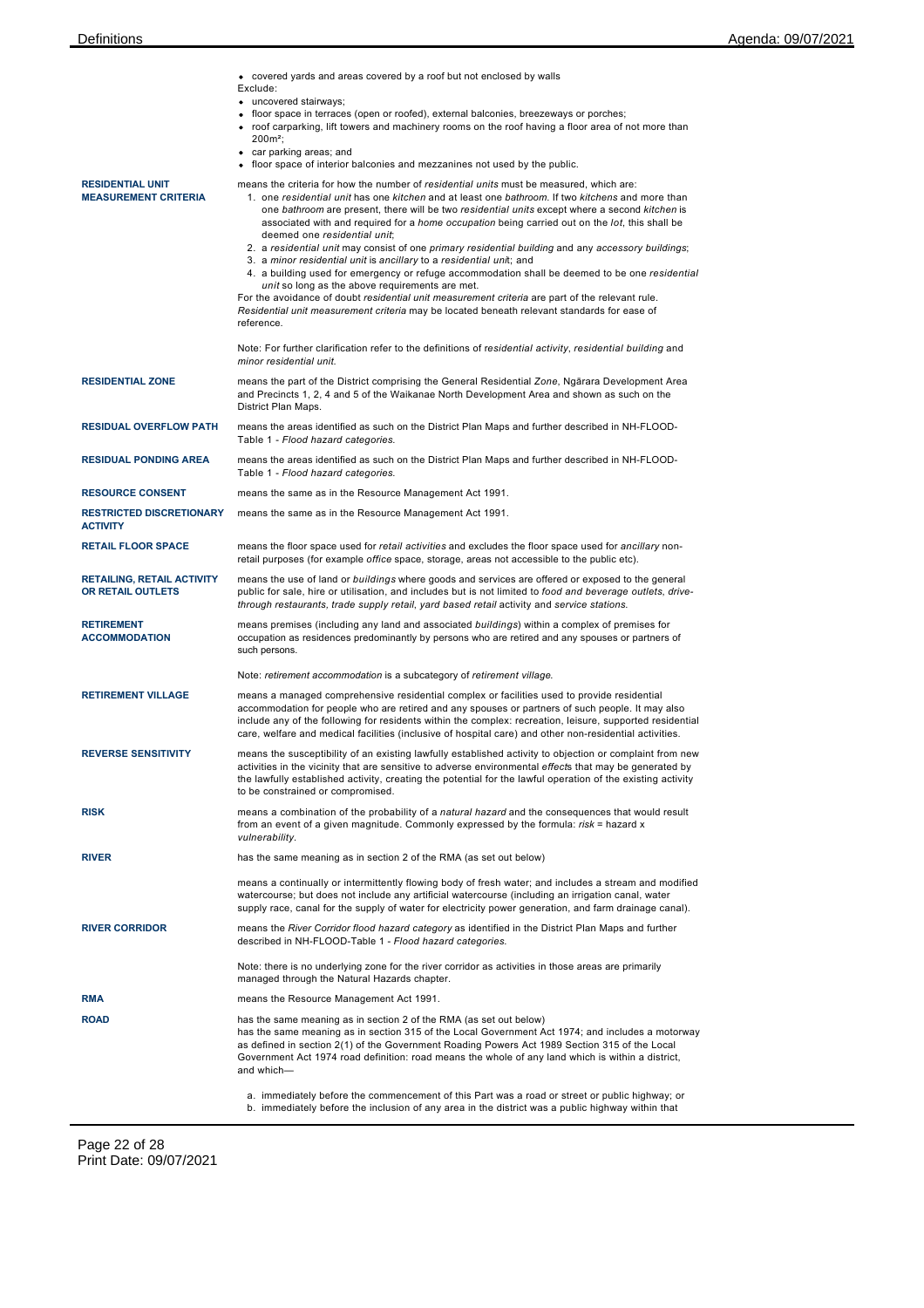|                                                                     | area; or<br>c. is laid out by the council as a road or street after the commencement of this Part; or<br>d. is vested in the council for the purpose of a road as shown on a deposited survey plan; or<br>e. is vested in the council as a road or street pursuant to any other enactment;-<br>and includes—                                                                                                                                                                                                                                                                                                                                                                                                                                                                                                                                                                                                                                     |  |  |
|---------------------------------------------------------------------|--------------------------------------------------------------------------------------------------------------------------------------------------------------------------------------------------------------------------------------------------------------------------------------------------------------------------------------------------------------------------------------------------------------------------------------------------------------------------------------------------------------------------------------------------------------------------------------------------------------------------------------------------------------------------------------------------------------------------------------------------------------------------------------------------------------------------------------------------------------------------------------------------------------------------------------------------|--|--|
|                                                                     | f. except where elsewhere provided in this Part, any access way or service lane which before the<br>commencement of this Part was under the control of any council or is laid out or constructed by<br>or vested in any council as an access way or service lane or is declared by the Minister of Works<br>and Development as an access way or service lane after the commencement of this Part or is<br>declared by the Minister of Lands as an access way or service lane on or after 1 April 1988:<br>g. every square or place intended for use of the public generally, and every bridge, culvert, drain,<br>ford, gate, building, or other thing belonging thereto or lying upon the line or within the limits<br>thereof;-                                                                                                                                                                                                                |  |  |
|                                                                     | but, except as provided in the Public Works Act 1981 or in any regulations under that Act, does not<br>include a motorway within the meaning of that Act or the Government Roading Powers Act 1989<br>Section 2(1) of the Government Roading Powers Act 1989 motorway definition motorway—<br>a. means a motorway declared as such by the Governor-General in Council under section 138 of<br>the Public Works Act 1981 or under section 71 of this Act; and<br>b. includes all bridges, drains, culverts, or other structures or works forming part of any motorway so<br>declared; but<br>c. does not include any local road, access way, or service lane (or the supports of any such road,<br>way, or lane) that crosses over or under a motorway on a different level.                                                                                                                                                                      |  |  |
| <b>ROAD BOUNDARY</b>                                                | means the legal boundary between the site and the legal road.                                                                                                                                                                                                                                                                                                                                                                                                                                                                                                                                                                                                                                                                                                                                                                                                                                                                                    |  |  |
| <b>ROAD HIERARCHY</b>                                               | means a mapped hierarchy of roads within the district. See transport network hierarchy (TR-Table 7).                                                                                                                                                                                                                                                                                                                                                                                                                                                                                                                                                                                                                                                                                                                                                                                                                                             |  |  |
| <b>ROADSIDE STALL OR SHOP</b>                                       | means a building or part of a building (excluding minor buildings) where market garden or orchard<br>produce grown on the site is displayed for sale.                                                                                                                                                                                                                                                                                                                                                                                                                                                                                                                                                                                                                                                                                                                                                                                            |  |  |
| <b>ROHE</b>                                                         | means a territory which defines that area within which a <i>tāngata whenua</i> group claims traditional<br>association and mana whenua.                                                                                                                                                                                                                                                                                                                                                                                                                                                                                                                                                                                                                                                                                                                                                                                                          |  |  |
| <b>RUNANGA</b>                                                      | means iwi representative and administrative body.                                                                                                                                                                                                                                                                                                                                                                                                                                                                                                                                                                                                                                                                                                                                                                                                                                                                                                |  |  |
| <b>RURAL LIFESTYLE</b><br><b>DEVELOPMENT OR</b><br><b>ALLOTMENT</b> | means a plot of land suitable for a residential building, for occupation by people who wish to live in<br>the country and enjoy a rural environment, but do not wish to be involved with management<br>responsibility for a substantial area of land and the <i>development</i> is not intended to be for <i>primary</i><br>production activities.                                                                                                                                                                                                                                                                                                                                                                                                                                                                                                                                                                                               |  |  |
| <b>SCHEDULED HISTORIC AREA</b>                                      | means any area listed in Schedule 7, under the heading 'Historic Areas, including historic precincts<br>and streets'.                                                                                                                                                                                                                                                                                                                                                                                                                                                                                                                                                                                                                                                                                                                                                                                                                            |  |  |
| <b>SCHEDULED HISTORIC</b><br><b>BUILDING OR STRUCTURE</b>           | means any item listed in Schedule 7 under the heading 'Historic Places, including <i>buildings</i> and<br>structures'.                                                                                                                                                                                                                                                                                                                                                                                                                                                                                                                                                                                                                                                                                                                                                                                                                           |  |  |
| <b>SCHEDULED HISTORIC SITE</b>                                      | means any item listed in Schedule 9, under the heading 'Historic Places, including sites'.                                                                                                                                                                                                                                                                                                                                                                                                                                                                                                                                                                                                                                                                                                                                                                                                                                                       |  |  |
| <b>SEISMIC HAZARD</b>                                               | means ground shaking, liquefaction or fault rupture caused by the release of energy during an<br>earthquake.                                                                                                                                                                                                                                                                                                                                                                                                                                                                                                                                                                                                                                                                                                                                                                                                                                     |  |  |
| <b>SENSITIVE ACTIVITY</b>                                           | means activities which are more sensitive to noise, dust, spray residue, odour or visual effects of<br>nearby activities. This includes residential activities, visitor accommodation, educational facilities,<br>work skills training centres and facilities for the care of children under the age of five, such as daycare<br>facilities, and medical facilities.                                                                                                                                                                                                                                                                                                                                                                                                                                                                                                                                                                             |  |  |
| <b>SERVICE STATION</b>                                              | means a business engaged in fuelling motor vehicles, selling petroleum products (including diesel,<br>oil, kerosene, liquid petroleum gas and natural gas) and other accessories normally associated with<br>motor vehicles, and includes truck stops. In addition, a service station may include ancillary retail<br>sales, washing of vehicles, mechanical repairs and servicing of motor vehicles provided that the<br>repairs undertaken on the premises shall be confined to the mechanical repair of motor vehicles<br>(other than heavy diesel fuel vehicles) and domestic garden equipment and shall exclude panel<br>beating, spray painting and heavy engineering such as engine reboring and crankshaft grinding, and<br>provided further that the area devoted to retail sales (other than for motor vehicles parts, accessories,<br>or goods associated with motor vehicles) does not exceed 150m <sup>2</sup> of gross floor area. |  |  |
|                                                                     | When determining gross floor area for the purposes of this definition, the following measurement<br>criteria applies:<br>Include:                                                                                                                                                                                                                                                                                                                                                                                                                                                                                                                                                                                                                                                                                                                                                                                                                |  |  |
|                                                                     | • covered yards and areas covered by a roof but not enclosed by walls<br>Exclude:<br>• uncovered stairways;<br>• floor space in terraces (open or roofed), external balconies, breezeways or porches;<br>• roof car parking, lift towers and machinery rooms on the roof having a floor area of not more than<br>$200m^2$ ;                                                                                                                                                                                                                                                                                                                                                                                                                                                                                                                                                                                                                      |  |  |
|                                                                     | • car parking areas; and<br>• floor space of interior balconies and mezzanines not used by the public.                                                                                                                                                                                                                                                                                                                                                                                                                                                                                                                                                                                                                                                                                                                                                                                                                                           |  |  |
| <b>SETTING</b>                                                      | means the area of land associated with an item listed within Schedules 7 or 9. For a building or<br>structure, setting is commonly up to 20 metres from the item or the adjoining <i>allotment</i> (whichever is<br>the lesser).                                                                                                                                                                                                                                                                                                                                                                                                                                                                                                                                                                                                                                                                                                                 |  |  |
| <b>SEWAGE</b>                                                       | means human excrement and urine.                                                                                                                                                                                                                                                                                                                                                                                                                                                                                                                                                                                                                                                                                                                                                                                                                                                                                                                 |  |  |
| <b>SHALLOW SURFACE FLOW</b><br><b>AREAS</b>                         | means the areas identified as such on the District Plan Maps and further described in NH-FLOOD-<br>Table 1 Flood hazard categories.                                                                                                                                                                                                                                                                                                                                                                                                                                                                                                                                                                                                                                                                                                                                                                                                              |  |  |
| <b>SHARED AND GROUP</b>                                             | means residential activities where residents share facilities on the same site. Shared facilities may                                                                                                                                                                                                                                                                                                                                                                                                                                                                                                                                                                                                                                                                                                                                                                                                                                            |  |  |

Page 23 of 28 Print Date: 09/07/2021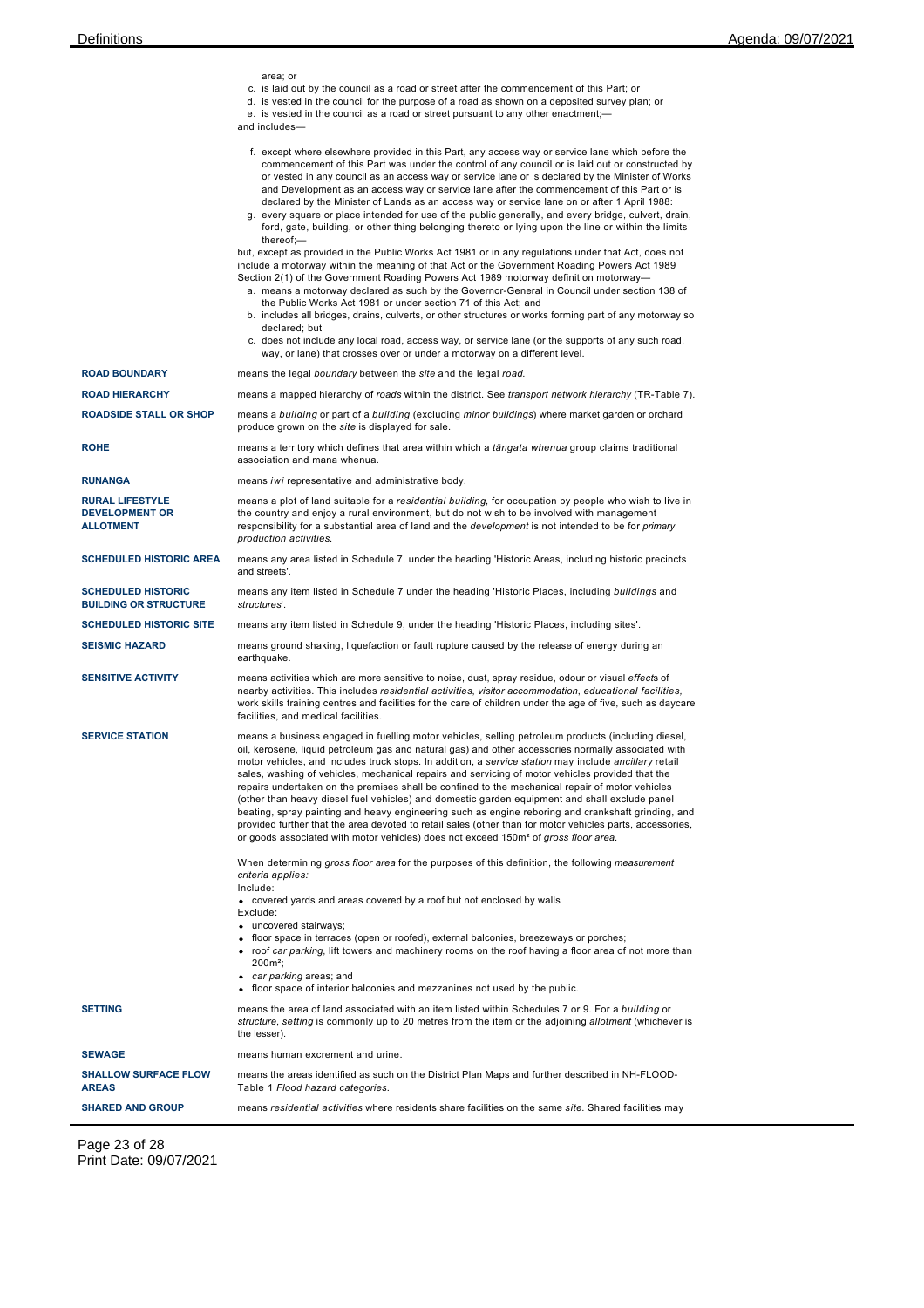| <b>ACCOMMODATION</b>                                                                                                 | include (but are not limited to) kitchens, bathrooms, laundries, outdoor living spaces and internal<br>living rooms. Sharing accessways, driveways, parking areas, letter boxes and other service areas are<br>not considered to be sufficient sharing of facilities for the purposes of this definition. This definition<br>includes boarding houses but does not include visitor accommodation, supported living<br>accommodation, temporary residential rental accommodation, or family living and flatting<br>arrangements.                                                                                                                                                                                                                                                                                                                                                                                                                                                                                                               |  |  |  |
|----------------------------------------------------------------------------------------------------------------------|-----------------------------------------------------------------------------------------------------------------------------------------------------------------------------------------------------------------------------------------------------------------------------------------------------------------------------------------------------------------------------------------------------------------------------------------------------------------------------------------------------------------------------------------------------------------------------------------------------------------------------------------------------------------------------------------------------------------------------------------------------------------------------------------------------------------------------------------------------------------------------------------------------------------------------------------------------------------------------------------------------------------------------------------------|--|--|--|
| SHELTER BELT                                                                                                         | means vegetation made up of one or more rows and planted in such a manner as to provide shelter<br>and protection from the wind on adjoining land. Shelter belts are typically planted around the edges<br>of fields. Vegetation becomes a shelterbelt when it is more than 20 metres in length and which is<br>capable of attaining a <i>height</i> of more than 6 metres above ground level. Shelter Belt does not<br>include "shelter belts" as defined in and regulated by the NESPF.                                                                                                                                                                                                                                                                                                                                                                                                                                                                                                                                                     |  |  |  |
| SHOP                                                                                                                 | means any activity which entails the use of a building or buildings for the direct sale of goods to the<br>public.                                                                                                                                                                                                                                                                                                                                                                                                                                                                                                                                                                                                                                                                                                                                                                                                                                                                                                                            |  |  |  |
| SIGN                                                                                                                 | means any device, character, graphic or electronic display, whether temporary or permanent, which:<br>a. is for the purposes of:<br>i. identification of or provision of information about any activity, property or structure or an<br>aspect of public safety;<br>ii. providing directions; or<br>iii. promoting goods, services or events; and<br>b. is projected onto, or fixed or attached to, any structure or natural object; and<br>c. includes the frame, supporting device and any ancillary equipment whose function is to support<br>the message or notice.                                                                                                                                                                                                                                                                                                                                                                                                                                                                       |  |  |  |
| <b>SIGN MEASUREMENT</b><br><b>CRITERIA</b>                                                                           | means the criteria for how the area of a sign must be measured, which are:                                                                                                                                                                                                                                                                                                                                                                                                                                                                                                                                                                                                                                                                                                                                                                                                                                                                                                                                                                    |  |  |  |
|                                                                                                                      | a. In relation to a 2-sided/double sided or 3-sided sign; the area of the sign is the combined total<br>surface area of all sides/surfaces of the sign.<br>b. Flags and banners that have lettering on one side only (with the other side of the material being<br>plain/blank) shall be regarded as a single-sided sign<br>c. Flags and banners that have lettering on both sides of the flag/banner or contain no text shall be<br>regarded as a 2-sided/double sided sign<br>d. Where the lettering, symbols or graphics are to be located on a surface such as a building, wall,<br>fence or similar, the sign area is calculated by measuring the rectangular area which encloses<br>all letters, symbols or graphics that make up the sign.<br>e. A sign that has more than 3 sides or surface areas shall be considered a three dimensional sign.<br>For the avoidance of doubt sign measurement criteria are part of the relevant rule. Sign measurement<br>criteria may be located beneath relevant standards for ease of reference. |  |  |  |
| <b>SIGNIFICANT INDIGENOUS</b><br><b>VEGETATION, AND</b><br><b>SIGNIFICANT HABITATS OF</b><br><b>INDIGENOUS FAUNA</b> | means that which meets the criteria identified in ECO-P1 or is scheduled in ECO-Table 1, Schedule<br>2, or Schedule 3.                                                                                                                                                                                                                                                                                                                                                                                                                                                                                                                                                                                                                                                                                                                                                                                                                                                                                                                        |  |  |  |
| <b>SITE</b>                                                                                                          | means:<br>a. an area of land comprised in a single record of title under the Land Transfer Act 2017; or<br>b. an area of land which comprises two or more adjoining legally defined allotments in such a way<br>that the allotments cannot be dealt with separately without the prior consent of the council; or<br>c. the land comprised in a single allotment or balance area on an approved survey plan of<br>subdivision for which a separate record of title under the Land Transfer Act 2017 could be issued<br>without further consent of the Council; or<br>d. despite paragraphs (a) to (c), in the case of land subdivided under the Unit Titles Act 1972 or the<br>Unit Titles Act 2010 or a cross lease system is the whole of the land subject to the unit<br>development or cross lease.                                                                                                                                                                                                                                        |  |  |  |
| <b>SLEEP OUT</b>                                                                                                     | means an accessory building (excluding minor buildings) typically used for sleeping accommodation<br>purposes which may include a bathroom but does not contain a kitchen.                                                                                                                                                                                                                                                                                                                                                                                                                                                                                                                                                                                                                                                                                                                                                                                                                                                                    |  |  |  |
| <b>SMALL-SCALE COMMERCIAL</b><br><b>SERVICES</b>                                                                     | means a commercial service within the "Airport Mixed-Use Precinct" of the Airport Zone with a publicly<br>accessible area not exceeding 150m <sup>2</sup> and limited to household, personal, finance, insurance, real<br>estate, travel, repair, post, courier, health, veterinary and other such similar services.                                                                                                                                                                                                                                                                                                                                                                                                                                                                                                                                                                                                                                                                                                                          |  |  |  |
| <b>SMALL-SCALE CONVENIENCE</b><br><b>RETAIL</b>                                                                      | means an activity within the "Airport Mixed Use Precinct" or the "Airport Core Precinct" of the Airport<br>Zone for retailing, provided that the publicly accessible display and retail floor space for each small<br>scale retail activity does not exceed 150m <sup>2</sup> . Food and beverage outlets and drive-through restaurants<br>are included in this definition provided the publicly accessible area for each individual activity shall<br>not exceed 200m <sup>2</sup> .                                                                                                                                                                                                                                                                                                                                                                                                                                                                                                                                                         |  |  |  |
| <b>SOFT ENGINEERING</b>                                                                                              | means works such as beach nourishment and dune rebuilding that use non-structural materials (e.g.<br>sand, gravel, native plants) to mimic natural features that can act to mitigate the impacts from natural<br>hazards.                                                                                                                                                                                                                                                                                                                                                                                                                                                                                                                                                                                                                                                                                                                                                                                                                     |  |  |  |
|                                                                                                                      | SPACE EXTENSIVE RETAILING means retail activities in the 'Otaki South Precinct' which are limited to retailing of:                                                                                                                                                                                                                                                                                                                                                                                                                                                                                                                                                                                                                                                                                                                                                                                                                                                                                                                            |  |  |  |
|                                                                                                                      | 1. building supplies and equipment;<br>2. garden supplies;<br>3. vehicles including marine and agricultural;<br>4. plumbing supplies and equipment;<br>5. automotive supplies and parts; and<br>6. rural farm equipment and supplies (including animal health).<br>Space Extensive Retailing does not include any of the following activities even when combined with<br>"space extensive retailing" as identified above:<br>1. any activity selling a range of general goods that does not form part of Space Extensive<br>Retailing;                                                                                                                                                                                                                                                                                                                                                                                                                                                                                                        |  |  |  |
|                                                                                                                      |                                                                                                                                                                                                                                                                                                                                                                                                                                                                                                                                                                                                                                                                                                                                                                                                                                                                                                                                                                                                                                               |  |  |  |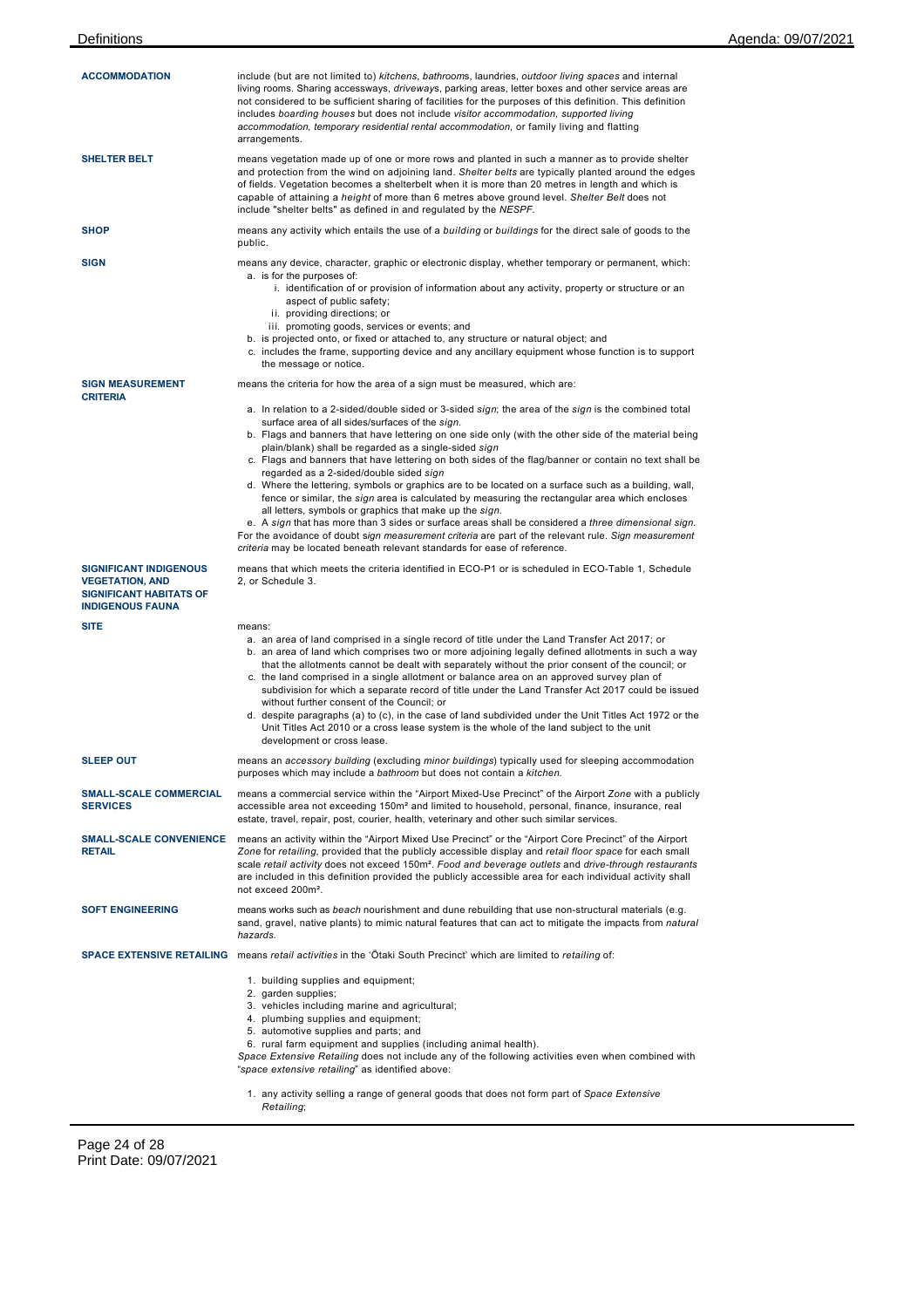|                                                                                            | 2. any activity involving retailing of groceries, indoor furniture, fabric goods, giftware, art or<br>electronics (e.g. electronics includes TVs, phones, stereos, cameras, computers and portable<br>electronic devices);<br>3. Department Stores; and<br>4. any activity selling clothing (other than safety apparel).                                                                                                                                                                                                                                                                                                 |  |  |  |
|--------------------------------------------------------------------------------------------|--------------------------------------------------------------------------------------------------------------------------------------------------------------------------------------------------------------------------------------------------------------------------------------------------------------------------------------------------------------------------------------------------------------------------------------------------------------------------------------------------------------------------------------------------------------------------------------------------------------------------|--|--|--|
| <b>SPECIAL AMENITY</b><br><b>LANDSCAPES</b>                                                | means areas of land that are distinctive, widely recognised and highly valued by the community for<br>their contribution to the amenity and quality of the environment of the district. The landscapes are<br>identified on the District Plan Maps and their landscape values are identified in Schedule 5.                                                                                                                                                                                                                                                                                                              |  |  |  |
| <b>SPECIAL AUDIBLE</b><br><b>CHARACTERISTIC</b>                                            | has the same meaning as 'special audible characteristic' in section 6.3 of New Zealand Standard<br>6802:2008 Acoustics - Environmental Noise.                                                                                                                                                                                                                                                                                                                                                                                                                                                                            |  |  |  |
| <b>STATE HIGHWAY</b>                                                                       | means the same as in the Land Transport Management Act 2003.                                                                                                                                                                                                                                                                                                                                                                                                                                                                                                                                                             |  |  |  |
| <b>STORMWATER</b>                                                                          | means run-off that has been intercepted, channelled, diverted, intensified or accelerated by human<br>modification of a land surface, or run-off from the surface of any structure, as a result of precipitation<br>and includes any contaminants contained within.                                                                                                                                                                                                                                                                                                                                                      |  |  |  |
|                                                                                            | STRATEGIC ARTERIAL ROUTES means the same as in the transport network hierarchy maps and TR-Table 7.                                                                                                                                                                                                                                                                                                                                                                                                                                                                                                                      |  |  |  |
| <b>STREAM CORRIDOR</b>                                                                     | means the areas identified as such on the District Plan Maps and further described in NH-FLOOD-<br>Table 1 - Flood hazard categories.                                                                                                                                                                                                                                                                                                                                                                                                                                                                                    |  |  |  |
| <b>STRUCTURE</b>                                                                           | has the same meaning as in section 2 of the RMA (as set out below)                                                                                                                                                                                                                                                                                                                                                                                                                                                                                                                                                       |  |  |  |
|                                                                                            | means any building, equipment, device, or other facility, made by people and which is fixed to land;<br>and includes any raft.                                                                                                                                                                                                                                                                                                                                                                                                                                                                                           |  |  |  |
| <b>STRUCTURE PLAN</b>                                                                      | means a framework to guide the <i>development</i> or redevelopment of a particular area by defining the<br>future <i>development</i> and land use patterns, areas of open space, the layout and nature of<br>infrastructure (including transportation links), and other key features for managing the effects of<br>development. The contents of structure plans are as set out in the General Approach chapter.                                                                                                                                                                                                         |  |  |  |
| <b>SUBDIVISION</b>                                                                         | has the same meaning as "subdivision of land" in section 218 of the RMA (as set out below)                                                                                                                                                                                                                                                                                                                                                                                                                                                                                                                               |  |  |  |
|                                                                                            | $means-$<br>a. the division of an allotment-<br>i. by an application to the Registrar-General of Land for the issue of a separate certificate of<br>title for any part of the allotment; or<br>ii. by the disposition by way of sale or offer for sale of the fee simple to part of the allotment;<br>or                                                                                                                                                                                                                                                                                                                 |  |  |  |
|                                                                                            | iii. by a lease of part of the allotment which, including renewals, is or could be for a term of<br>more than 35 years; or<br>iv. by the grant of a company lease or cross lease in respect of any part of the allotment, or<br>v. by the deposit of a unit plan, or an application to the Registrar-General of Land for the<br>issue of a separate certificate of title for any part of a unit on a unit plan; or<br>b. an application to the Registrar-General of Land for the issue of a separate certificate of title in<br>circumstances where the issue of that certificate of title is prohibited by section 226. |  |  |  |
| <b>SUBJECT SITE</b>                                                                        | means an area of land that is the subject of an application for resource consent or building consent,<br>or an area of land where a specific development or activity is located or is proposed to be located. It<br>may comprise one or more allotments, or a part of one or more allotments.                                                                                                                                                                                                                                                                                                                            |  |  |  |
| <b>SUNLIGHT</b>                                                                            | means direct light from the rays of the sun and does not include light reflected from objects or diffuse<br>general daylight. Sunlight is the absence of shadow from buildings and vegetation when viewed in<br>full sun (not cloudy conditions). The ability of an area to be capable of receiving sunlight can be<br>shown through the use of shadow diagrams calibrated to the local azimuth (latitude and time of year<br>specific path of the sun) angle.                                                                                                                                                           |  |  |  |
| <b>SUPERMARKET</b>                                                                         | means a retail outlet of more than 1,000m <sup>2</sup> gross floor area within a single building that sells a<br>comprehensive range of food, beverage and other disposable goods including fresh meat and<br>produce; chilled, frozen, packaged, canned and bottled foodstuffs and beverages; and general<br>housekeeping and personal goods, whether or not the selling is organised on a self-service basis.                                                                                                                                                                                                          |  |  |  |
| <b>SUPPORTED LIVING</b><br><b>ACCOMMODATION</b>                                            | means accommodation where live-in health or pastoral care/support is provided on-site. This<br>definition does not include visitor accommodation, boarding houses, shared and group<br>accommodation or family homes where foster parents receive payment for children in their care.                                                                                                                                                                                                                                                                                                                                    |  |  |  |
| <b>SURROUNDINGS ASSOCIATED</b><br><b>WITH THE NATURAL AND</b><br><b>PHYSICAL RESOURCES</b> | means an area of land (including land covered by water) surrounding a place, site or area of heritage<br>significance which is essential for retaining and interpreting its heritage significance. It can apply<br>either to land which is integral to the heritage significance of items or an area which includes<br>buildings, sites, trees, and places or areas of significance to Māori. The term surroundings is adopted<br>to include curtilage and setting.                                                                                                                                                      |  |  |  |
| <b>SURVEY MONUMENTS</b>                                                                    | include trig stations and beacons.                                                                                                                                                                                                                                                                                                                                                                                                                                                                                                                                                                                       |  |  |  |
| <b>SUSTAINABLE MANAGEMENT</b>                                                              | has the same meaning as in section 5 of the RMA (as set out below)                                                                                                                                                                                                                                                                                                                                                                                                                                                                                                                                                       |  |  |  |
|                                                                                            | means managing the use, development, and protection of natural and physical resources in a way, or<br>at a rate, which enables people and communities to provide for their social, economic, and cultural<br>well-being and for their health and safety while-<br>a. sustaining the potential of natural and physical resources (excluding minerals) to meet the<br>reasonably foreseeable needs of future generations; and<br>b. safeguarding the life-supporting capacity of air, water, soil, and ecosystems; and<br>c. avoiding, remedying, or mitigating any adverse effects of activities on the environment.      |  |  |  |
| <b>TÂNGATA WHENUA</b>                                                                      | in relation to a particular area, means the <i>iwi</i> or hapu that holds mana whenua over that area.                                                                                                                                                                                                                                                                                                                                                                                                                                                                                                                    |  |  |  |
| <b>TAONGA</b>                                                                              | means treasure, property. Taonga are prized and protected as sacred possessions of the tribe.                                                                                                                                                                                                                                                                                                                                                                                                                                                                                                                            |  |  |  |

Page 25 of 28 Print Date: 09/07/2021

 $\overline{\phantom{a}}$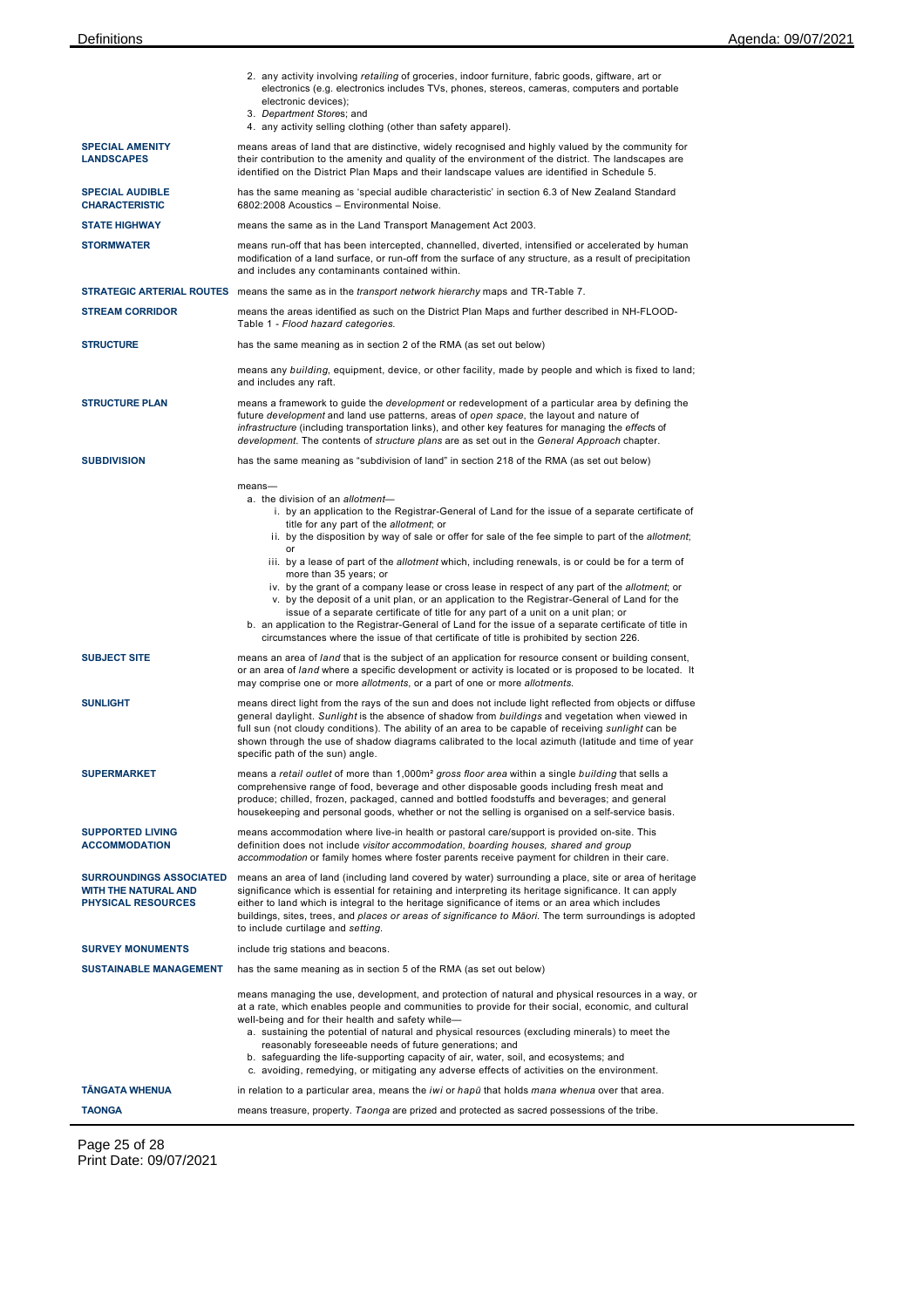| <b>TAONGA RARANGA</b>                                       | means plants which produce material highly prized for use in weaving (such as pingao or flax).                                                                                                                                                                                                                                                                                                                                                                                                                                                                                                                                                                                                                                                                                                                                                                                                                                                                                                                                                 |  |  |  |  |
|-------------------------------------------------------------|------------------------------------------------------------------------------------------------------------------------------------------------------------------------------------------------------------------------------------------------------------------------------------------------------------------------------------------------------------------------------------------------------------------------------------------------------------------------------------------------------------------------------------------------------------------------------------------------------------------------------------------------------------------------------------------------------------------------------------------------------------------------------------------------------------------------------------------------------------------------------------------------------------------------------------------------------------------------------------------------------------------------------------------------|--|--|--|--|
| <b>TAPU</b>                                                 | means sacred, restricted.                                                                                                                                                                                                                                                                                                                                                                                                                                                                                                                                                                                                                                                                                                                                                                                                                                                                                                                                                                                                                      |  |  |  |  |
| <b>TAURANGA WAKA</b>                                        | means canoe landing sites.                                                                                                                                                                                                                                                                                                                                                                                                                                                                                                                                                                                                                                                                                                                                                                                                                                                                                                                                                                                                                     |  |  |  |  |
| <b>TEMPORARY EVENT</b>                                      | means an event for general public admission (either ticketed or nonticketed) and includes events such<br>as festivals, concerts, galas, exhibitions and markets (but excludes regular markets). A temporary event<br>includes structures and construction associated with the event, but excludes permanently licensed<br>premises.                                                                                                                                                                                                                                                                                                                                                                                                                                                                                                                                                                                                                                                                                                            |  |  |  |  |
| <b>TEMPORARY MILITARY</b><br><b>TRAINING ACTIVITY</b>       | means a temporary activity undertaken for the training of any component of the New Zealand<br>Defence Force (including with allied forces) for any defence purpose. Defence purposes are those<br>purposes for which a defence force may be raised and maintained under section 5 of the Defence Act<br>1990 which are:<br>a. the defence of New Zealand, and of any area for the defence of which New Zealand is<br>responsible under any Act:<br>b. the protection of the interests of New Zealand, whether in New Zealand or elsewhere:<br>c. the contribution of forces under collective security treaties, agreements, or arrangements:<br>d. the contribution of forces to, or for any of the purposes of, the United Nations, or in association<br>with other organisations or States and in accordance with the principles of the Charter of the<br><b>United Nations:</b><br>e. the provision of assistance to the civil power either in New Zealand or elsewhere in time of<br>emergency:<br>f. the provision of any public service. |  |  |  |  |
| <b>TEMPORARY RESIDENTIAL</b><br><b>RENTAL ACCOMMODATION</b> | means use (whether intermittently or in an ongoing manner) of a residential building to<br>accommodate visitors, offered at a daily (or similarly specified time) tariff. For the avoidance of doubt,<br>temporary residential rental accommodation includes baches and holiday homes, but does not include<br>visitor accommodation. Except where otherwise specified by rules and standards, temporary residential<br>rental accommodation is a residential activity and not a commercial activity.                                                                                                                                                                                                                                                                                                                                                                                                                                                                                                                                          |  |  |  |  |
| <b>THREE DIMENSIONAL SIGN</b>                               | means a type of sign and means the display of an image, model of a logo, or the thing being<br>advertised in a form that is not a flat surface but is defined by its contours. A three dimensional sign<br>has length, breadth and depth or appears to have length, breadth and depth. A three dimensional<br>sign also includes signs that have more than 3 sides or surfaces.                                                                                                                                                                                                                                                                                                                                                                                                                                                                                                                                                                                                                                                                |  |  |  |  |
| <b>TIKANGA MÄORI</b>                                        | means Māori customary values and practices.                                                                                                                                                                                                                                                                                                                                                                                                                                                                                                                                                                                                                                                                                                                                                                                                                                                                                                                                                                                                    |  |  |  |  |
| <b>TINO RANGATIRATANGA</b>                                  | means chieftainship, chiefly authority, full authority.                                                                                                                                                                                                                                                                                                                                                                                                                                                                                                                                                                                                                                                                                                                                                                                                                                                                                                                                                                                        |  |  |  |  |
| <b>TOWN CENTRE AND TOWN</b><br><b>CENTRE ZONE</b>           | means the Town Centre Zone as identified in the District Plan Maps.                                                                                                                                                                                                                                                                                                                                                                                                                                                                                                                                                                                                                                                                                                                                                                                                                                                                                                                                                                            |  |  |  |  |
| <b>TRADE / WHOLESALE</b>                                    | means an activity within the Airport Mixed Use Precinct used primarily for the sale or resale of new or<br>used goods to businesses or to institutional (including Government) users. Wholesaling, including the<br>sale of building materials and home improvement goods, including plumbing, paint, electrical, tiling,<br>floor coverings, and garden supplies.                                                                                                                                                                                                                                                                                                                                                                                                                                                                                                                                                                                                                                                                             |  |  |  |  |
| <b>TRADE SUPPLY RETAIL</b>                                  | means a business and associated premises engaged in sales to businesses and institutional customers<br>and may also include sales to the general public, and consists only of suppliers of goods in one or<br>more of the following categories:                                                                                                                                                                                                                                                                                                                                                                                                                                                                                                                                                                                                                                                                                                                                                                                                |  |  |  |  |
|                                                             | 1. automotive and marine suppliers;<br>2. building suppliers;<br>3. catering equipment suppliers;<br>4. farming and agricultural suppliers;<br>5. garden and landscaping suppliers;<br>6. plumbing supplies and equipment;<br>7. hire services (except hire or loan of books, video, DVD and other similar home entertainment<br>items);<br>8. industrial clothing and safety equipment suppliers; and<br>9. office furniture, equipment and systems suppliers.                                                                                                                                                                                                                                                                                                                                                                                                                                                                                                                                                                                |  |  |  |  |
| <b>TRANSMISSION LINE</b>                                    | means the same as in the Resource Management (National Environmental Standards for Electricity<br>Transmission Activities) Regulations 2009.                                                                                                                                                                                                                                                                                                                                                                                                                                                                                                                                                                                                                                                                                                                                                                                                                                                                                                   |  |  |  |  |
| <b>TRANSPORT ASSESSMENT</b>                                 | means a detailed consideration of the proposed effects of a <i>development</i> or activity on the <i>transport</i><br>network, including the proposed methods/incentives to avoid, mitigate or remedy any adverse effects.                                                                                                                                                                                                                                                                                                                                                                                                                                                                                                                                                                                                                                                                                                                                                                                                                     |  |  |  |  |
| <b>TRANSPORT NETWORK</b>                                    | means all parts of the District used as a means of transport (e.g. roads as well as the Cycling Walking<br>Bridleway network).                                                                                                                                                                                                                                                                                                                                                                                                                                                                                                                                                                                                                                                                                                                                                                                                                                                                                                                 |  |  |  |  |
| <b>TRANSPORT NETWORK</b><br><b>HIERARCHY</b>                | see transport network hierarchy maps and TR-Table 7.                                                                                                                                                                                                                                                                                                                                                                                                                                                                                                                                                                                                                                                                                                                                                                                                                                                                                                                                                                                           |  |  |  |  |
| <b>TRANSPORTATION NOISE</b><br><b>EFFECT ROUTE</b>          | means the existing alignment of State Highway 1 through the district, and includes any future route(s)<br>identified within the Plan as an alternative route for this highway.                                                                                                                                                                                                                                                                                                                                                                                                                                                                                                                                                                                                                                                                                                                                                                                                                                                                 |  |  |  |  |
| <b>TRAVEL PLAN</b>                                          | means a plan that includes:                                                                                                                                                                                                                                                                                                                                                                                                                                                                                                                                                                                                                                                                                                                                                                                                                                                                                                                                                                                                                    |  |  |  |  |
|                                                             | 1. details of employees/workers/suppliers/contractors/visitors travel methods to and from the subject<br>site;<br>2. details of <i>subject site</i> accesses;<br>3. hours of operation including details of any peaks/busy periods;<br>4. methods/incentives to reduce impacts of travel (including provision of cycle parking); and<br>5. details about methods of monitoring including any proposed resource consent conditions.                                                                                                                                                                                                                                                                                                                                                                                                                                                                                                                                                                                                             |  |  |  |  |
| <b>TREE</b>                                                 | means a woody plant 3 metres or greater in <i>height</i> includes a Tree Fern, but excludes a vine with a<br>stem diameter less than 50 mm.                                                                                                                                                                                                                                                                                                                                                                                                                                                                                                                                                                                                                                                                                                                                                                                                                                                                                                    |  |  |  |  |

Page 26 of 28 Print Date: 09/07/2021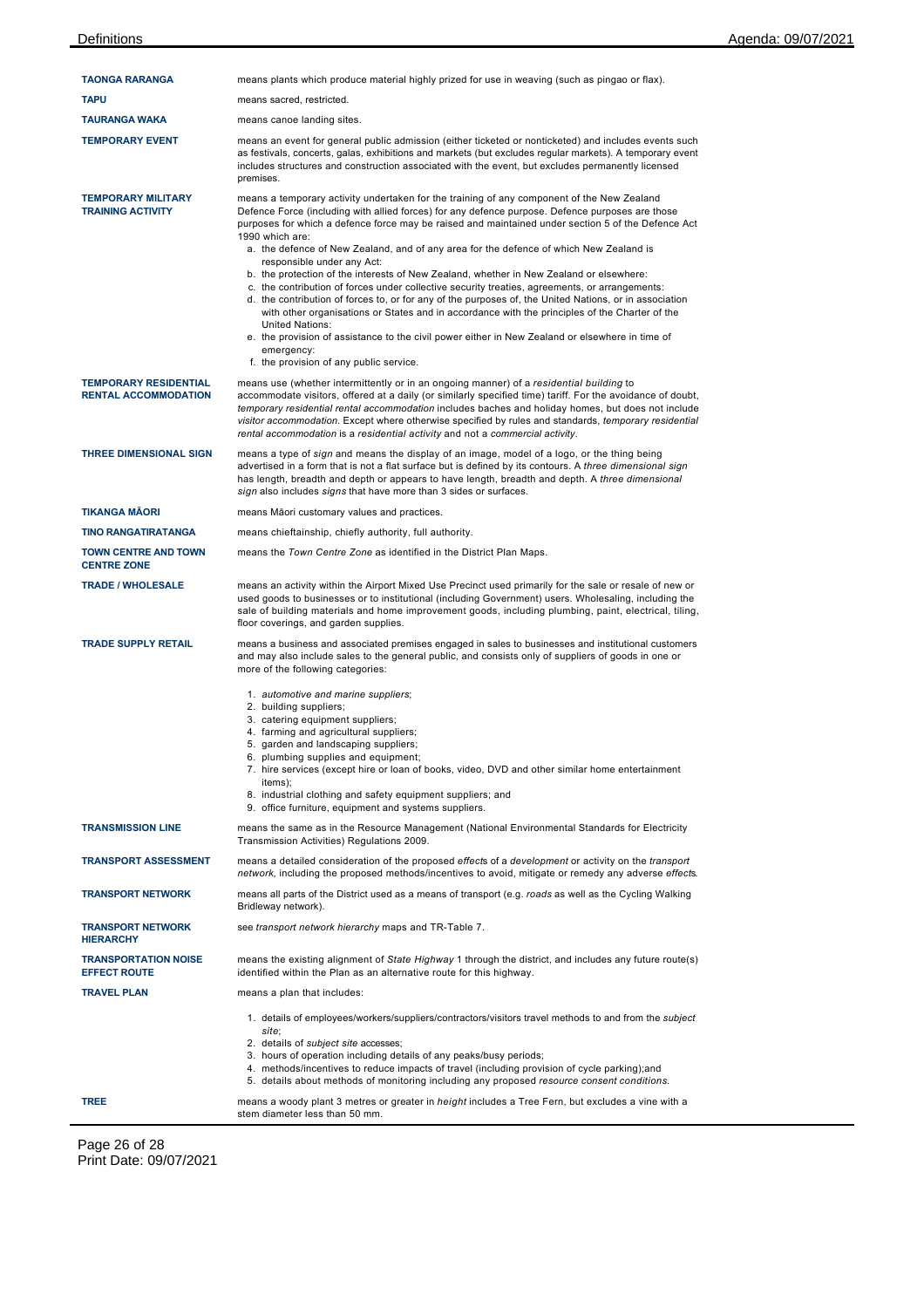| <b>TRIMMING</b>                                                                        | of vegetation means:                                                                                                                                                                                                                                                                                                                                                                                                                                          |
|----------------------------------------------------------------------------------------|---------------------------------------------------------------------------------------------------------------------------------------------------------------------------------------------------------------------------------------------------------------------------------------------------------------------------------------------------------------------------------------------------------------------------------------------------------------|
|                                                                                        | 1. pruning of vegetation and <i>trees</i> including the removal broken branches, deadwood or diseased<br>vegetation;<br>2. selective branch removal to increase light and air movement or to improve tree health; and<br>3. but excludes <i>modification</i> .                                                                                                                                                                                                |
| UNCERTAIN-CONSTRAINED -<br><b>FAULT COMPLEXITY</b>                                     | means areas where the location of fault rupture is uncertain because evidence of the fault rupture has<br>been either buried or eroded by natural processes but where the location of fault rupture can be<br>defined as being with a geographic extent (≤300 metres). The location of 'Uncertain-Constrained'<br>Fault Avoidance Areas are identified on the District Plan Maps.                                                                             |
| <b>UNCERTAIN-POORLY</b><br><b>CONSTRAINED - FAULT</b><br><b>COMPLEXITY</b>             | means the location of fault rupture deformation is uncertain and cannot be constrained to lie within a<br>zone less than 300 metres wide, usually because evidence of deformation has been either buried or<br>eroded away, or the features used to define the fault's location are widely spaced or very broad in<br>nature. The location of 'Uncertain-Poorly Constrained' Fault Avoidance Areas are identified on the<br>District Plan Maps.               |
| <b>URBAN ENVIRONMENT - IN</b><br><b>RELATION TO TREES</b>                              | means the same as Urban Environment Allotment in section 76 (4C) of the Resource Management<br>Act 1991.<br>Note: For the avoidance of doubt Urban Environment excludes Paekakariki, Peka Peka, Te Horo and                                                                                                                                                                                                                                                   |
| <b>URUPĀ</b>                                                                           | any other lots not meeting the definition of Urban Environment Allotment contained within the RMA.                                                                                                                                                                                                                                                                                                                                                            |
| <b>VEHICLE ACCESS</b>                                                                  | means (Māori) burial ground.<br>means the same as formed vehicle access.                                                                                                                                                                                                                                                                                                                                                                                      |
| <b>VEHICLE MOVEMENTS AND</b><br><b>VEHICLE MOVEMENTS PER</b>                           | means a movement of a vehicle between a road or state highway and any site, with the number of<br>vehicle movements per day (vpd) being calculated over a 24 hour period as follows:                                                                                                                                                                                                                                                                          |
| DAY                                                                                    | 1. 1 car moving to and from a site comprises two vehicle movements;<br>2. 1 truck moving to and from a site comprises six vehicle movements; and<br>3. 1 truck and trailer moving to and from a site comprises ten vehicle movements.                                                                                                                                                                                                                         |
| <b>VEHICLE YARD</b>                                                                    | means the storage or sale of vehicles from a <i>property</i> but does not include a carpark (see definition for<br>carpark above) and shall include but not be limited to depots, truck stops, car sale yards and rental car<br>lots.                                                                                                                                                                                                                         |
| <b>VISITOR ACCOMMODATION</b>                                                           | means land and/or buildings used for accommodating visitors, subject to a tariff being paid, and<br>includes any ancillary activities.                                                                                                                                                                                                                                                                                                                        |
| <b>VULNERABILITY</b>                                                                   | means the exposure or susceptibility of a <i>development</i> , building, business or community to the effects<br>from a <i>natural hazard</i> event.                                                                                                                                                                                                                                                                                                          |
| WAAHI TAPU                                                                             | means a site or an area which is sacred or spiritually meaningful to tangata whenua. Waahi tapu may<br>be associated with creation stories of tangata whenua, a particular event (such as a battle or<br>ceremony); it may be where the whenua (placenta) was returned to the earth, or where a certain type<br>of valued resource was found.                                                                                                                 |
| WAAHI TAPU AND OTHER<br><b>PLACES AND AREAS OF</b><br><b>SIGNIFICANCE TO MAORI</b>     | means any Waahi tapu, place or area listed in Schedule 9 - Sites and Areas of Significance to Māori.                                                                                                                                                                                                                                                                                                                                                          |
| <b>WASTE</b>                                                                           | includes any contaminant, whether liquid, solid, gaseous or radioactive, which is discharged, emitted<br>or deposited in the environment in such volume, constituency or manner as to cause an adverse effect<br>on the environment and which includes all unwanted and economically unusable by-products at any<br>given place and time and any other matter which may be discharged, accidentally or otherwise, to<br>the environment.                      |
| WASTEWATER                                                                             | means any combination of two or more the following wastes: sewage, greywater or industrial and<br>trade waste.                                                                                                                                                                                                                                                                                                                                                |
| <b>WATER</b>                                                                           | has the same meaning as in section 2 of the RMA (as set out below)<br>a. means water in all its physical forms whether flowing or not and whether over or under the<br>ground:<br>b. includes fresh water, coastal water, and geothermal water:<br>c. does not include water in any form while in any pipe, tank, or cistern.                                                                                                                                 |
| <b>WATER SAVING DEVICE</b>                                                             | means a range of water demand management tools which reduce reliance on potable public water<br>supply and ensure that household water use from potable public water supply does not exceed 1000<br>litres per day.                                                                                                                                                                                                                                           |
| WATERBODY                                                                              | has the same meaning as in section 2 of the RMA (as set out below)                                                                                                                                                                                                                                                                                                                                                                                            |
|                                                                                        | means fresh water or geothermal water in a river, lake, stream, pond, wetland, or aquifer, or any part<br>thereof, that is not located within the coastal marine area.                                                                                                                                                                                                                                                                                        |
| <b>WELL-DEFINED AND WELL-</b><br><b>DEFINED EXTENSION - FAULT</b><br><b>COMPLEXITY</b> | means fault rupture deformation is well defined and of limited geographic width (e.g. metres to tens<br>of metres wide), including areas where fault rupture deformation has been either buried or eroded<br>over short distances but its position is tightly constrained by the presence of nearby distinct fault<br>features. The locations of 'Well-Defined and Well-Defined Extension' Fault Avoidance Areas are<br>identified on the District Plan Maps. |
| WETLAND                                                                                | has the same meaning as in section 2 of the RMA (as set out below)                                                                                                                                                                                                                                                                                                                                                                                            |
|                                                                                        | includes permanently or intermittently wet areas, shallow water, and land water margins that support a<br>natural ecosystem of plants and animals that are adapted to wet conditions.                                                                                                                                                                                                                                                                         |
| WHAKAPAPA                                                                              | means genealogy.                                                                                                                                                                                                                                                                                                                                                                                                                                              |

Page 27 of 28 Print Date: 09/07/2021